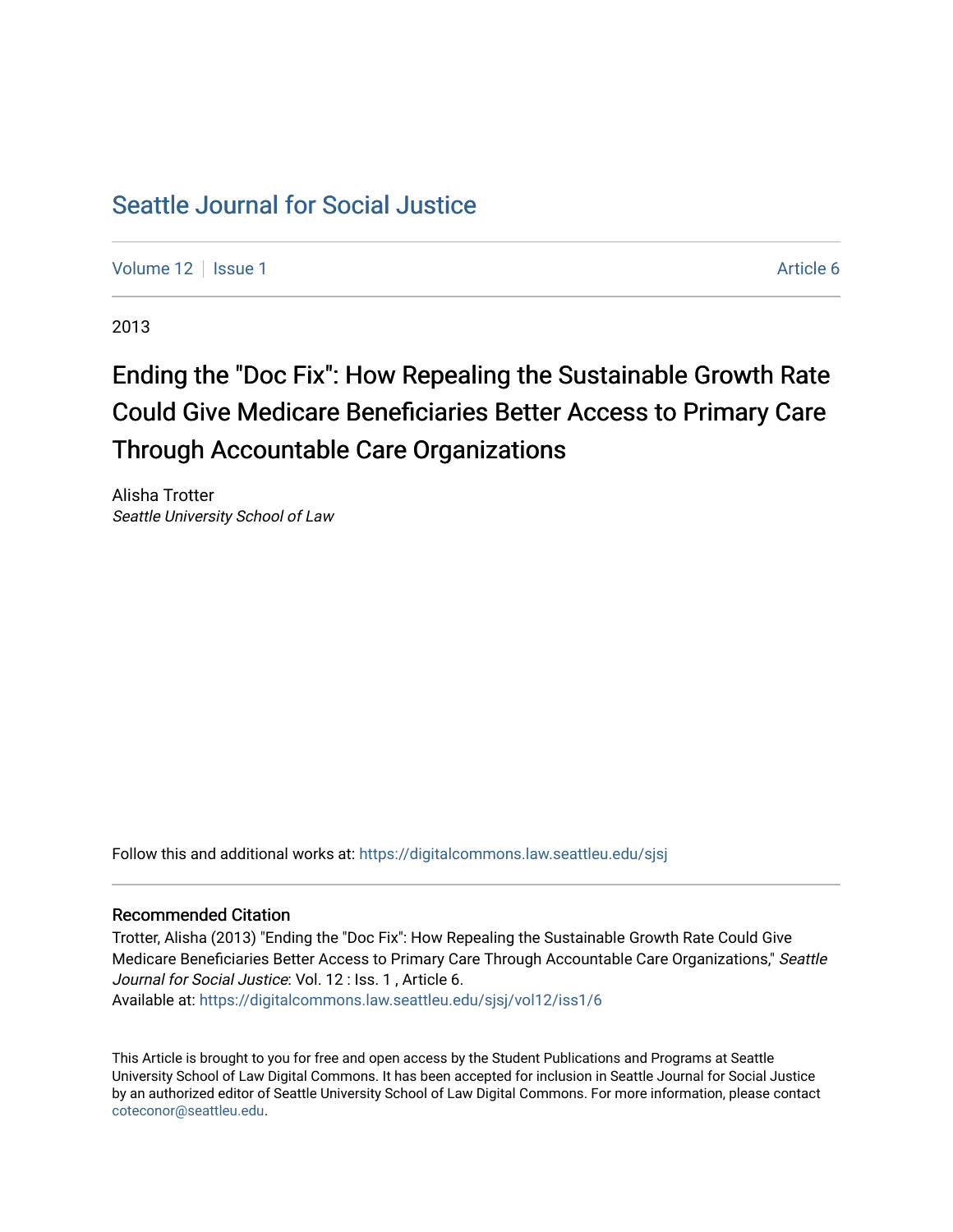# **Ending the "Doc Fix": How Repealing the Sustainable Growth Rate Could Give Medicare Beneficiaries Better Access to Primary Care Through Accountable Care Organizations**

# Alisha Trotter\*

#### I. INTRODUCTION

When President Lyndon B. Johnson signed Medicare into law in 1965<sup>1</sup> he stated, "No longer will older Americans be denied the healing miracle of modern medicine. No longer will illness crush and destroy the savings they have so carefully put away over a lifetime so that they might enjoy dignity in their later years."<sup>2</sup>

Prior to Medicare, only about 55 percent of senior citizens in the United States had health insurance.<sup>3</sup> This low number was largely attributed to seniors having retired and not being eligible to receive care from their employers.<sup>4</sup> Before the 1930s, people primarily paid for health care out of

 \* Alisha Trotter is a 2014 JD Candidate at Seattle University School of Law. She was inspired to write this piece after volunteering at low-income clinics and seeing multiple disparities within the health care system. Alisha hopes that her article will influence individuals within health care systems to think of innovative ways to efficiently deliver high quality care while being cost effective. Alisha would like to thank her friends and family for their continued and unyielding support, Dean Annette Clark of Seattle University School of Law for helping her develop her article, and Becca Rausch for helping her brainstorm ideas for this article. Finally, Alisha would like to thank the staff of the Seattle Journal for Social Justice for their hard work and help in improving this article. 1

Social Security, Health Insurance for Aged and Disabled, 42 U.S.C. § 1395(c) (1965). <sup>2</sup> HEALTH CARE FIN. ADMIN., MEDICARE 2000: 35 YEARS OF IMPROVING AMERICANS'

HEALTH AND SECURITY, 2 (2000), *available at* http://media.jsonline.com/documents/M edicare2000.pdf.

<sup>3</sup>  *See* Tom Dowdal, *Medicare from the Start to Today*, NATIONAL BIPARTISAN COMMISSION ON THE FUTURE OF MEDICARE, http://rs9.loc.gov/medicare/history.htm.

*See* Randall R. Bovbjerg et al., *U.S. Health Care Coverage and Costs: Historical Development and Choices for the 1990s*, 21 J.L. MED. & ETHICS 148 (1993).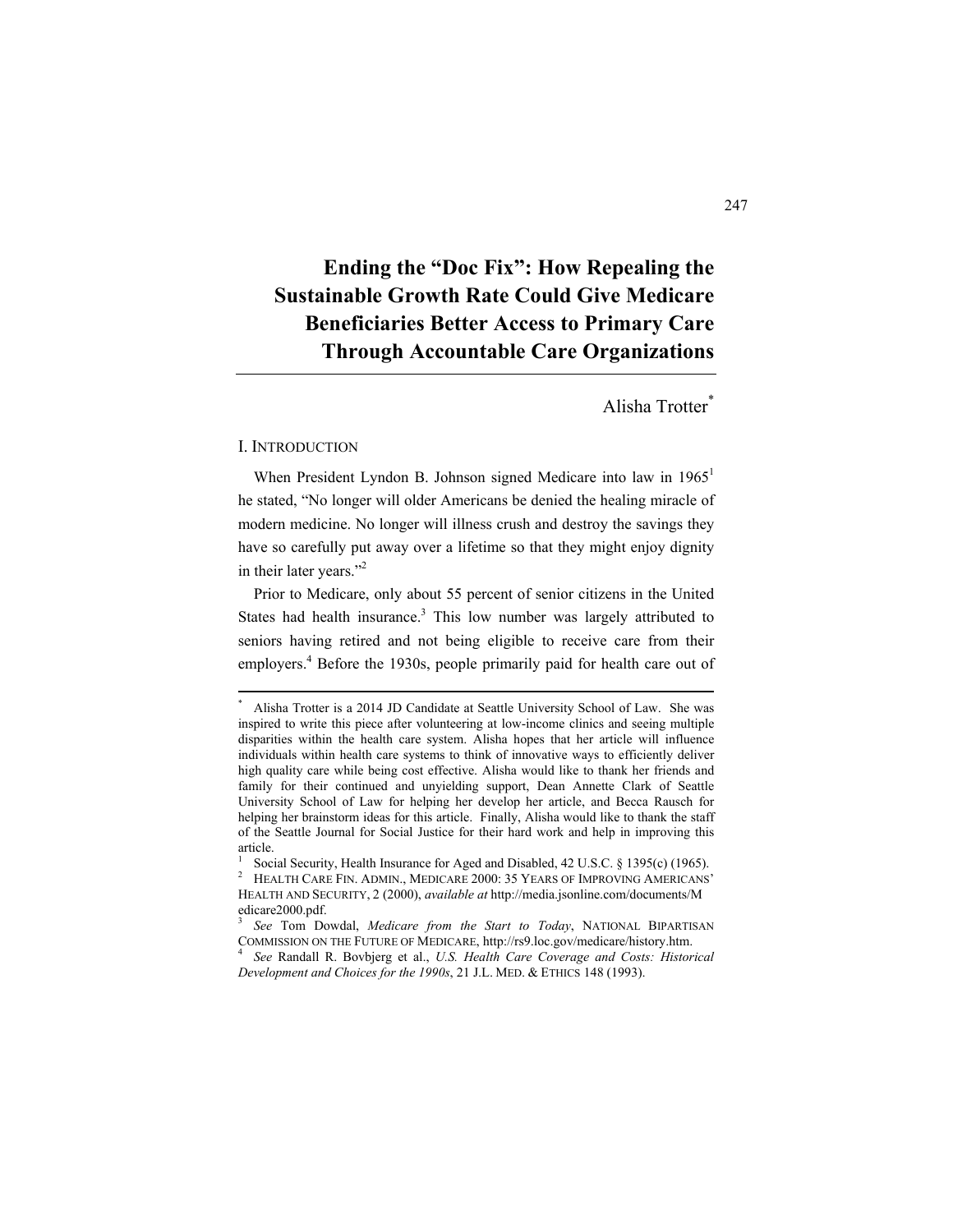their own pockets.<sup>5</sup> If they could not afford the service or the medicine they would either not obtain it, or they "paid" for it by sacrificing their financial health. In the 1930s, the "Blues" plans were the true beginnings of health insurance as we know it.<sup>6</sup> Instead of paying out of pocket, the "Blues" plans provided pre-paid hospital care and began providing reimbursement for physician services.<sup>7</sup> Like modern insurance, the "Blues" plans covered inhospital surgical care as well as medical services.<sup>8</sup> The "Blues" policies were organized by hospital associations at the state level and offered private coverage for hospital care.<sup>9</sup> Under these plans, anyone could sign up, and premiums were based on a community rating, which meant everyone paid the same rate regardless of age, health status, or claims history.<sup>10</sup> Once the plans proved to be viable, ordinary insurers, $\frac{11}{11}$  or "commercial" companies, began to cover medical bills and used underwriting to assess insurability and set premiums.<sup>12</sup> Under both the "Blues" plans and commercial policies, payments were made retroactively to providers on a fee-for-service basis for virtually all services deemed medically necessary.<sup>13</sup> When providers are paid on a fee-for-service basis it means that they are paid for each service performed.<sup>14</sup>

SEATTLE JOURNAL FOR SOCIAL JUSTICE

 $\frac{5}{5}$  Id at 142 *Id.* at 142.

*Id.* at 143.

Marc Lichtenstein, *Health Insurance from Invention to Innovation: A History of the Blue Cross and Blue Shield Companies*, BLUE CROSS AND BLUE SHIELD (Nov. 12, 2012), http://www.bcbs.com/blog/health-insurance.html. 8

 $\frac{8}{9}$  Bovbjerg et al., *supra* note 4, at 141–42.

*Id.*; *Healthcare Crisis History*, PBS, http://www.pbs.org/healthcarecrisis/history.htm (last visited July 1, 2013).

<sup>10</sup> Bovbjerg et al., *supra* note 5, at 141, 143; *See Glossary: Community Rating*, HEALTHCARE.GOV https://www.healthcare.gov/glossary/community-rating/ (last visited Feb. 24, 2013).

<sup>&</sup>lt;sup>11</sup> It was mainly life insurance companies that began adopting these practices. Bovbjerg et al., *supra* note 4, at 141, 143.<br><sup>12</sup> *Id.*<br><sup>13</sup> *Id.* at 143.

<sup>&</sup>lt;sup>14</sup> Glossary, HEALTHCARE.GOV, http://www.healthcare.gov/glossary/f/fee.html (last visited July 1, 2013).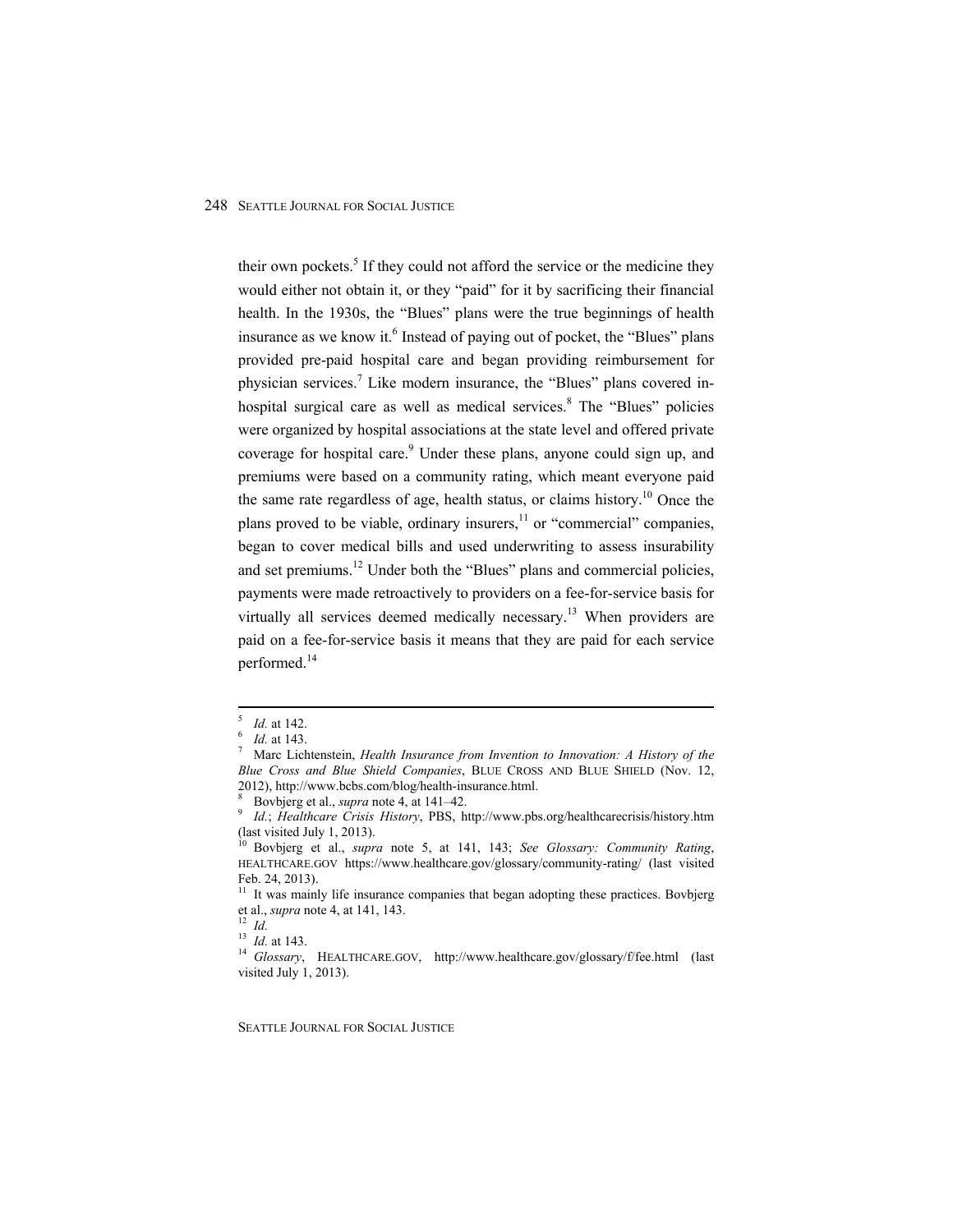These early "Blues" plans, followed by the commercial plans, set the pattern for health coverage that still dominates US health financing.<sup>15</sup> However, during that earlier era, cost problems did not exist because benefits and payments were at low levels, few people had coverage, and medical technology did not exist to provide sophisticated care.<sup>16</sup> But during the 1940s and 1950s, the beginnings of price increases were becoming visible as the proportion of the population with health insurance grew rapidly.<sup>17</sup> In an effort to compete for workers, employers began providing private health insurance as a fringe benefit to employees, making the cost of health care less prohibitive.<sup>18</sup> Despite the expansion of private health insurance, many seniors<sup>19</sup> were excluded because they were retired and did not receive health insurance coverage from an employer.<sup>20</sup> While the federal government supplied some health services, it was only to identifiable "federal" populations like the armed services, veterans, and the Indian Health Service (operated on reservations)<sup>21</sup> which left the poor, the frail, and the aged to fend for themselves.<sup>22</sup> President Johnson's remarks when he signed the Medicare Bill<sup>23</sup> embodies the vision behind Medicare: expand

VOLUME 12 • ISSUE 1 • 2013

<sup>&</sup>lt;sup>15</sup> Bovbjerg et al., *supra* note 4, at 141, 143. The Pierce County Medical Bureau, which was a pioneer program in Tacoma, Washington now known as Regence BlueShield, provided the basis for Blues plans existing today. *Who We Are*, HEALTH CARE SERV. CORP., http://www.hcsc.com/who\_we\_are.html (last visited July 1, 2013).<br><sup>16</sup> Bovbjerg et al., *supra* note 4, at 141, 143.<br><sup>17</sup> *Id.* at 141, 145, 148. Health plans began to offer broader coverage of services and

higher limits on dollars payable to compensate for medical care becoming more expensive and elaborate. *Id.* at 146. Many more medications were available to treat a range of diseases, which included new vaccines. PBS, *supra* note 10. Tax subsidies were also helping to extend health insurance to much of the middle class, and in response to the increase in those who had insurance, the federal Hill-Burton Act made available grants to expand and modernize hospital capacity.  $Id$  at 141, 145–46.

<sup>&</sup>lt;sup>18</sup> *Id.* at 145; PBS, *supra* note 9. *If*  $\frac{18}{19}$  *Id.* $\frac{14}{19}$  **<sup>19</sup>** *Id.* $\frac{1}{19}$  **<b>***If*  $\frac{1}{19}$  *If*  $\frac{1}{19}$  *CO III*  $\frac{1}{19}$  *III*  $\frac{1}{19}$  *CO III*  $\frac{1}{19}$  *CO III supra* note 4, at 148.<br><sup>20</sup> *See id.*<br><sup>21</sup> *Id.* at 145.

<sup>21</sup> *Id.* at 145. 22 *See id.* at 148. 23 *See supra* text accompanying note 2.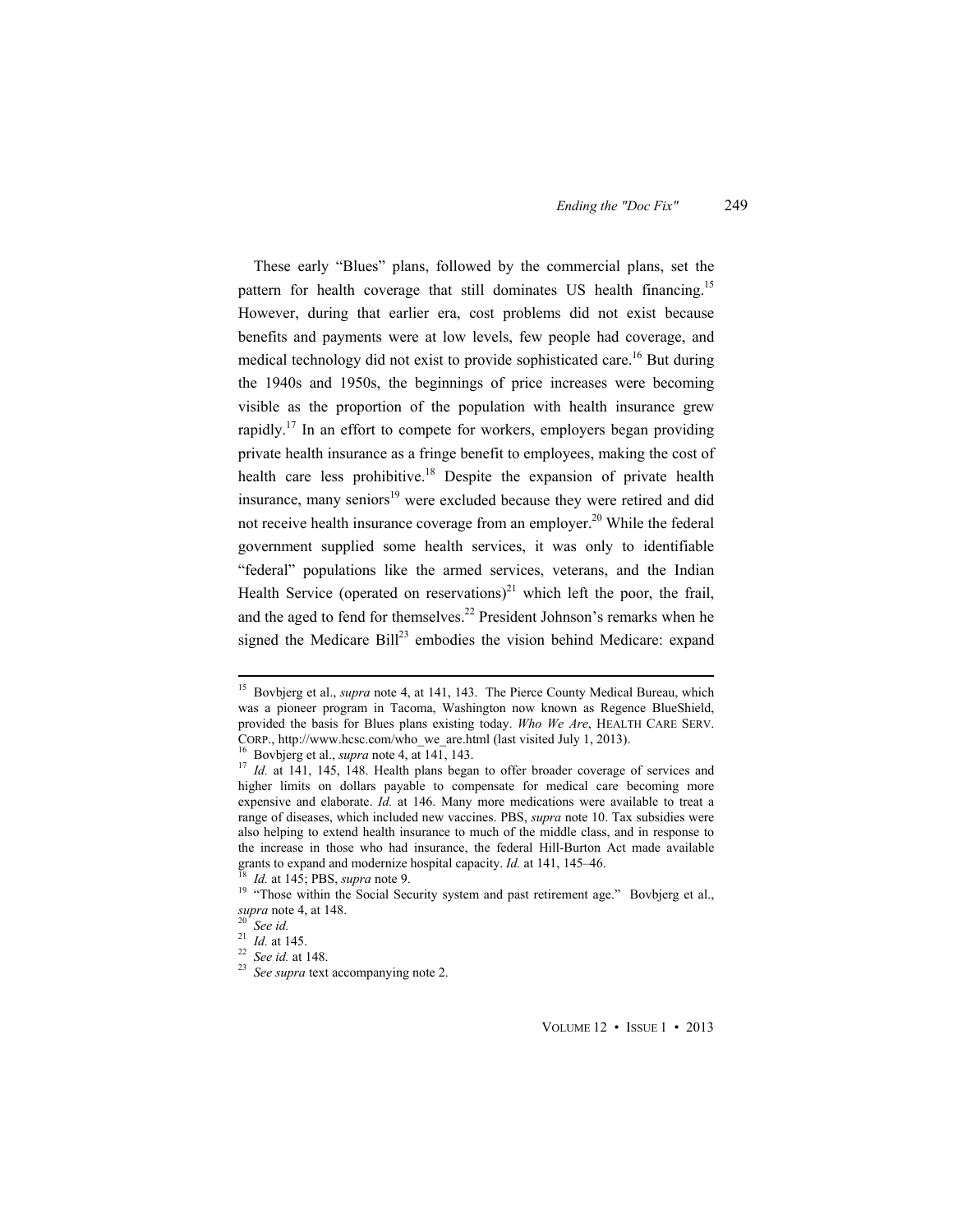high quality medical care to seniors and provide financial protection against the frequent and sometimes devastating cost of illness.<sup>24</sup>

Today, Medicare primarily serves as the nation's health insurance for elderly citizens ages 65 and older.<sup>25</sup> Because many seniors are retired, they live on a fixed income and dwindling savings.<sup>26</sup> By providing health insurance to seniors, Medicare has helped to reduce poverty as well as increase life expectancy among the elderly.<sup>27</sup> However, Medicare as it was originally conceptualized is no longer providing adequate health care coverage for seniors because it is becoming increasingly difficult for seniors to obtain primary care. Because Medicare reimburses primary care physicians at a low rate for the medical services they provide, primary care physicians are unable to afford to treat Medicare patients.<sup>28</sup> Many physicians must consider expenses such as business loans, overhead, and malpractice insurance when deciding if they can afford to accept Medicare beneficiaries, and many are finding that they cannot afford to run their businesses.29 This in turn makes it harder for Medicare beneficiaries to find primary care physicians.<sup>30</sup> An American Medical Association survey found that overall, 17 percent of physicians restricted the number of Medicare

<sup>&</sup>lt;sup>24</sup> HEALTH CARE FIN. ADMIN., *supra* note 2, at 4.<br><sup>25</sup> CENTER FOR MEDICARE & MEDICAID SERVICES, WHAT IS MEDICARE? 1 (Sept. 2011), *available at* http://www.medicare.gov/Pubs/pdf/11306.pdf . Medicare also serves people who are permanently disabled with end stage renal disease. *Id*.

<sup>&</sup>lt;sup>26</sup> See HEALTH CARE FIN. ADMIN., *supra* note 2, at 2.<br><sup>27</sup> *Id.* at 33.<br><sup>28</sup> See MEDPAC, REPORT TO THE CONGRESS: MEDICARE PAYMENT POLICY 91 (2012), *available at* http://www.medpac.gov/chapters/Mar12\_Ch04\_CORRECTED.pdf; AM. MED. ASS'N, AMA ONLINE SURVEY OF PHYSICIANS: THE IMPACT OF MEDICARE PHYSICIAN PAYMENT ON SENIORS ACCESS TO CARE (2010), *available at*  http://media.washingtonpost.com/wpsrv/outlook/documents/medicare\_survey\_results\_06 1810.pdf.

<sup>29</sup> *See* Steve Daniels, *Doctors Who Take Medicare Scarce*, ABC EYEWITNESS NEWS (May 10, 2012), http://abclocal.go.com/wtvd/story?section=news/abc11\_investigates&id  $=8656615.$ 

<sup>30</sup> *See* MEDPAC, *supra* note 28, at 91.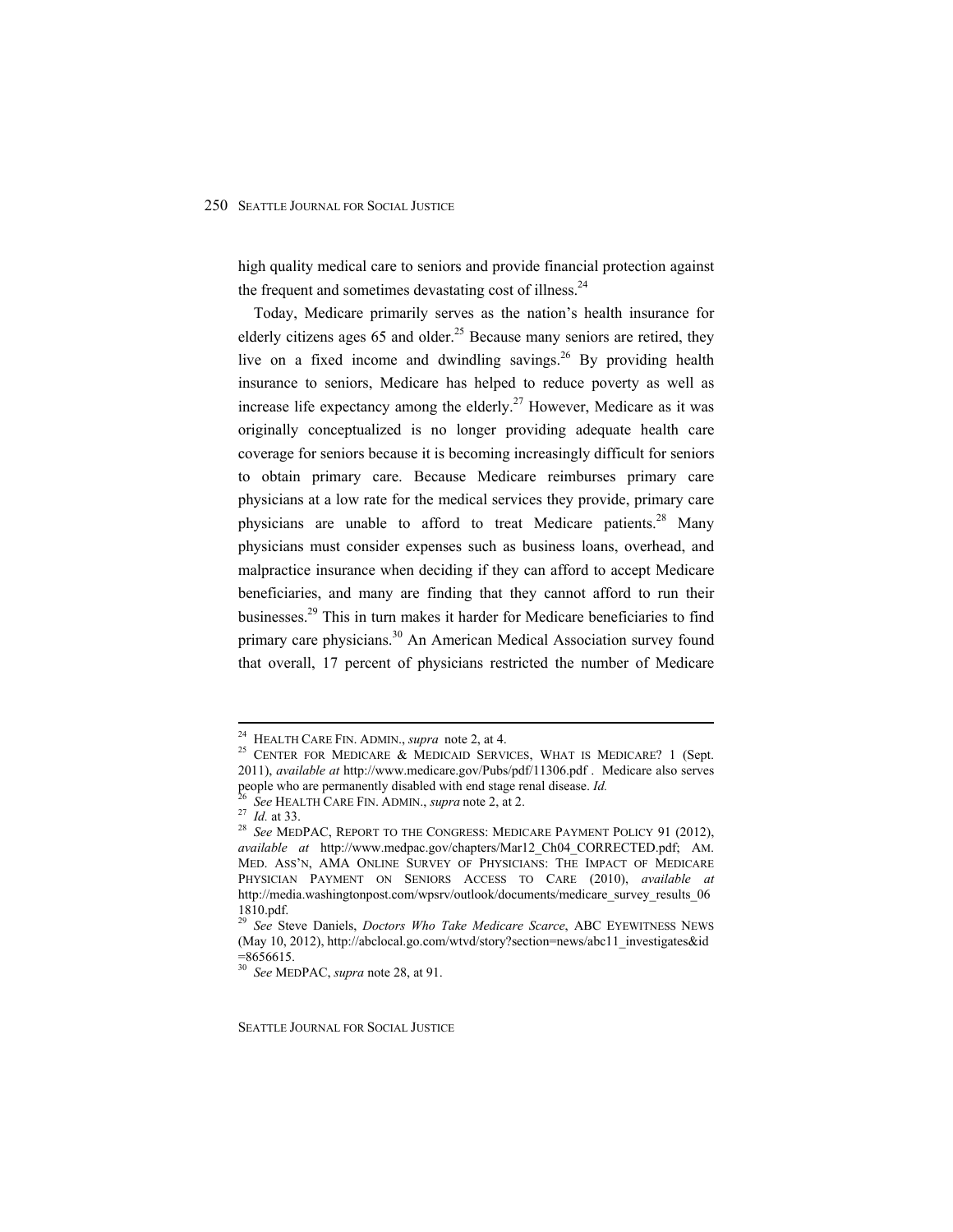patients in their practice.<sup>31</sup> The top two reasons for this are because Medicare payment rates are too low and the ongoing threat of future payment cuts makes Medicare an unreliable payer.<sup>32</sup> These threats are especially concerning for primary care physicians, whom the survey found made up 31 percent, or approximately one third, of physicians who restrict the number of Medicare patients.<sup>33</sup>

This is particularly problematic when considering the role of primary care physicians and their potential for reducing health care costs. Primary care is associated with prevention of illness and death, as well as improvement in equitable distribution of health care services. $34$  An increasing body of literature shows that primary care physicians are associated with longer life expectancy and higher patient health ratings as compared with physicians who specialize in a particular area of medicine.<sup>35</sup> Because of the preventative nature of primary care physicians, the ability to see one regularly is key to reducing patient costs because healthier patients have fewer complications, thus reducing the need to spend an exorbitant amount on health care.<sup>36</sup> Although specialists are often best qualified to provide care within their areas of expertise for patients with more advanced clinical conditions, primary care physicians have been shown to deliver care similar in quality to that of specialists for certain conditions, such as diabetes and hypertension, while using fewer resources.<sup>37</sup> While many Medicare patients seek specialists for their ailments, the need for primary

 31 AM. MED. ASS'N, *supra* note 28. 32 *Id.*

<sup>33</sup> *Id.*

<sup>34</sup> Glen Cheng, *The National Residency Exchange: A Proposal to Restore Primary Care in an Age of Microspecialization*, 38 AM. J.L. & MED. 158, 163 (2012).

<sup>36</sup> *See* Margaret Ann Cross, *Spend Money on Healthy People*, MANAGED CARE (2004), http://www.managedcaremag.com/archives/0408/0408.wellpeople.html.

<sup>&</sup>lt;sup>37</sup> M. RENEE ZEREHI, AM. COLLEGE OF PHYSICIANS, HOW IS A SHORTAGE OF PRIMARY CARE PHYSICIANS AFFECTING THE QUALITY AND COST OF MEDICAL CARE?: A COMPREHENSIVE EVIDENCE REVIEW 5 (2008), *available at* http://www.acponline.org/ advocacy/where\_we\_stand/policy/primary\_shortage.pdf.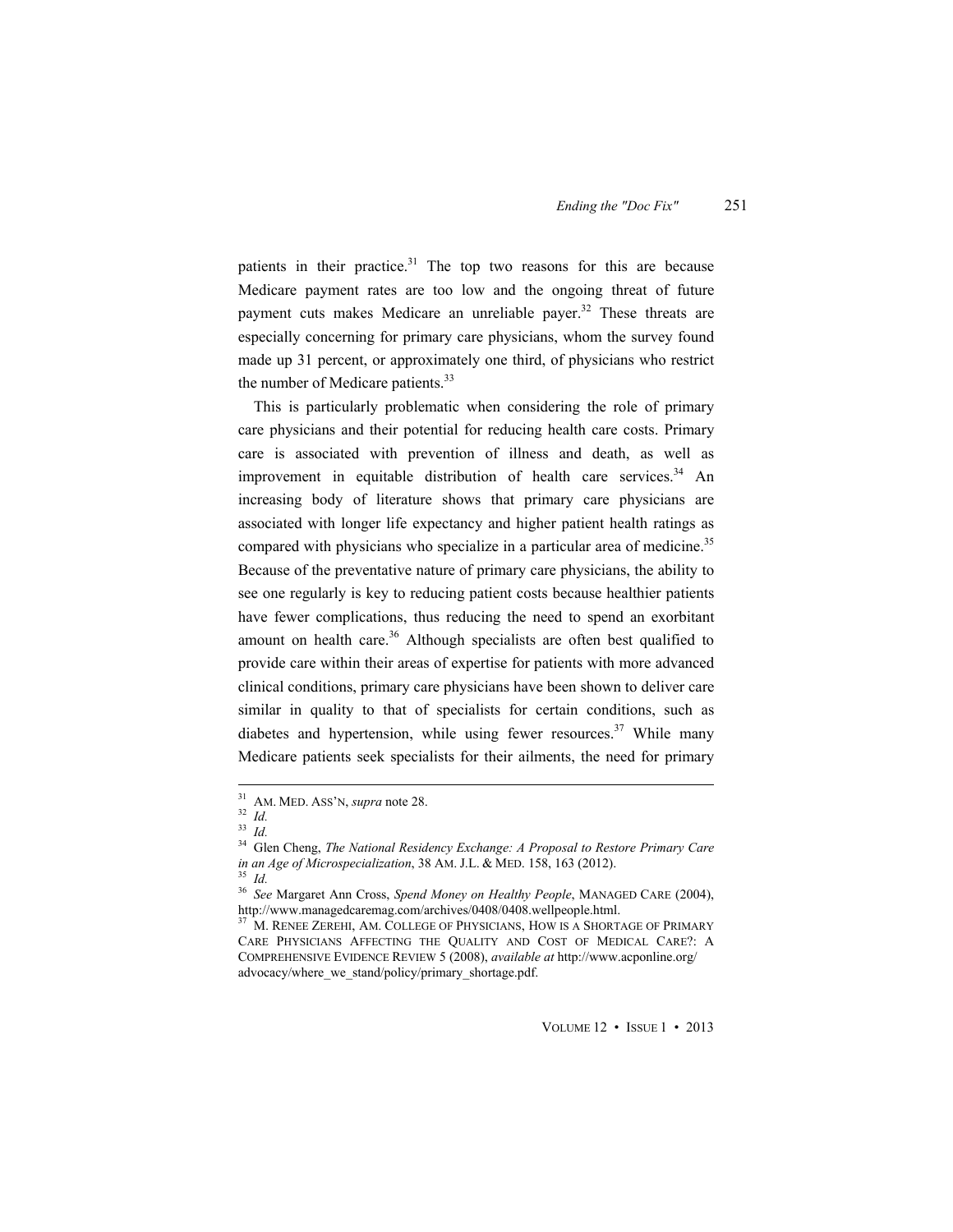care physicians in the Medicare arena is arguably more significant in improving health outcomes, disease prevention, cost effectiveness, and coordination of care.<sup>38</sup>

Care coordination is a function that supports information sharing across providers, patients, types and levels of service, sites, and time frames.<sup>39</sup> The goal of care coordination is to ensure that patients' needs and preferences are achieved, and that care is efficient and of high quality.<sup>40</sup> Care coordination is most needed by persons who have multiple ailments that cannot be met by a single clinician or clinical organization.<sup>41</sup> These individuals' conditions are ongoing, the severity of which being subject to change over time.<sup>42</sup> An evidence review by the American College of Physicians<sup>43</sup> found that an increase in one primary care physician per 10,000 people in a state was associated with a reduction in overall spending of \$684 per Medicare beneficiary.<sup>44</sup> By comparison, an increase of one specialist per 10,000 people was estimated to result in an increase in overall spending of \$526 per Medicare beneficiary.<sup>45</sup>

The value of primary care manifests itself in lower costs as a result of reduced hospitalization, improved prevention, and better coordination of

SEATTLE JOURNAL FOR SOCIAL JUSTICE

<sup>&</sup>lt;sup>38</sup> See Cheng, *supra* note 34, at 162–63.<br><sup>39</sup> SARAH HUDSON SCHOLLE, NAT'L COMM. ON VITAL AND HEALTH STATISTICS, MEANINGFUL MEASURES OF CARE COORDINATION 3(Oct. 13, 2009), *available* at http://www.ncvhs.hhs.gov/091013p9.pdf.

<sup>40</sup> *Id.* <sup>41</sup> *Id.*

<sup>42</sup> *Id.*

<sup>&</sup>lt;sup>43</sup> The American College of Physicians (ACP) is a national organization of internists (physician specialists) who apply scientific knowledge and clinical expertise to the diagnosis, treatment, and compassionate care of adults across the spectrum from health to complex illness. *About ACP: Who We Are*, AM. COLL. OF PHYSICIANS, http://www.acponline.org/about\_acp/who\_we\_are/ (last visited Aug. 28, 2013). ACP is the largest medical-specialty organization and the second largest physician led group in the U.S. *Id.* <sup>44</sup> *Id.* at 5. 45 *Id.*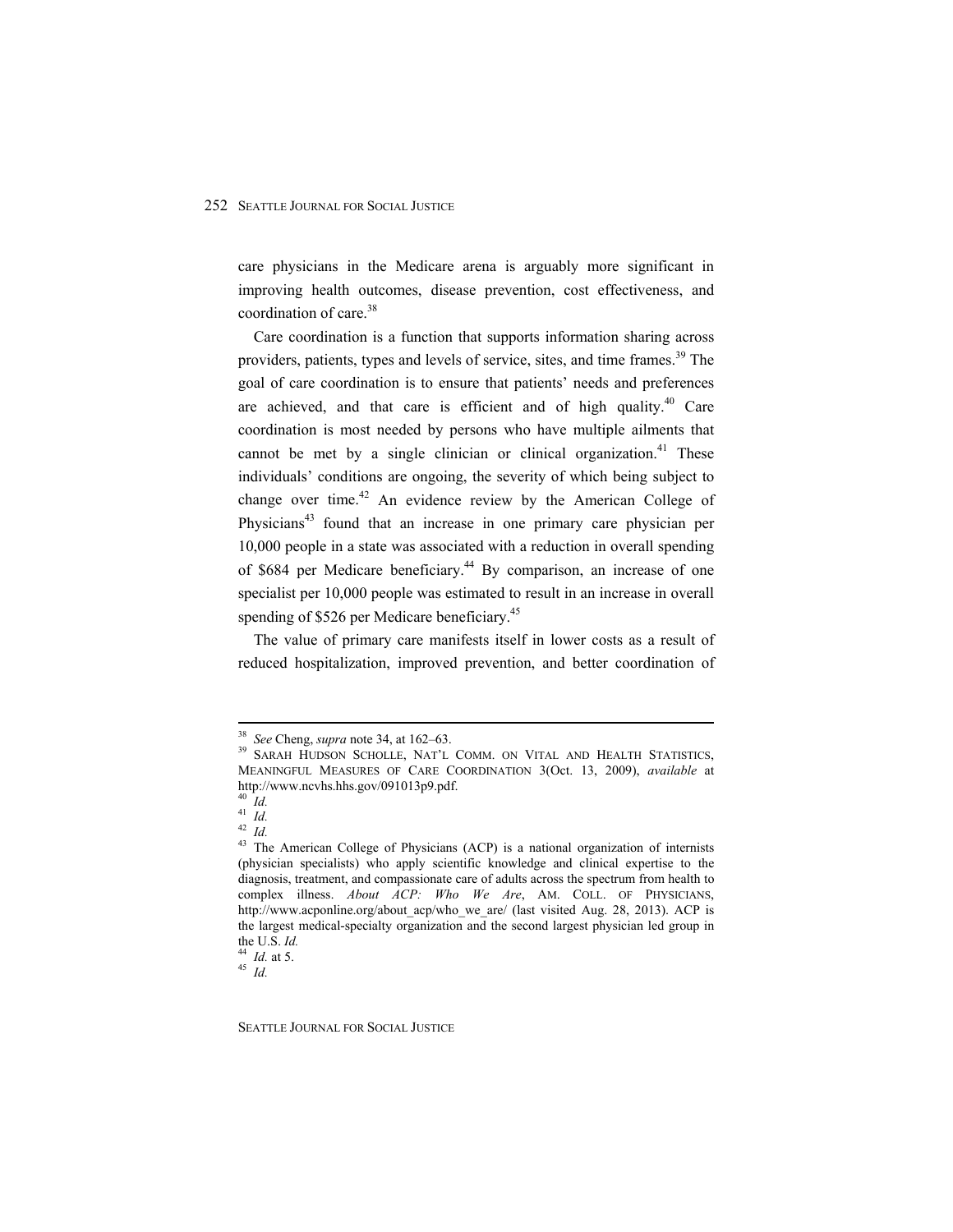chronic disease care.<sup>46</sup> The importance of access to primary care physicians is echoed in the Medicare Payment Advisory Commission's  $(MedPAC)^{47}$ report to Congress, which found that Medicare beneficiaries looking for primary care physicians had greater difficulty during the two preceding years.48 MedPAC's concern is reasonable considering there were 47.5 million people enrolled in Medicare in  $2010<sup>49</sup>$  and by 2030 more than 80 million people will be on Medicare due to retiring baby boomers.<sup>50</sup> The potential for primary care to reduce health care costs should be at the forefront of health care policy, especially when Medicare spent \$549 billion for items and services in  $2011$ ,  $51$  and that amount is likely to increase with the amount of people projected to be on Medicare.

With the ever-increasing cost of health care, this prospect has fiscal experts concerned about how Medicare will support all of its beneficiaries.<sup>52</sup> These statistics and estimates have forced the government to reexamine its

 46 David Kinsman & Jacquelyn Blaser, *Primary Care Provides Patients with Better Outcomes at Lower Cost, Urgent Need to Prevent Shortages of Primary Care Physicians*, AM. COL. OF PHYSICIANS, http://www.acponline.org/pressroom/primary\_shortage.htm (last visited July 2, 2013).<br> $^{47}$  MedDec 1.

MedPac is a 17 member independent Congressional agency that advises the U.S. Congress on issues affecting the Medicare program. In addition to advising Congress on payments to private health plans participating in Medicare and providers in Medicare's traditional fee for service program, MedPAC is also tasked with analyzing access to care, quality of care, and other issues affecting Medicare. The Medicare Payment Advisory Commission, *About MedPac*, MEDPAC, http://www.medpac.gov/about.cfm (last visited July 2, 2013).<br><sup>48</sup> MEDPAC, *supra* note 28, at 91.

<sup>&</sup>lt;sup>49</sup> U.S. CENSUS BUREAU, STATISTICAL ABSTRACT OF THE UNITED STATES (2012), http://www.census.gov/compendia/statab/2012/tables/12s0146.pdf. 50 MEDPAC, CONTEXT FOR MEDICARE PAYMENT POLICY 3–4 (2008), *available at*

http://www.medpac.gov/chapters/Mar08\_ch01.pdf. *See* NY TIMES, *Medicare*, http://topics.nytimes.com/top/news/health/diseasesconditionsandhealthtopics/medicare/in dex.html (last visited July 1, 2013).<br><sup>51</sup> CTRS. FOR MEDICARE & MEDICAID SERVS., *Trustees Report & Trust Fund* (Apr. 23,

<sup>2012, 1:07</sup> PM), http://www.cms.gov/Research-Statistics-Data-and-Systems/Statistics-

<sup>&</sup>lt;sup>52</sup> See David M. Herszenhorn, *For Many House Democrats, Cost Is the Concern*, NY TIMES, Mar. 4, 2010, *available at* http://prescriptions.blogs.nytimes.com/2010/03/04/formany-house-democrats-cost-is-the-concern/. *See also supra* note 50.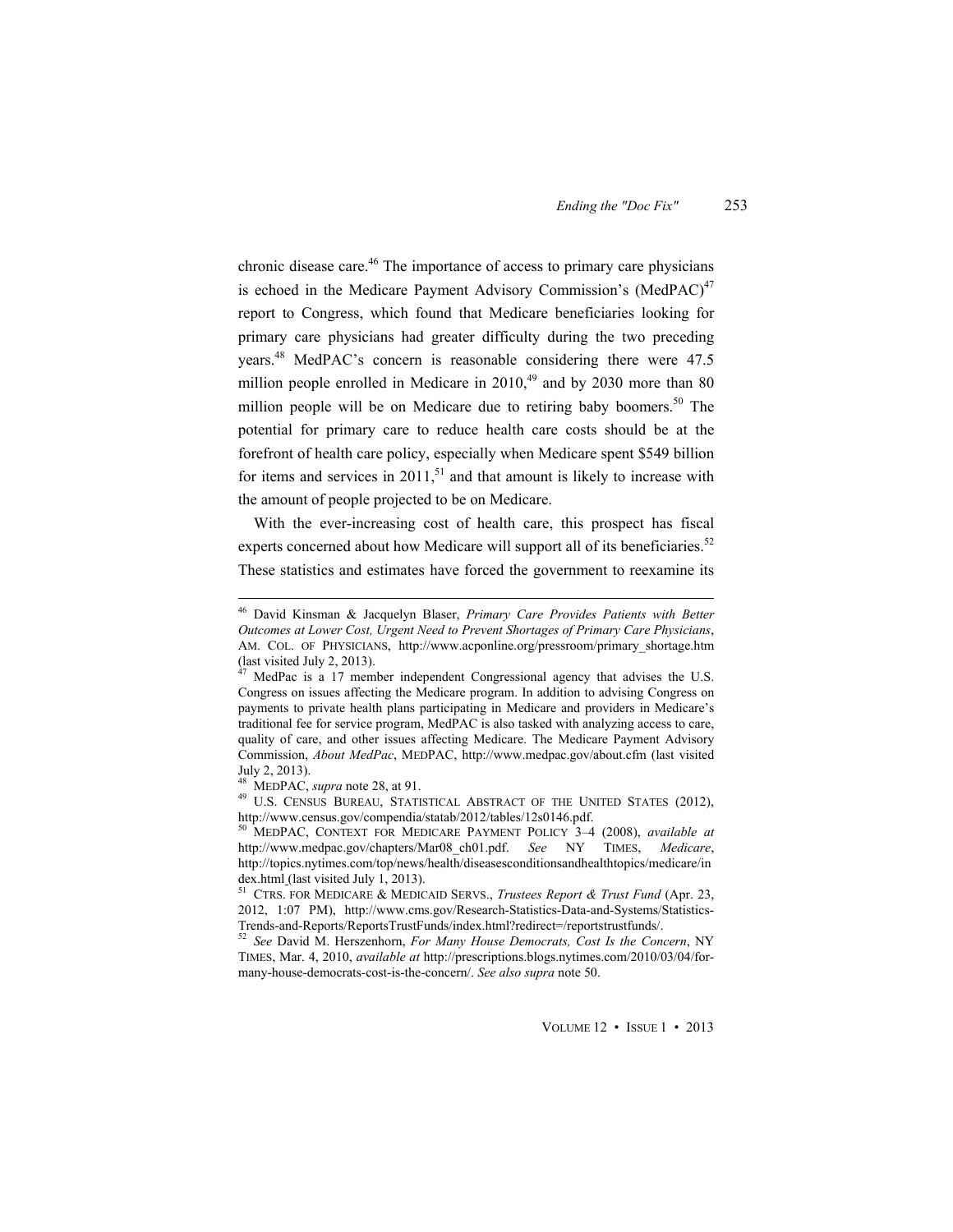approach to health care financing through the Patient Protection and Affordable Care Act (ACA).<sup>53</sup> Signed into law by President Barack Obama in  $2010$ ,<sup>54</sup> the ACA proposed Accountable Care Organizations under the Medicare Shared Savings Program to address the current problems with Medicare.<sup>55</sup> Accountable Care Organizations (ACOs) are groups of health care professionals responsible for the overall care of patients who have original Medicare (those not in a Medicare Advantage private plan).<sup>56</sup> Providers aim to coordinate care for patients and manage chronic disease with the goal of achieving health care quality goals and outcomes that result in cost savings.57 Providers who voluntarily meet certain quality criteria are eligible to share in the cost savings they achieve for the Medicare program.<sup>58</sup>

Because ACOs are a shift toward a payment mechanism that emphasizes quality over volume, they have the potential to serve as a platform for encouraging primary care providers to continue accepting Medicare beneficiaries. The problem of primary care physicians not accepting Medicare patients can be largely attributed to the sustainable growth rate  $(SGR)$ <sup>59</sup> The SGR is a component of the formula used to calculate

SEATTLE JOURNAL FOR SOCIAL JUSTICE

 <sup>53</sup> *See* STAFF OF THE WASH. POST, LANDMARK: THE INSIDE STORY OF AMERICA'S NEW HEALTH CARE LAW AND WHAT IT MEANS FOR US ALL 113 (1st ed. 2010) [hereinafter

 $\frac{1}{54}$  HEALTH CARE REFORM: SUPPLEMENTARY MATERIALS, 2012 1 (Barry R. Furrow et al. eds., 2012) [hereinafter Furrow et al.].

<sup>&</sup>lt;sup>55</sup> See Patient Protection and Affordable Care Act, Pub. L. No. 111–148, §§ 10, 307, 3022, 124 Stat. 119, 395, 940 (2010) (amending title XVIII of the Social Security Act, 42 U.S.C. § 1395 (2006), by adding § 1899, "Shared Savings Program"); Section 3022; Furrow et. al, *supra* note 54, at 210.<br><sup>56</sup> Shining a Light on Health Insurance Rate Increases, CTRS. FOR MEDICARE &

MEDICAID SERVS., (Dec. 29, 2010), https://www.cms.gov/CCIIO/Resources/Fact-Sheetsand-FAQs/ratereview.html.

<sup>57</sup> *Glossary: Accountable Care Organization*, HEALTHCARE.GOV, *available at*

<sup>&</sup>lt;sup>58</sup> Furrow et al., *supra* note 54, at 211.<br><sup>59</sup> ALLYSON Y. SCHWARTZ & JOE HECK, MEDICARE PHYSICIAN PAYMENT INNOVATION ACT OF 2012 1, *available at* http://heck.house.gov/sites/heck.house.gov/files/Medicare %20Physician%20Payment%20Innovation%20Act%20Framework.pdf.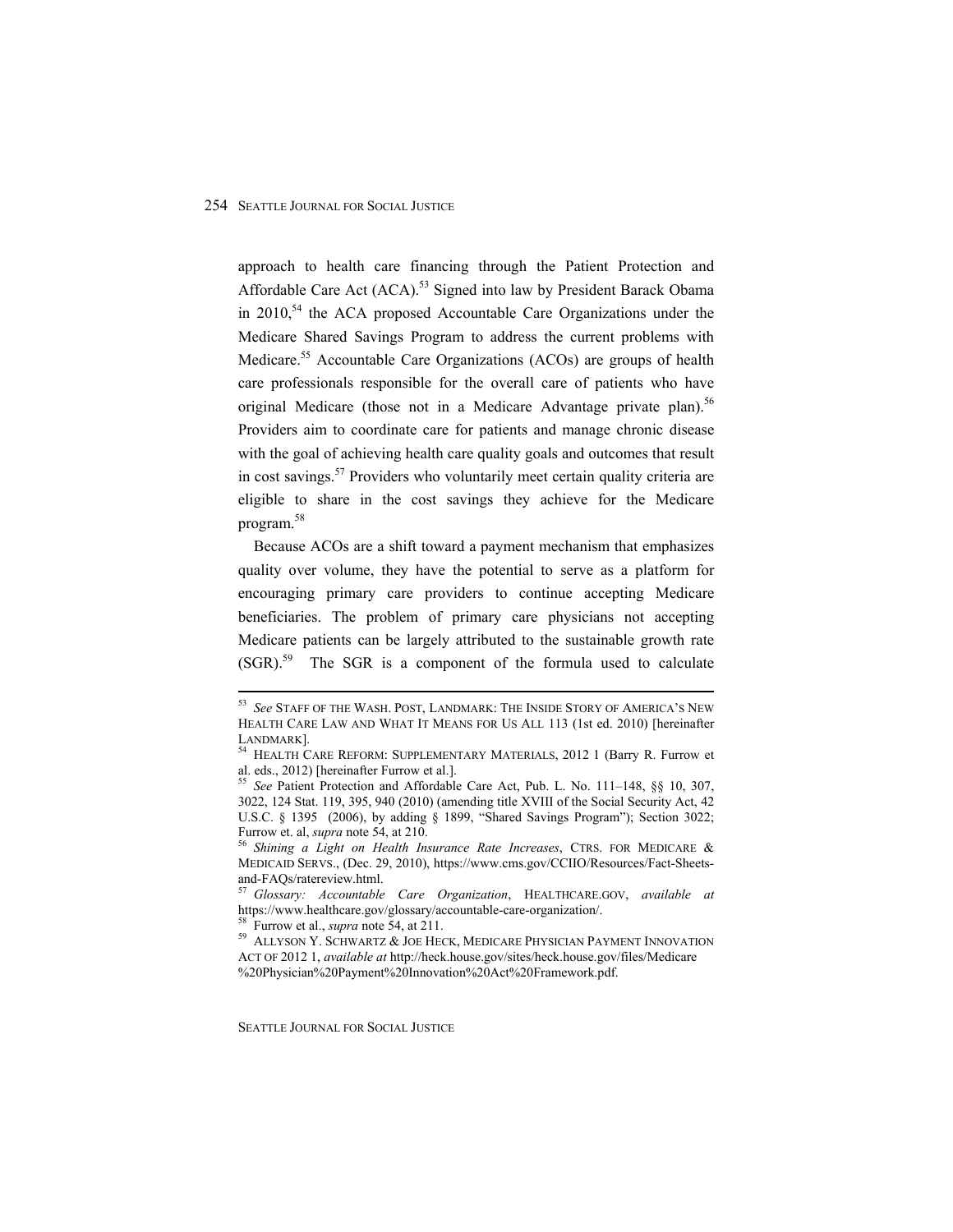physician payments for providing services to Medicare beneficiaries<sup>60</sup> and contributes to lower reimbursement rates.<sup>61</sup> Lower reimbursements are a result of Medicare expenditures exceeding the SGR formula's statutory target.62 If spending exceeds the cumulative spending target for Medicare expenditures over a certain period, future updates are reduced to bring spending back in line with the target. Although this article will mostly discuss the SGR as it affects traditional Medicare, I will also be discussing the effects of the formula on Medicare Advantage because it affects 27 percent of Medicare beneficiaries (13.1 million individuals) whom are enrolled in a plan.<sup>63</sup>

In this article, I propose that repealing the SGR would provide a platform for ACOs to be implemented as an alternative payment method for traditional Medicare, and in turn encourage primary care physicians to continue accepting Medicare beneficiaries. If achieved, primary care providers would not continually be subject to the drastic payment cuts caused by the SGR and would be rewarded by sharing in the cost-savings primary care providers achieve for their role in practicing preventative care methods. First, I will discuss how Medicare has historically operated; second, I will discuss the different ways Medicare has tried to control costs through various payment methods; third, I will describe the characteristics of ACOs and why they could be used to encourage providers to continue accepting Medicare beneficiaries; and fourth, I will examine the skepticism surrounding ACOs.

 60 AM. MED. ASS'N, MEDICARE AND THE SUSTAINABLE GROWTH RATE 6, *available at* http://www.ama-assn.org/resources/doc/mss/cola\_medicare\_pres.pdf.

<sup>&</sup>lt;sup>61</sup> See SCHWARTZ & HECK, *supra* note 59, at 1.<br><sup>62</sup> CONG. RESEARCH SERV., MEDICARE PHYSICIAN PAYMENT UPDATES AND THE SUSTAINABLE GROWTH RATE SYSTEM (2006), *available at* http://www.ascrs.org/down load/gov/Medicare%20Physician%20Payment%20Updates%20and%20the%20Sustainab le%20Growth%20Rate%20SGR%20System.pdf.

 $^{63}$  The Henry J. Kaiser Family Found., Medicare Advantage Fact Sheet, (Nov. 30, 2012), *available at* http://www.kff.org/medicare/upload/2052-16.pdf.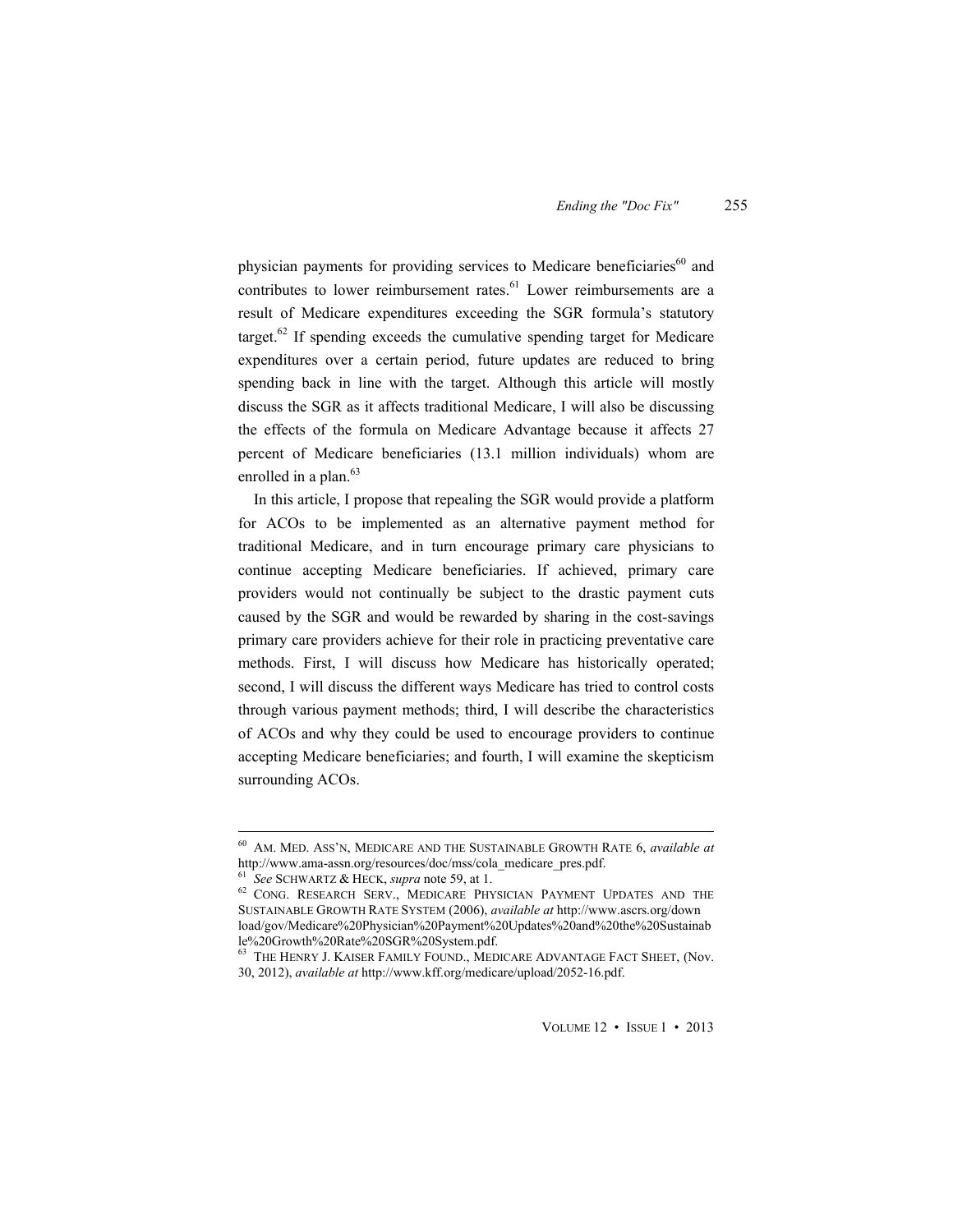#### II. MEDICARE 101

## *A. The Logistics*

Managed by the Center for Medicare and Medicaid Services (CMS),<sup>64</sup> Medicare is divided into four parts: Part A covers hospital insurance; Part B is supplemental medical insurance;<sup>65</sup> Part C, called Medicare Advantage, is a plan offered by private companies that contract with Medicare to provide Part A and Part B benefits;<sup>66</sup> and Part D offers prescription drug coverage through insurance companies or other private companies.<sup>67</sup> Parts A and B are considered traditional Medicare.<sup>68</sup> All eligible beneficiaries are automatically enrolled in Part A, and Part B enrollment is optional.<sup>69</sup>

Part A finances inpatient hospital services, care in a skilled-nursing facility for continued treatment or rehabilitation after hospitalization, home health care services, and hospice care for the terminally ill.<sup>70</sup> Under Part A, Medicare pays for all reasonable expenses, minus a deductible amount for the first 60 days, and then afterwards, a daily coinsurance payment is also charged. $71$ 

Part B pays for physicians' services and outpatient hospital services, including emergency room visits, ambulatory surgery, diagnostic tests, laboratory services, outpatient therapy, occupational-therapy, and durable

SEATTLE JOURNAL FOR SOCIAL JUSTICE

<sup>&</sup>lt;sup>64</sup> CMS is a federal agency that runs Medicare and Medicaid. *Glossary - C*, MEDICARE.GOV, http://www.medicare.gov/glossary/c.html (last visited July 2, 2013).

<sup>&</sup>lt;sup>65</sup> John K. Iglehart, *The American Health Care System: Medicare*, 327 NEW. ENG. J. MED. 1467, 1469 (1992), *available at* http://www.stanford.edu/~jay/health\_class/Rea dings/Lecture03/iglehart\_medicare.pdf.

<sup>66</sup> *Medicare Advantage Plans Cover All Medicare Services*, MEDICARE.GOV, http://www.medicare.gov/what-medicare-covers/medicare-health-plans/what-medicareadvantage-plans-cover.html# (last visited July 2, 2013).

<sup>67</sup> *How to Get Drug Coverage*, MEDICARE.GOV, http://www.medicare.gov/sign-upchange-plans/get-drug-coverage/get-drug-coverage.html# (last visited July 2, 2013). 68 Patricia Barry, *Figuring Out Your Choices*, AARP (May 7, 2012),

http://www.aarp.org/health/medicare-insurance/info-04-2011/medicare-choices.html.<br><sup>69</sup> Iglehart, *supra* note 65, at 1469.<br><sup>70</sup> *Id* 

<sup>71</sup> *Id.*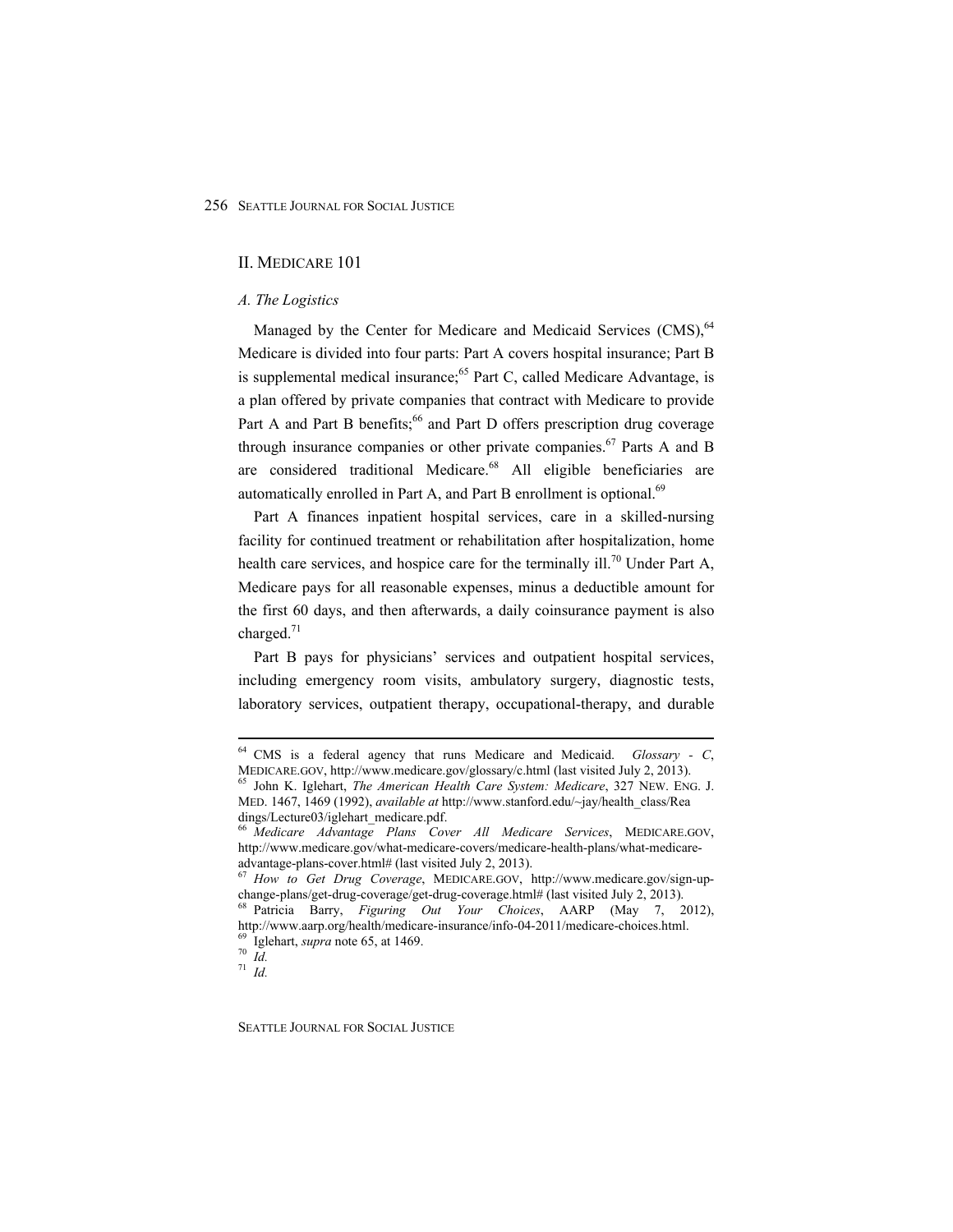medical equipment.<sup>72</sup> Generally Part B does not pay for routine physical examinations, preventative care, or services not related to the treatment of illness.<sup>73</sup> However, provisions in the ACA allow for coverage of some preventative care services.<sup>74</sup> Under Part B, Medicare pays 80 percent of the approved amount for covered services in excess of an annual deductible.<sup>75</sup>

#### *B. Funding Medicare*

Medicare is funded by two trust funds: the Hospital Insurance trust fund and the Supplementary Medical Insurance (SMI) trust fund, both of which are maintained by the Department of Treasury.<sup>76</sup> Though maintained by the Department of Treasury, the Social Security Act established the Medicare Board of Trustees to oversee the financial operations of both funds.<sup>77</sup> The board is made up of members that include the Secretary of Treasury, the Secretary of Labor, the Secretary of Health and Human Services, and the Commissioner of Social Security.78 The Hospital Insurance trust fund, which itself is funded by payroll taxes from employees and employers, finances Medicare Part A.<sup>79</sup> Medicare Parts B and D are funded by the SMI trust fund, which is financed primarily through a combination of monthly

 <sup>72</sup> *Id.*

<sup>&</sup>lt;sup>72</sup> *Id.*<br><sup>73</sup> *Id.*<br><sup>74</sup> LANDMARK, *supra* note 53, at 121.

<sup>&</sup>lt;sup>75</sup> Iglehart, *supra* note 65, at 1467, 1469.<br><sup>76</sup> CONG. RESEARCH SERV., MEDICARE PROVISIONS IN PPACA (P.L.111-148) 13 (2010), *available at* http://www.coburn.senate.gov/public/index.cfm?a=Files.Serve&File \_id=55a563ed-0be1-4715-9fd3-ad0bf6e9b2bf.

 $\overline{77}$  The Bds. of Trs. of the Fed. Hosp. Ins. and Fed. Supplementary Med. Ins. TRUST FUNDS, THE 2012 ANNUAL REPORT OF THE BOARDS OF TRUSTEES OF THE FEDERAL HOSPITAL INSURANCE AND FEDERAL SUPPLEMENTARY MEDICAL INSURANCE TRUST FUNDS 1 (2012), *available at* http://www.cms.gov/Research-Statistics-Data-and-Systems/Statistics-Trends-and-Reports/ReportsTrustFunds/downloads/tr2012.pdf [hereinafter THE BDS. OF TRS. OF THE FED. HOSP. INS.]. 78 *Id.*

<sup>79</sup> CONG. RESEARCH SERV., *supra* note 76, at 13. Each pays a tax of 1.45 percent on earnings. *Id.* Self-employed workers pay 2.9 percent of their net income. THE BDS. OF TRS. OF THE FED. HOSP. INS., *supra* note 77, at 10.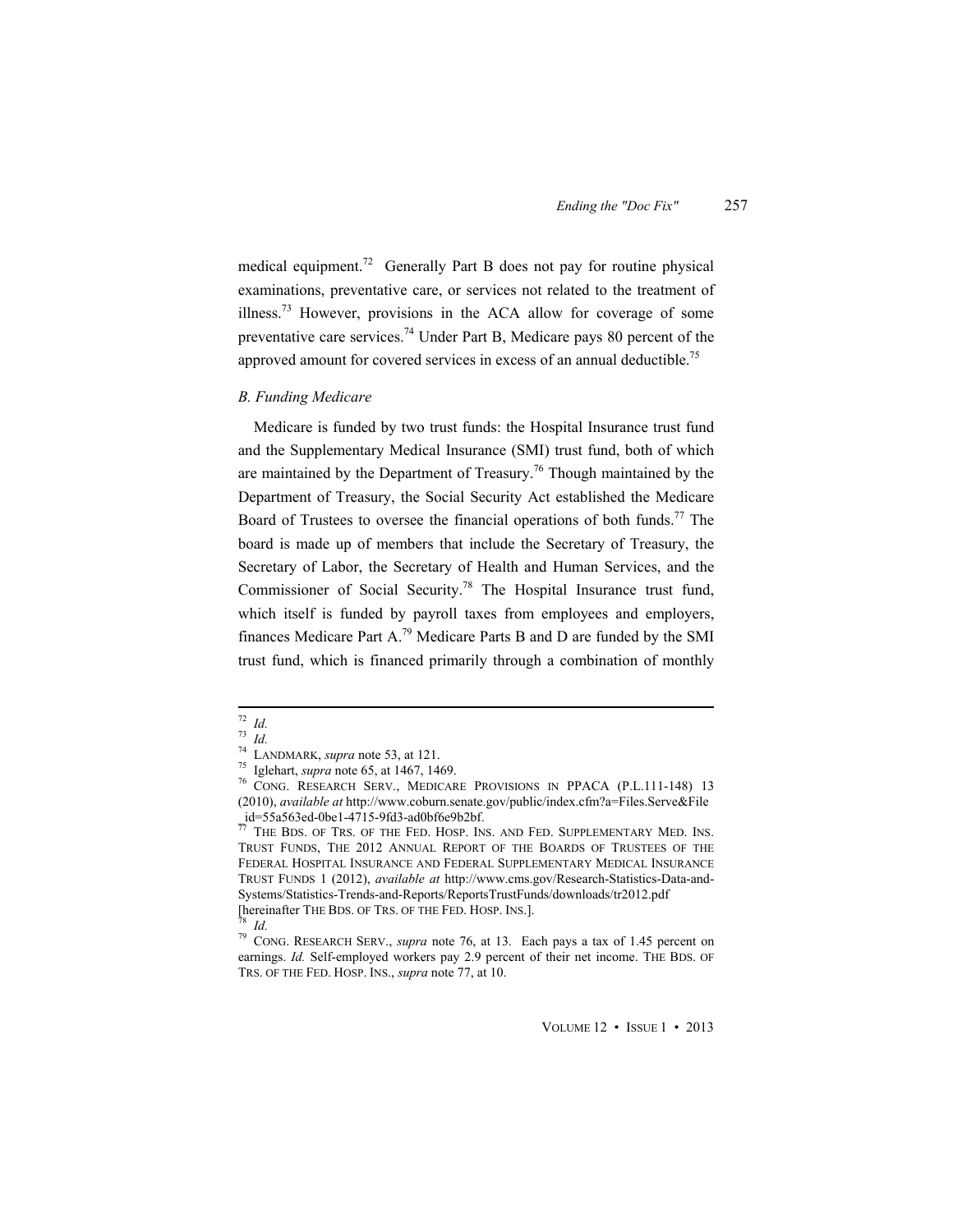premiums paid by current enrollees and general revenues.<sup>80</sup> Parts B and D are two separate accounts within the SMI trust fund.<sup>81</sup>

Projections of Medicare costs are highly uncertain due to unknown scientific advances $82$  and the feasibility of cost saving measures in the ACA.<sup>83</sup> Expenditures like the continuing growth in the volume and intensity of services provided per beneficiary, the increasing number of beneficiaries enrolling in Medicare, and the continuing improvements in life expectancy all suggest that Medicare costs will continue to increase and put financial stress on Medicare's trust funds.<sup>84</sup>

While the Hospital Insurance fund is projected to be exhausted<sup>85</sup> by 2024,<sup>86</sup> the SMI Trust fund may have a brighter financial outlook.<sup>87</sup> The SMI trust fund is financed by Medicare beneficiary premiums and general revenue.<sup>88</sup> The Medicare Board of Trustees projects the SMI trust fund will remain in financial balance in the future due to premiums being set at a level to meet expected costs each year.<sup>89</sup> However, the aging population and rising health care costs will cause the SMI fund projected costs to grow

 80 CONG. RESEARCH SERV., *supra* note 76, at 13. 81 U.S. SOCIAL SEC. ADMIN., 2009 ANNUAL REPORT SUMMARY 1 (2009), *available at* http://www.socialsecurity.gov/history/pdf/tr09summary.pdf.<br><sup>82</sup> THE BDS. OF TRS. OF THE FED. HOSP. INS., *supra* note 77, at 2–3.<br><sup>83</sup> Id. at 46.<br><sup>84</sup> See id. at 21–22.<br><sup>85</sup> Medicare Hospital Insurance program is considere

fund balances will not cover 100 percent of projected costs. Paul N. Van de Water, *Medicare Is Not "Bankrupt": Health Reform Has Improved Program's Financing*, CTR. ON BUDGET AND POLICY PRIORITIES (June 3, 2013), *available at* http://www.cbpp.org/cms/index.cfm?fa=view&id=3532.<br><sup>86</sup> THE BDS. OF TRS. OF THE FED. HOSP. INS., *supra* note 77, at 27.<br><sup>87</sup> *See id.* at 45.<br><sup>87</sup> *See id.* at 45.<br><sup>88</sup> General revenues include special payments by states,

on importers of brand-name prescription drugs. SOC. SEC. AND MED. BDS. OF TRS., A SUMMARY OF THE 2012 ANNUAL REPORTS (2012), *available at* http://www.ssa.gov/oact/trsum/index.html; THE BDS. OF TRS. OF THE FED. HOSP. INS., *supra* note 77, at 45.<br><sup>89</sup> THE BDS. OF TRS. OF THE FED. HOSP. INS., *supra* note 77, at 45.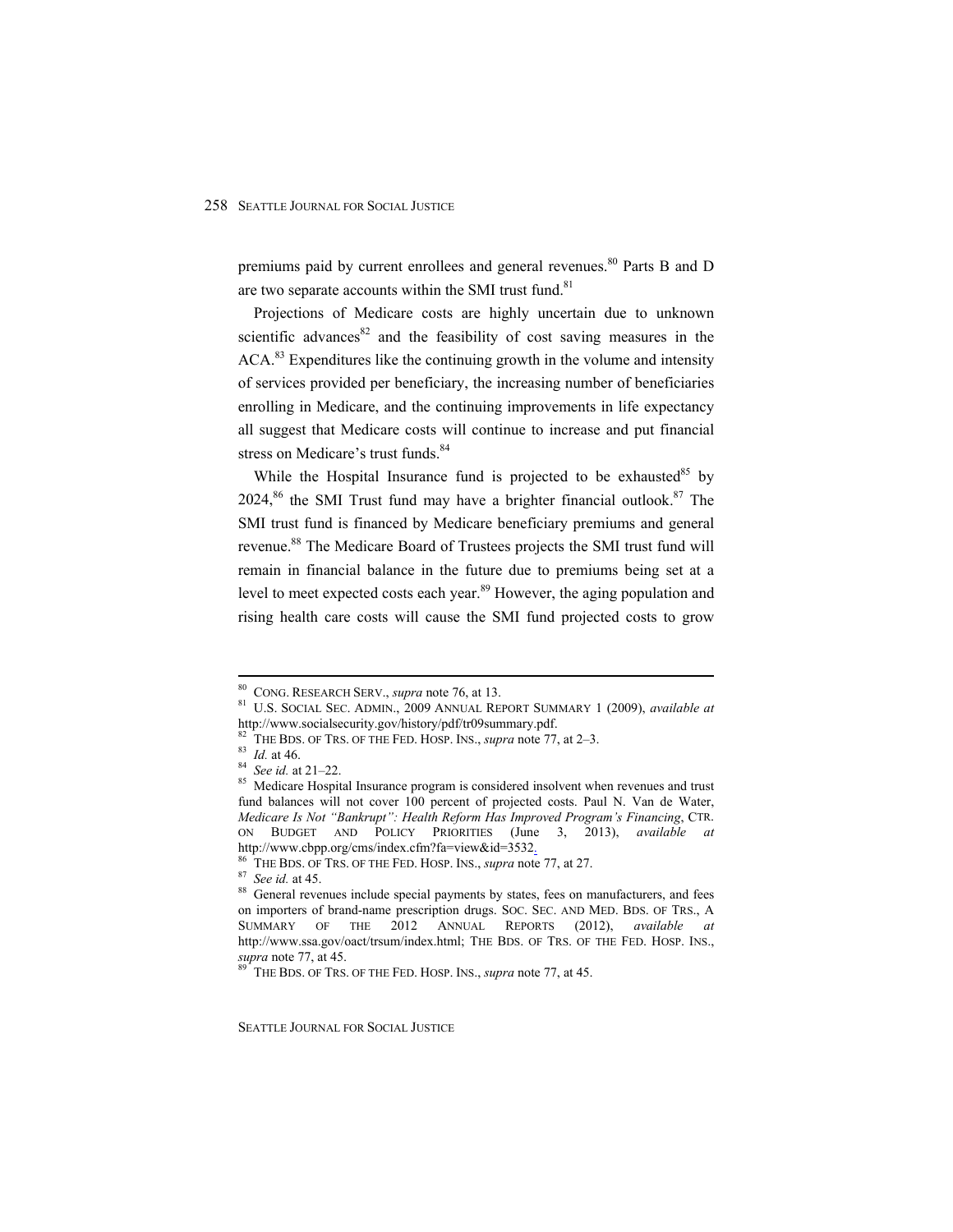rapidly, from 2 percent of GDP in 2011 to 4 percent of GDP by  $2087$ .<sup>90</sup> Because expenditures have exceeded the statutory target, the SGR would cause a 31 percent reduction in payments, which the Medicare Board's projection assumes. $91$  As stated before, the SGR requires payments to providers to be reduced if expenditures exceed a statutory target in order to move spending back towards the target path.<sup>92</sup>

Congress, however, prevented this decrease, as it has been doing since 2003, and decided to keep rates unchanged until January 1,  $2014$ <sup>93</sup> Congress acting to delay or "freeze" physician payment rates creates an artificial projection of how much premiums will be set at in the future.<sup>94</sup> Because the SMI fund is projected to make up more of GDP, it suggests that premiums will increase in order to continue sustaining the SMI fund.<sup>95</sup> This is a problem because it can lead to Medicare beneficiaries not being able to afford health care due to premiums being too expensive. The fact that the growth projection is based on a 31 percent reduction in payment rates, but that rates have not been reduced that low, suggests that premiums will be significantly higher than anticipated.

## *C. The "Un"-Sustainable Growth Rate*

One of the criticisms of Medicare is its antiquated design.<sup>96</sup> Medicare was designed to look like the old "Blues" plans in that hospital inpatient care,

 90 SOC. SEC. AND MED. BDS. OF TRS., *supra* note 88. 91 THE BDS. OF TRS. OF THE FED. HOSP. INS., *supra* note 77, at 7. 92 Paul N. Van de Water, *The Sustainable Growth Rate Formula and Health Reform*, CTR. ON BUDGET AND POLICY PRIORITIES, (Apr. 21, 2010), *available at* http://www.cbpp.org/cms/index.cfm?fa=view&id=3166.

<sup>93</sup> Mark Merlis, *Health Policy Briefs: Medicare Payments to Physicians*, HEALTH AFFAIRS (Jan. 10, 2013), http://www.healthaffairs.org/healthpolicybriefs/brief.php?brief  $id=83$ .<br>  $\frac{34}{94}$  See THE BDS. OF TRS. OF THE FED. HOSP. INS., *supra* note 77, at 45–46.

<sup>&</sup>lt;sup>95</sup> See generally id.; CONG. RESEARCH SERV., supra note 76, at 13–14.<br><sup>96</sup> Charles Hardin. *Testimony of Charles Hardin, Council for Government Reform*, NATIONAL BIPARTISAN COMMISSION ON THE FUTURE OF MEDICARE, (Sept. 8, 1998), *available at* http://rs9.loc.gov/medicare/hardintest.html; Julie Barnes, *Moving Away From Fee-for-Service*, THE ATLANTIC (May 7, 2012, 5:45 PM),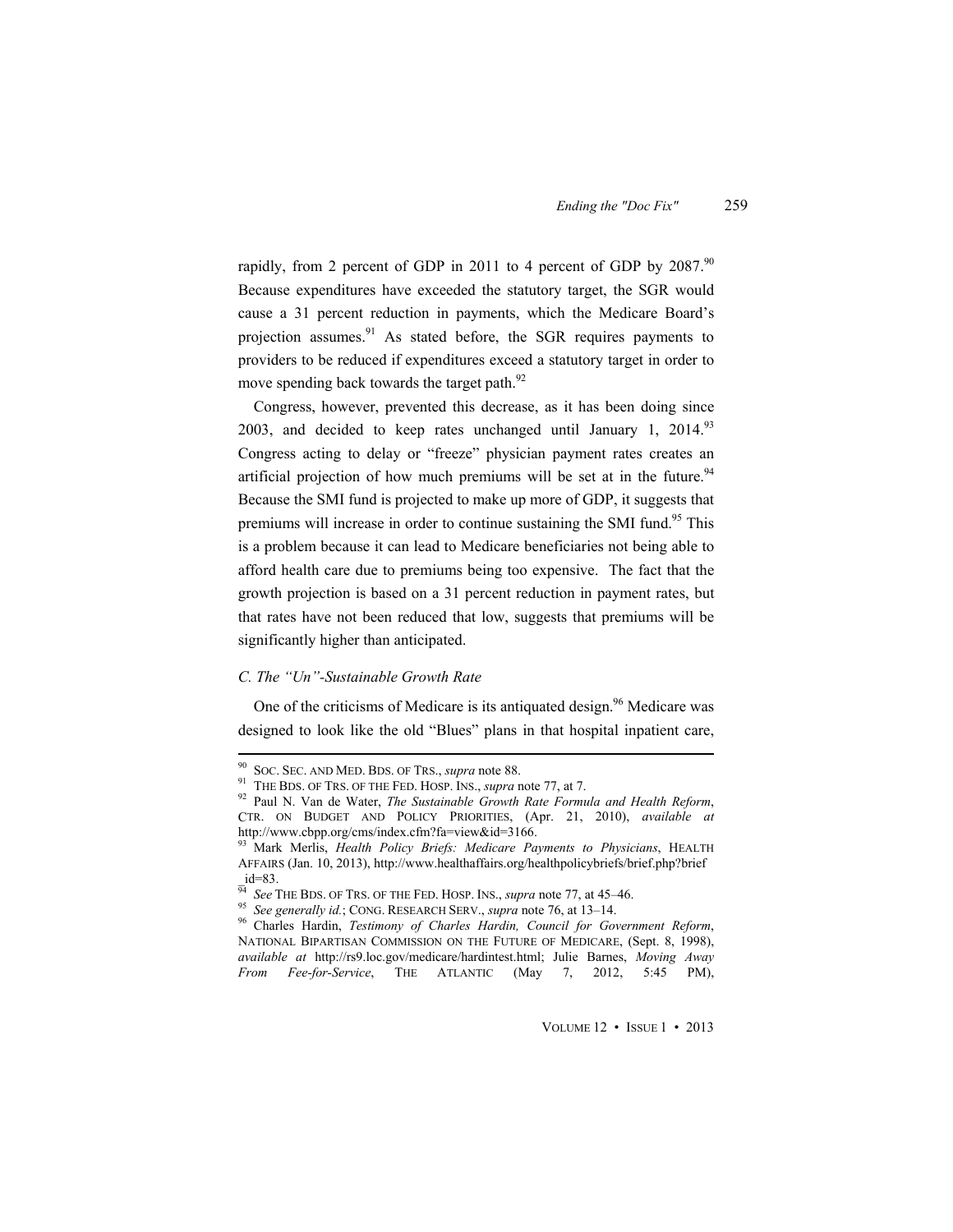physician office visits, as well as surgery were covered.<sup>97</sup> With this design comes the retroactive fee-for-service payment method, which rewards overutilization<sup>98</sup> and does not consider the quality of care delivered.<sup>99</sup> As mentioned before, when providers are paid on a fee-for-service basis, it means they are paid for each service performed.<sup>100</sup> A fee-for-service payment method offers little incentive to discourage delivering unnecessary services because reimbursements are not based on quality or the impact on patients' health.<sup>101</sup> However, some providers enjoy this method of payment because it provides economic and clinical autonomy over the provider's practice.<sup>102</sup> Being able to establish prices for services and structure their clinical work at their professional discretion allows providers to exercise economic and clinical autonomy over their practice.<sup>103</sup> While maintaining autonomy is important, billing on a fee-for-service schedule is part of what makes our current health care system unsustainable.<sup>104</sup>

Providers that care for traditional Medicare beneficiaries are paid (or reimbursed) on a fee-for-service basis.<sup>105</sup> Thus, the SGR affects them because the formula is used to calculate physician payments.<sup>106</sup> Medicare

http://www.theatlantic.com/health/archive/2012/05/moving-away-from-fee-forservice/256755/.

*Id.* 

<sup>&</sup>lt;sup>98</sup> Overutilization is the unnecessary treatment, tests, and studies that patients undergo each year that leads to waste and high costs. *See* Martin Sipkoff, *Who's Tackling Rampant Overutilization? Health Plans!,* MANAGED CARE, *available at* 

 $^{99}$  Am. Med. Ass'n, Physician Payment Reform: Early Innovators Share What THEY HAVE LEARNED 3 (2012), *available at* http://www.amaassn.org/resources/doc/washington/physician-payment-reform-white-paper.pdf.<br><sup>100</sup> HEALTHCARE.GOV, *supra* note 14.<br><sup>101</sup> Barnes, *supra* note 96.<br><sup>102</sup> See generally Richard A. Culbertson & Philip R. Lee, *Medicare and Phy* 

*Autonomy*, 18 HEALTH CARE FIN. REV. 2, 119–20 (1996), *available at* 

<sup>&</sup>lt;sup>103</sup> See id.<br><sup>104</sup> Barnes, supra note 96.<br><sup>105</sup> See MEDPAC, supra note 28, at 91.<br><sup>106</sup> See id.; AM. MED. ASS'N, supra note 60, at 6.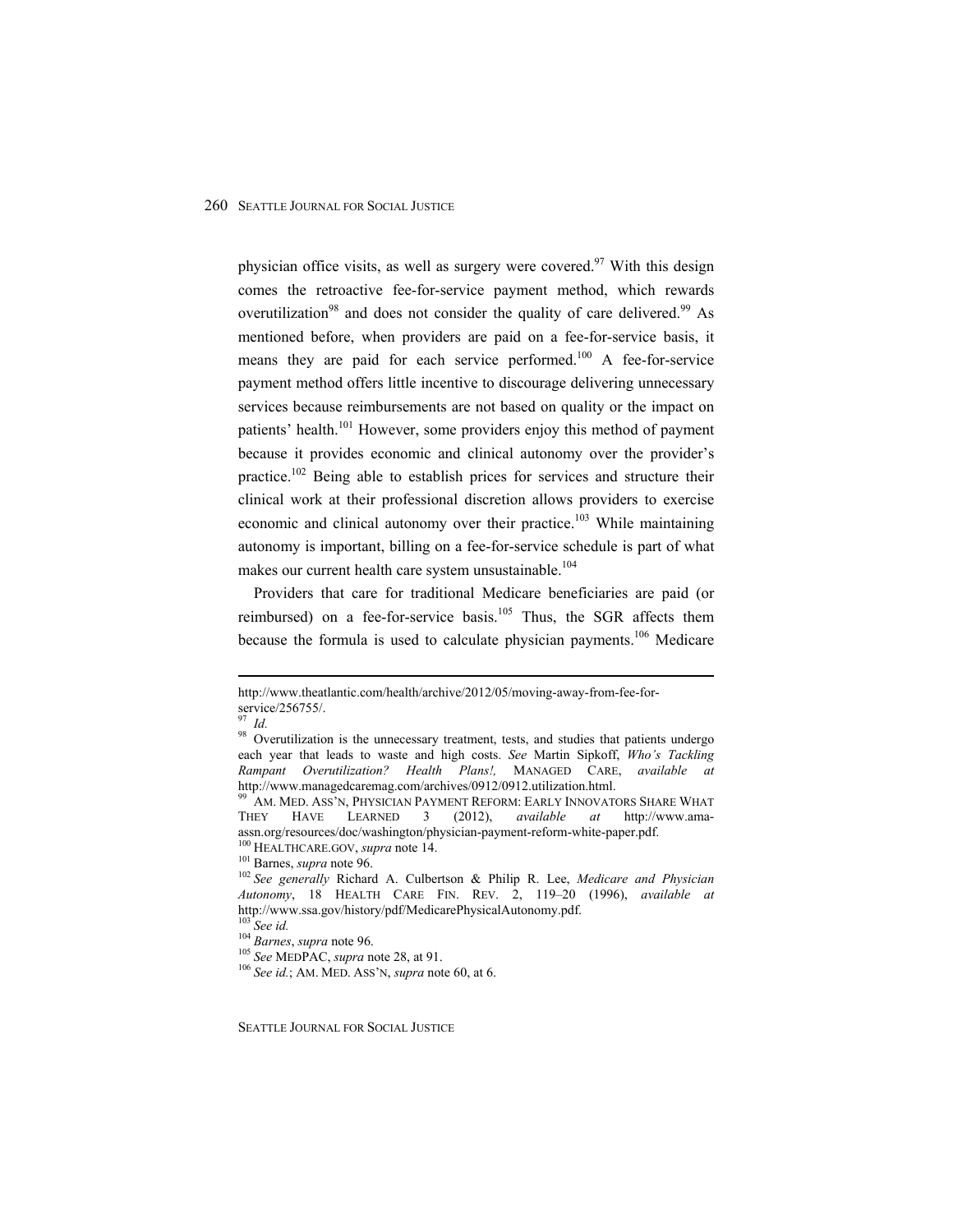payments for Part B services are made on the basis of a fee schedule that physicians bill to Medicare.<sup>107</sup> In an effort to create a sustainable growth path for Part B expenditures, the Center for Medicare Services has used the SGR formula to calculate physician payments for providing services to Medicare patients.<sup>108</sup> Created under The Balanced Budget Act of 1997, the SGR formula was established because of the concern that the Medicare fee schedule itself would not adequately constrain overall increases in spending for physicians' services.<sup>109</sup> The SGR is the statutory method for determining the annual updates to the Medicare physician fee schedule;<sup>110</sup> however, it is not based on actual health care practices.<sup>111</sup> The SGR is derived from four factors: 1) the estimated percentage of changes in physicians' fees; 2) the number of fee-for-service beneficiaries; 3) the percentage growth in real GDP (ten year moving average) per capita; and 4) the changes in laws and regulations.112 Under the SGR, cumulative Medicare spending on physicians' services is supposed to follow a statutory target that depends on the rates of growth in physicians' costs, Medicare enrollment, and real gross domestic product per person.<sup>113</sup> If spending in a given year exceeds the SGR target for that year, then the amounts paid to physicians for each service provided $114$  are supposed to be reduced in the following year in order to move total spending back towards the target path.<sup>115</sup>

The SGR formula is problematic because it attempts to limit Medicare spending for physicians' services by restraining payment rates without

<sup>&</sup>lt;sup>107</sup> CONG. RESEARCH SERV., *supra* note 62, at 1.<br><sup>108</sup> AM. MED. ASS'N, *supra* note 60, at 6; CONG. RESEARCH SERV., *supra* note 62, at 2.<br><sup>109</sup> CONG. RESEARCH SERV., *supra* note 63, at 1.<br><sup>110</sup> Id.<br><sup>111</sup> AM. MED. ASS' specified amount for each service provided." *Fee-for-Service (FFS)*, HEALTHINSURANCE.INFO, http://healthinsurance.info/HIFFS.HTM (last visited July 2, 2013).

<sup>115</sup> Van de Water, *supra* note 92.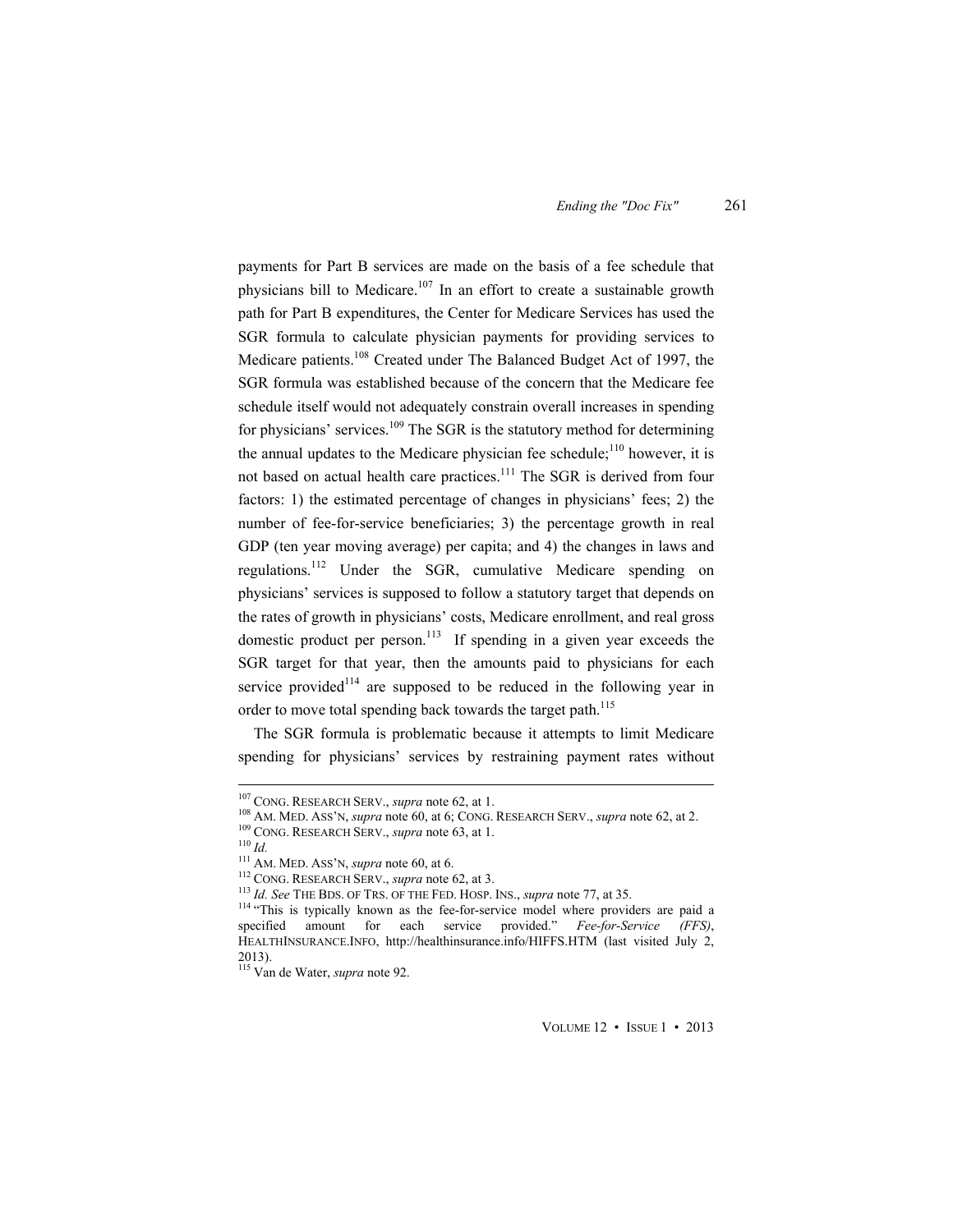limiting the growth in volume and complexity of services.<sup>116</sup> As noted before, medicine and health care continues to grow in complexity with new innovations. In general, health care costs reflect increases in the earnings of health care professionals, growth in the utilization and intensity of services, and other medical cost inflation.<sup>117</sup> Because the sustainable growth rate greatly underestimates the increase in the volume and complexity of doctors' services, the formula requires more severe cuts as each year passes.<sup>118</sup>

Since 2003, Congress has stepped in to prevent impending reductions.<sup>119</sup> Not surprisingly, this year Congress voted to freeze physician payment rates at the  $2012$  payment levels.<sup>120</sup> However, these fixes only contribute to increasing the cost of Medicare because freezing payment rates does not account for rising health care costs, so the gap continues to grow, and the potential cuts get larger over time.<sup>121</sup> The cost of implementing this year's patch, or "doc fix," is costing nearly a \$25.2 billion spread over ten years.<sup>122</sup> As a result, doctors cannot afford to accept Medicare beneficiaries because they are getting paid lower rates in light of expensive costs for providing care.

#### *D. Medicare Advantage (Part C)*

As an alternative to traditional Medicare fee-for-service, Congress made several policy changes to encourage private plan participation in Medicare and enrollment growth under the Balanced Budget Act of 1997 in an effort

<sup>&</sup>lt;sup>116</sup> *Id.*<br><sup>117</sup> THE BDS. OF TRS. OF THE FED. HOSP. INS., *supra* note 77, at 41.<br><sup>118</sup> Van de Water, *supra* note 92.<br><sup>119</sup> THE BDS. OF TRS. OF THE FED. HOSP. INS., *supra* note 77, at 45–46.<br><sup>120</sup> Sustainable Growth Ra member-tools-and-benefits/practice-management-resources/health-system-reform-<br>resource-center/sustainable-growth-rate (last visited July 2, 2013).

<sup>&</sup>lt;sup>121</sup> See Neil Waldron, *Medicare Payments to Physicians and the Sustainable Growth Rate,* ROCKY MOUNTAIN HEALTH PLANS (Dec. 3, 2012), http://www.rmhp.org/blog/201 2/12/medicare-payments-to-physicians-and-the-sustainable-growth-rate-sgr-rmhp/. 122 Merlis, *supra* note 93.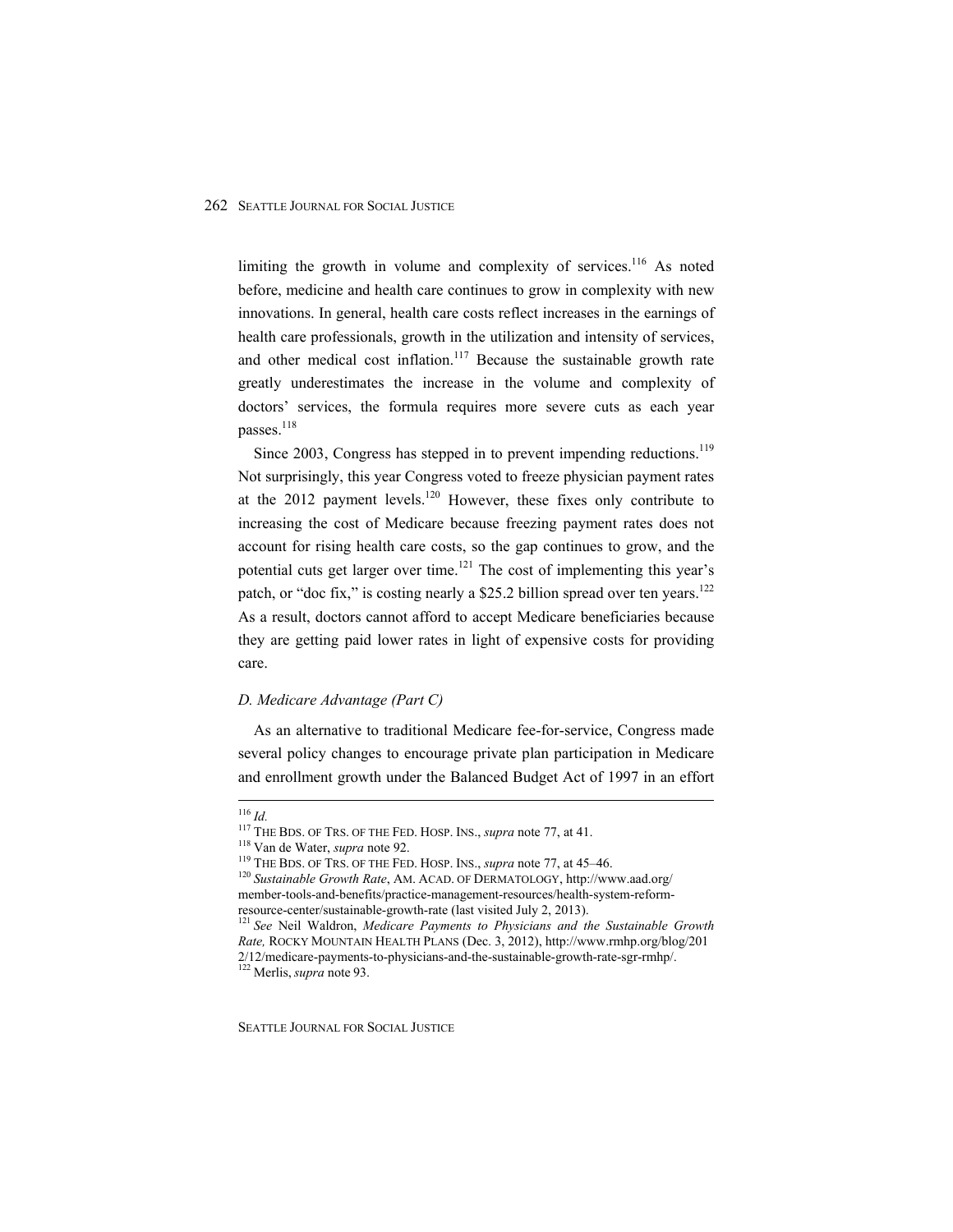to save more money.<sup>123</sup> The assumption was that private plans would operate more efficiently than traditional Medicare.124 Medicare Advantage (MA) plans receive a capitated payment per beneficiary instead of a fee for each service, and are considered by federal policymakers as a way of controlling the growth of health care costs due to the greater incentive to innovate and use care management techniques.<sup>125</sup> Under capitation, a doctor, medical group, hospital, or integrated health system, receives a certain flat fee for every month for taking care of an individual enrolled in a managed health care plan<sup>126</sup> regardless of the cost of that individual's care.<sup>127</sup> Thus, it forces providers to efficiently use services because they are only allotted a certain amount to spend on a patient per month.<sup>128</sup> Capitation was meant to create incentives for efficiency, cost control, and preventative care in health care.<sup>129</sup> Given that the majority of individuals enrolled in a health plan will never use health care services within any given month, capitation arrangements should naturally "balance out" the high utilizers of

 <sup>123</sup> *See* LANDMARK*, supra* note 53, at 119. Medicare Advantage plans receive capitated payments from both the Hospital Insurance and Supplementary Medical Insurance Part B trust fund accounts. THE BDS. OF TRS. OF THE FED. HOSP. INS., *supra* note 77, at 1. 124 Tanaz Petigara & Gerard Anderson, *Payments to Medicare Advantage Plans*, HEALTH

POLICY MONITOR (2009), *available at* http://www.hpm.org/en/Surveys/Johns\_Hopkins\_ Bloomberg\_School\_of\_\_Publ.\_H\_\_USA/13/Payments\_to\_Medicare\_Advantage\_Plans.ht ml (origins of health policy idea).

<sup>125</sup> *Id. See Capitation*, AM. MED. ASS'N, https://www.ama-assn.org/ama/pub/physicianresources/practice-management-center/claims-revenue-cycle/managed-carecontracting/ evaluating-payment-options/capitation.page (last visited July 2, 2013). There is a fee for service component in some Medicare Advantage plans. *Id.*; THE BDS. OF TRS. OF THE FED. HOSP. INS., *supra* note 77, at 311.<br><sup>126</sup> Managed Care is any system that manages health care delivery to control costs.

*Definition of Managed Care*, MEDICINENET.COM*,* http://www.medterms.com/script/ma in/art.asp?articlekey=4270 (last visited July 2, 2013). Typically, managed care systems rely on primary care physicians who acts as a gatekeeper for other services such as specialized medical care, surgery, and physical therapy. *Id.* 127 Mark Hagland, *How Does Your Doctor Get Paid?: The Controversy Over Capitation*,

PBS, http://www.pbs.org/wgbh/pages/frontline/shows/doctor/care/capitation.html (last visited July 10, 2013).

<sup>128</sup> *See* AM. MED. ASS'N, *supra* note 125. 129 Hagland, *supra* note 127.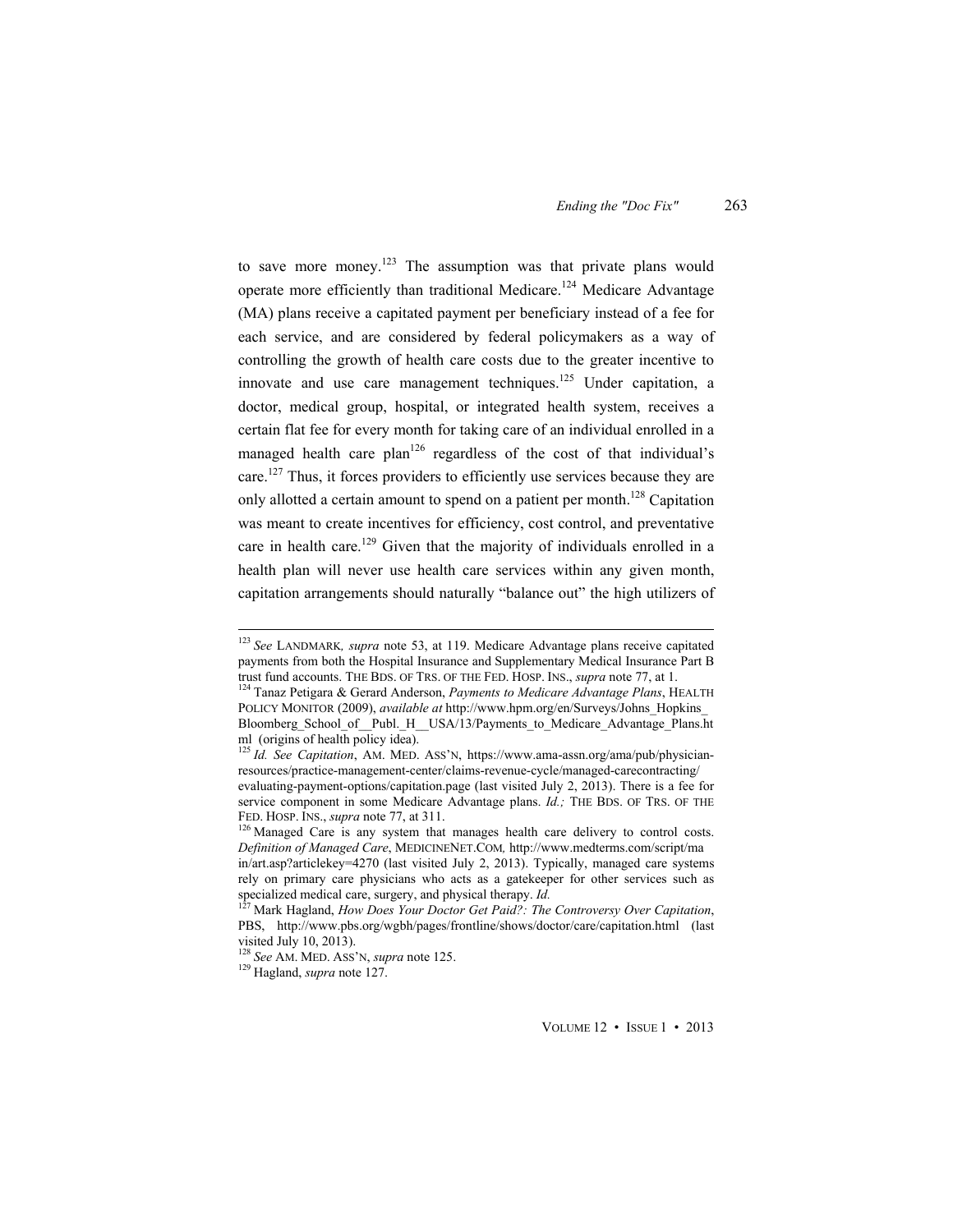health care in health plans with those who use little to no health care every month.<sup>130</sup> Despite the perceived benefits capitation can offer, perverse incentives can arise when delivering health care. For example, some providers may withhold care or provide less expensive care in an effort to save money.<sup>131</sup> Also, depending on what the capitated payments are, payments may not provide enough money to fund the kinds of preventative services that capitation should theoretically encourage.<sup>132</sup> This is probably why MA plans work for people when they are relatively well, but fall short of traditional Medicare when patients are sick or disabled.<sup>133</sup> Patients with long-term and chronic conditions are often denied coverage for necessary care, or their coverage is terminated under Medicare Advantage.<sup>134</sup>

Another issue with MA is that it costs more than traditional Medicare.<sup>135</sup> Currently, Medicare pays MA plans based on a bidding system under which payments are determined by comparing bid plans that reflect the plans' estimated costs to a benchmark.<sup>136</sup> Plans bidding below the benchmark receive their bid plus a rebate equal to 75 percent of the difference between the bid and the benchmark, and plans that bid above the benchmark receive the benchmark.137 However, plans that bid above the benchmark must require that each enrollee pay a premium equal to the difference between the bid and the benchmark.<sup>138</sup> While some plans have used the excess money to offer drug coverage without premiums and extra benefits, such as vision care and gym memberships, the government pays the MA plans on

<sup>&</sup>lt;sup>130</sup> Id.<br><sup>131</sup> Id.<br><sup>132</sup> Id.<br><sup>133</sup> See Jordan Rau, *Research Finds Link Between Poor Health and Seniors Switching Out of Private Medicare Plans*, KAISER HEALTH NEWS (Feb. 4, 2013), http://www.kaiserheal thnews.org/Stories/2013/February/04/Medicare-Advantage-disenrollment.aspx. <sup>134</sup> *See id.* 135 Hagland, *supra* note 127. <sup>136</sup> Furrow et al., *supra* note 54, at 201–02. <sup>137</sup> *Id.* at 202. <sup>138</sup> *Id.*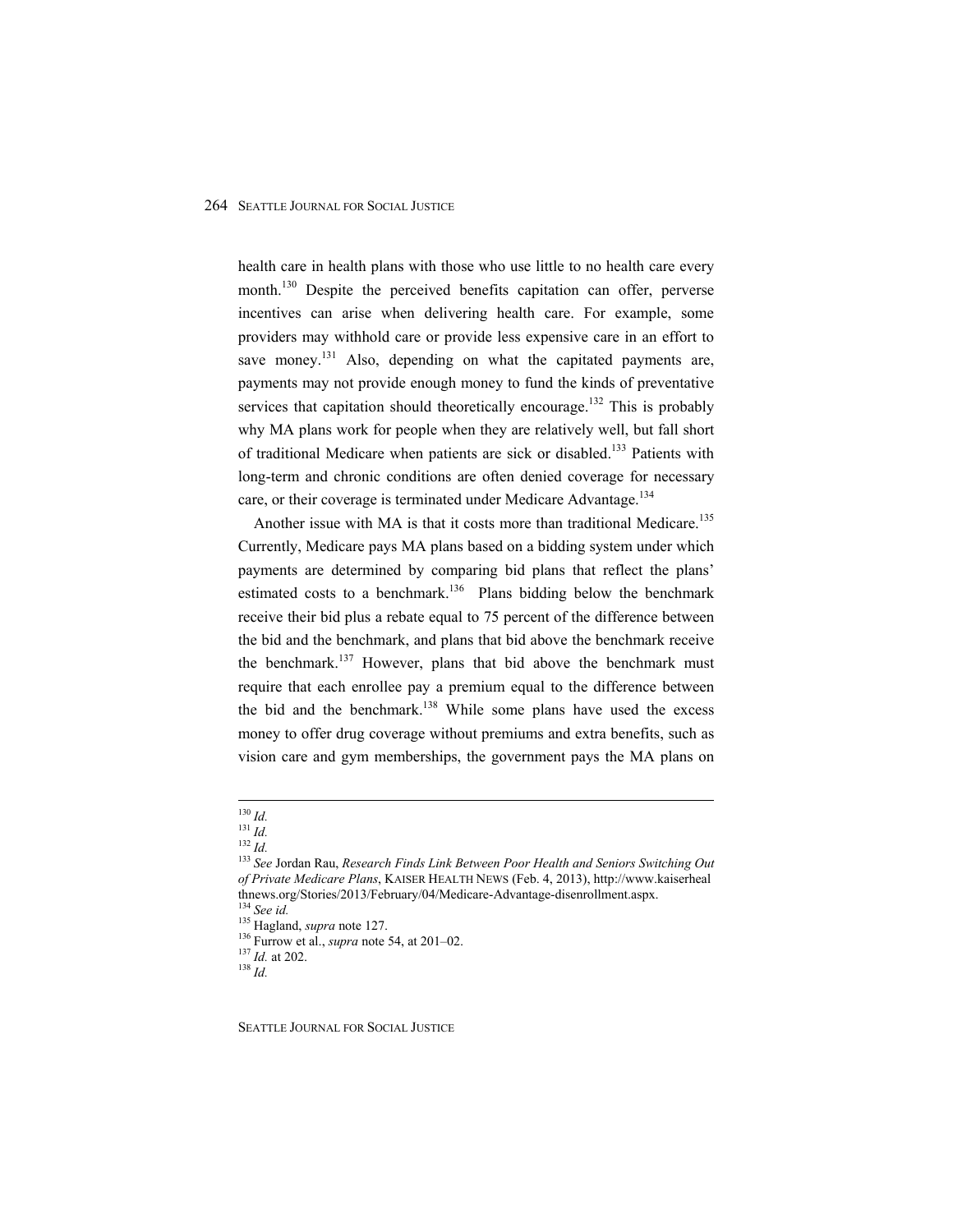average 113 percent of the regular Medicare rates for doctors, hospitals, and others.139 As a result, the ACA freezes payments to MA plans for 2011, causing a \$132 billion dollar reduction in payments to MA plans over ten years.140 While this is seemingly cost effective, Medicare Advantage cuts could have long lasting effects by discouraging physicians from accepting Medicare beneficiaries.

# III. ACCOUNTABLE CARE ORGANIZATIONS: A POTENTIAL SOLUTION TO ENCOURAGE PROVIDERS TO ACCEPT MEDICARE PATIENTS

#### *A. Fragmented Care vs. Coordinated Care*

A common criticism of United States health care is the fragmented nature of its payment and delivery system.<sup>141</sup> This fragmentation is often due to no single group of participants (physician, hospitals, employers) being responsible for the patients' care.<sup>142</sup> Many physicians who practice solo or in groups often do not coordinate care across specialty lines or with inpatient facilities, which makes providing care extraordinarily uncoordinated and episodic. $143$  For example, there will often be multiple hospitals and health systems in the same city with no ability to communicate health information across systems, which perpetuates unnecessary duplication of services.<sup>144</sup> Medicare beneficiaries with multiple chronic conditions account for 93 percent of Medicare fee-for-service

<sup>&</sup>lt;sup>139</sup> LANDMARK, *supra* note 53, at 119.<br><sup>140</sup> Furrow et al., *supra* note 54, at 201.<br><sup>141</sup> Donald M. Berwick, *Launching Accountable Care Organizations – The Proposed Rule for the Medicare Shared Savings Program*, 364 NEW ENG. J. MED. 16 (2011), *available at http://www.nejm.org/doi/full/10.1056/NEJMp1103602.*<br><sup>142</sup> *Id.* 143 Thomas L. Greaney, *Regulators as Market-Makers: Accountable Care Organizations* 

*and Competition Policy* 3 (working paper, 2012), *available at* http://papers.ssrn.com/sol3 /papers.cfm?abstract\_id=2124097.

<sup>144</sup> *See History*, CAMDEN COALITION OF HEALTHCARE PROVIDERS, http://www.camden health.org/about/about-the-coalition/history/ (last visited July 2, 2013); *Accountable Care Organizations (ACOs): General Information,* CTRS. FOR MEDICARE & MEDICAID SERVS., http://innovation.cms.gov/initiatives/ACO/ (last visited July 2, 2013).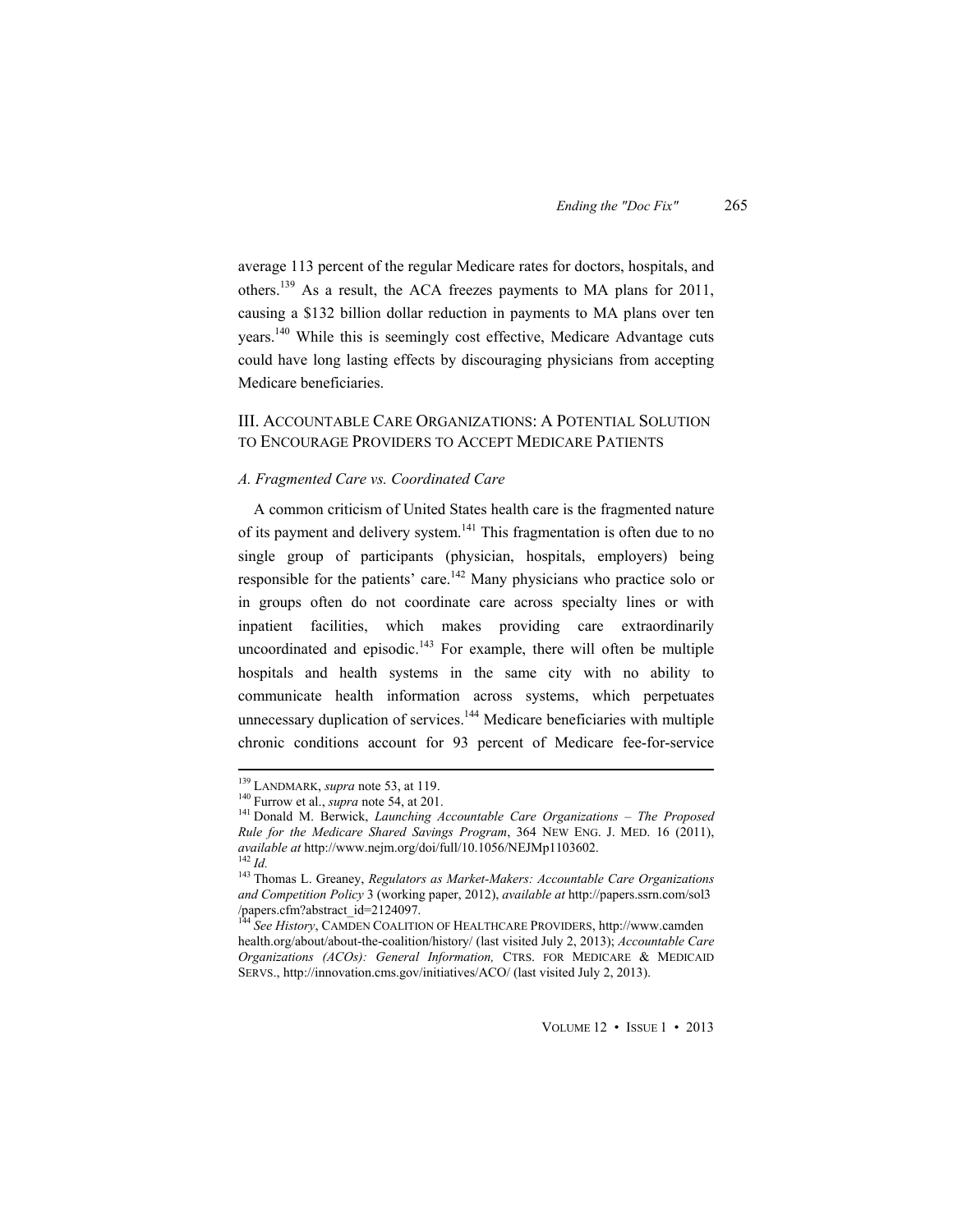expenditures.<sup>145</sup> Because these patients often receive care from multiple physicians due to their chronic condition, a failure to coordinate care can often lead to patients not getting the care they need and being subject to medical mistakes in the course of care.<sup>146</sup> One in five Medicare patients discharged from the hospital is readmitted within 30 days.<sup>147</sup> This alarming statistic illuminates the need for practitioners to position themselves to communicate treatment options with one another by having access to patient records and a shared financial interest in making health care work efficiently.<sup>148</sup> The fee-for-service payment structure also helps perpetuate fragmentation because care coordination within and outside of the practice, as well as information exchanges, are not rewarded.<sup>149</sup> Because fragmentation can lead to duplication and waste, $150$  ACOs will aim to establish groups of service providers and suppliers who work together to manage and coordinate care for Medicare fee-for-service beneficiaries.<sup>151</sup>

Institutions and health care providers interested in forming an ACO will have considerable flexibility in the structure they assume because ACOs can be led by physicians in group practices,<sup>152</sup> networks of individual practices, hospitals, or partnerships among these entities and other health care providers.<sup>153</sup> However, ACOs must have an established mechanism for

<sup>&</sup>lt;sup>145</sup> CTRS. FOR MEDICARE & MEDICAID SERVS., *supra* note 56.<br><sup>146</sup> *Id.*<br><sup>147</sup> *Id.*<br><sup>147</sup> *Id.*<br><sup>148</sup> LANDMARK, *supra* note 53, at 141.<br><sup>149</sup> *See* GREANEY *supra* note 143, at 5.<br><sup>150</sup> Berwick, *supra* note 141.<br><sup>151</sup> practice of medicine as a legal entity sharing business management, facilities, records, and personnel. Mary Pat Whaley, *How Does One Become a Medical Practice Manager*, MANAGE MY PRACTICE (Oct. 18, 2008), http://www.managemypractice.com/how-doesone-become-a-medical-practice-manager/. This includes single and multispecialty physician offices, ambulatory surgery and diagnostic imaging centers, and hospital-based

practices. *Id.* <sup>153</sup> *See* Robert Kocher, *Physicians Versus Hospitals as Leaders of Accountable Care Organizations*, NEW ENG. J. MED. (Dec. 2010), *available at* http://www.nejm.org/doi/full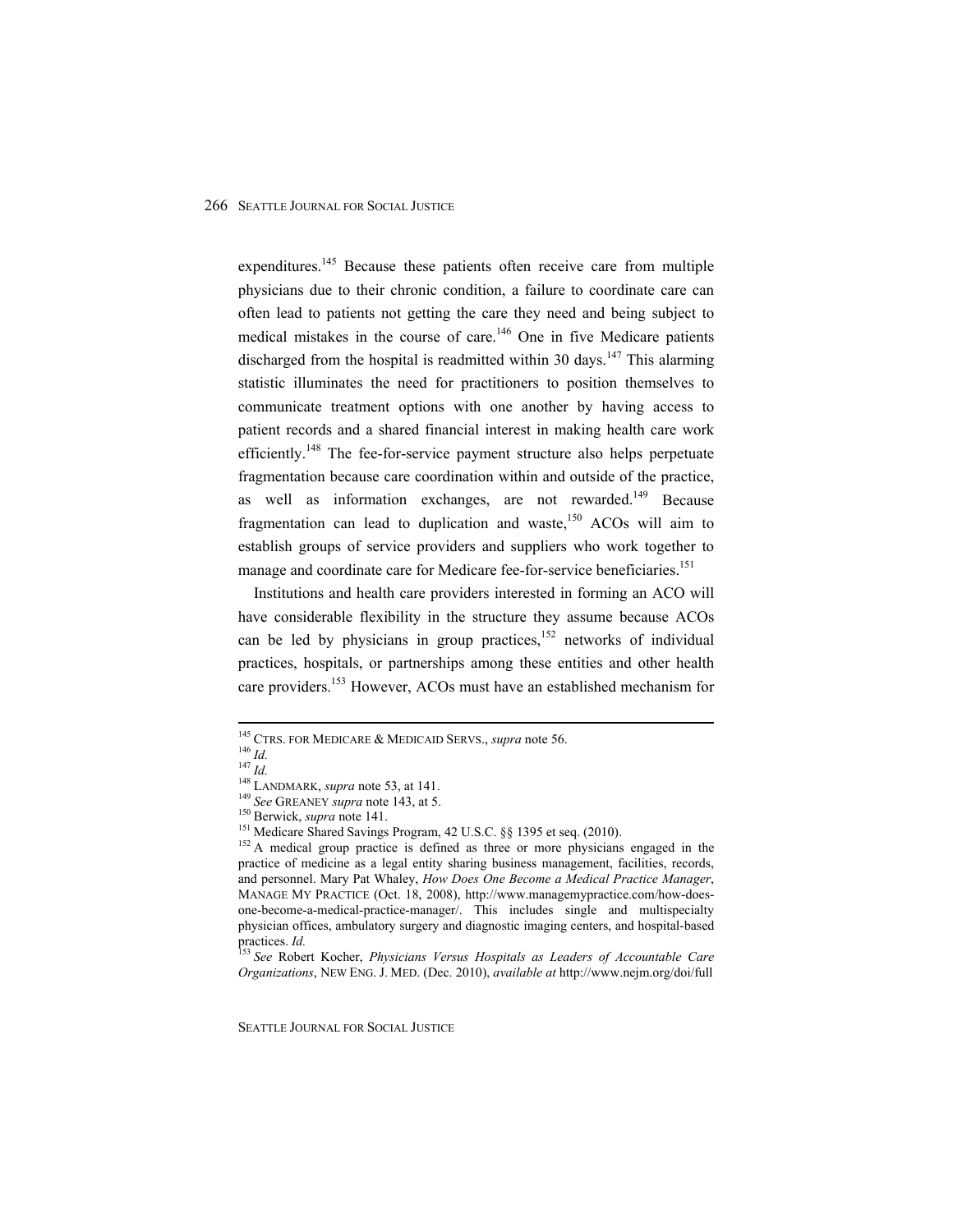joint decision-making.<sup>154</sup> To qualify, an ACO must agree to be accountable for the overall care of a group of at least  $5,000$  Medicare beneficiaries;<sup>155</sup> have sufficient participation of primary care physicians; have processes that promote evidence based medicine;<sup>156</sup> report on quality costs; and be capable of coordinating care among primary care providers, specialists, and hospitals. $157$ 

#### *B. ACO Payment Structure*

If ACOs achieve a certain amount of savings under Medicare Parts A and B per beneficiary assigned to that ACO, then the ACO will qualify for an annual incentive bonus.<sup>158</sup> Medicare would pay a single bundled fee per patient and, in turn, ACOs would share in any savings that might accrue to Medicare as a result of not paying for every clinic visit, test, and procedure.159 A bundled payment is a single payment for all services related to a treatment or condition that possibly spans multiple providers in multiple settings.<sup>160</sup> This is similar to the capitation method in Medicare Advantage, but there are safeguards in place to emphasize quality of care

<sup>/10.1056/</sup>NEJMp1011712#t=article.<br><sup>154</sup> Furrow et al., *supra* note 54, at 212.

<sup>&</sup>lt;sup>155</sup> Social Security Act, 42 U.S.C. § 1395jjj(b)(2)(D) (2010) (requiring that "[a]t a minimum, the ACO shall have at least 5,000 such beneficiaries assigned to it under subsection (c) in order to be eligible to participate in the ACO program").  $156$  Evidence based medicine is the conscientious and judicious use of current best

evidence in making decisions about the care of individual patients. *Evidence Based Medicine Definitions*, NYU SCHOOL OF MEDICINE, http://library.med.nyu.edu/library/ins truction/handouts/pdf/ebmdefinitions.pdf (last visited July 1, 2013). The practice of evidence based medicine means integrating individual, clinical expertise with the best available external clinical evidence from systemic research.  $Id$ .

<sup>&</sup>lt;sup>157</sup> Furrow et al., *supra* note 54, at 211; *Affordable Care Act*, INFORMED MEDICAL DECISIONS FOUNDATION, http://informedmedicaldecisions.org/shared-decision-makingpolicy/federal-legislation/affordable-care-act/ (last visited July 1, 2013).<br><sup>158</sup> *Id.* 159 LANDMARK, *supra* note 53, at 141.<br><sup>160</sup> ANTONIO P. LINARES, ANTHEM, ACCOUNTABLE CARE ORGANIZATIONS: OVERVIEW

AND ACO PILOTS 3, *available at* http://www.himss.org/files/HIMSSorg/content/files/am bulatorydocs/HIMSSAccountableCareOrganization\_OverviewACOPilots.pdf.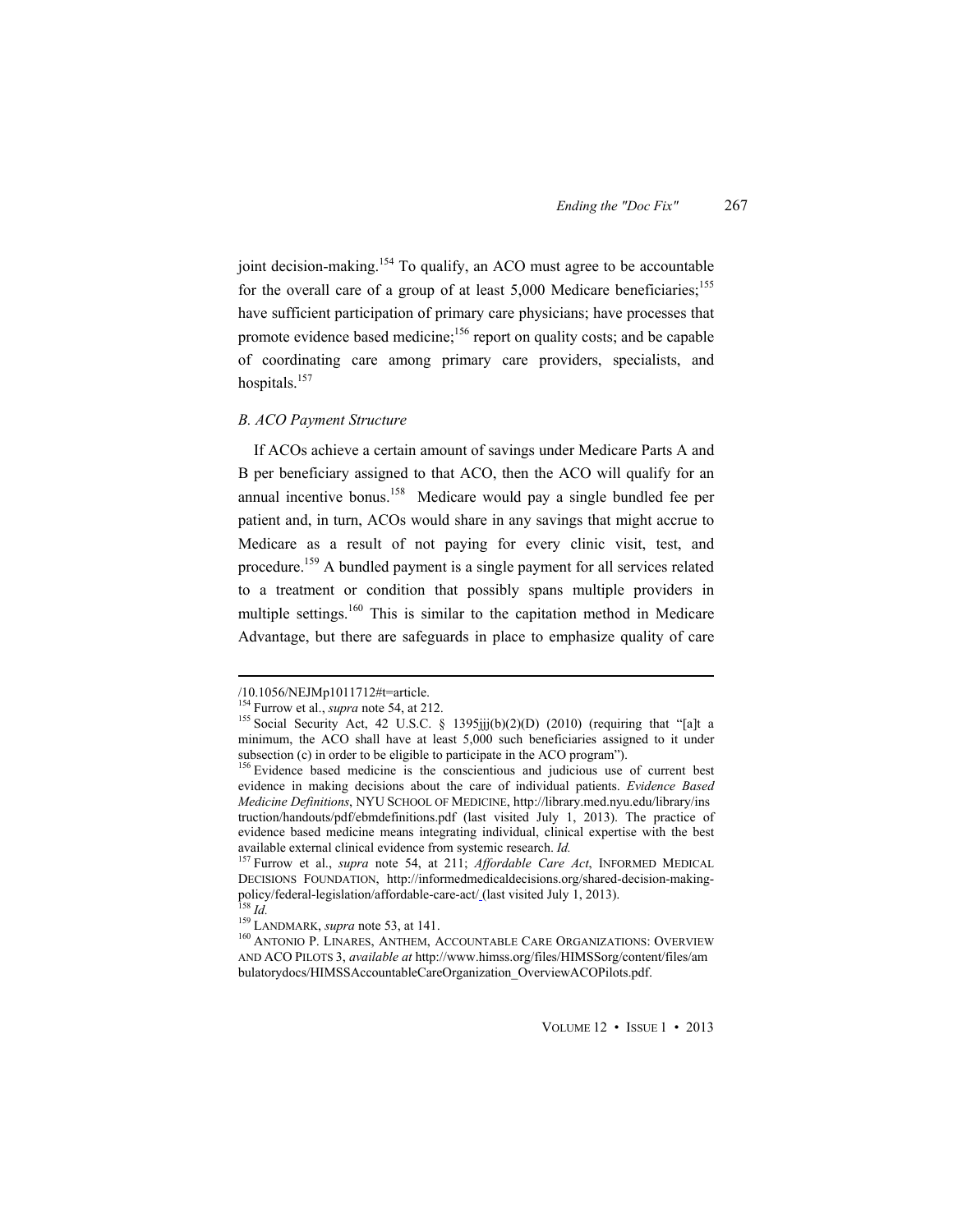and discourage corner cutting or denial of care.<sup>161</sup> The bundled payment will be calculated by integrating Medicare payments for hospital inpatient and outpatient services, physician services, emergency room services, and post-acute care services.<sup>162</sup> While the bundled payment model allows providers to retain any amount by which the actual cost of care was below the bundled payment for the episode, it simultaneously requires providers to assume financial risk for any amount by which the actual cost of care exceeds the bundled payment amount for the episode.<sup>163</sup> Medicare will, however, continue to pay individual providers and suppliers for specific items and services under the current Medicare fee-for-service payment system.<sup>164</sup>

In light of this reality, CMS finalized both a one-sided model ACO and a two-sided model ACO.<sup>165</sup> Under the one-sided risk model, ACOs are eligible to share in the savings generated through care coordination but are not financially responsible for losses that result when the cost of care exceeds the benchmark level.<sup>166</sup> Alternatively, under the two-sided model,

<sup>&</sup>lt;sup>161</sup> See LANDMARK, *supra* note 53, at 131.<br><sup>162</sup> Peter Fise, *Accountable Care Organizations: 2012 Symposium Comments: Prognosis for Synergy Between Accountable Care Organizations and Bundled Payments in Medicare*, 28 J. CONTEMP. HEALTH L. & POL'Y 296, 299 (2012).<br><sup>163</sup> *Id.* at 299–300.<br><sup>164</sup> RTI INTERNATIONAL & TELLIGEN, ACCOUNTABLE CARE ORGANIZATION 2013:

PROGRAM ANALYSIS 1 (2012). *available at* http://www.cms.gov/Medicare/Medicare-Fee-for-Service-Payment/sharedsavingsprogram/Downloads/ACO-NarrativeMeasures-Specs.pdf.

<sup>165</sup> Fise, *supra* note 162, at 297–98; 42 C.F.R § 425.600 (2012). This amended 42 C.F.R.  $§$  425 by adding  $§$  425.200(b)(2) to establish that "for 2013 and all subsequent years, the term of the agreement is 3 years." *Id.* In addition, by adding § 425.600 to require that during the first three-year agreement period, MSSP participating ACOs must elect to operate under either "Track I," which operates under a "one-sided model" that allows ACOs to share in savings generated without assuming risk for losses incurred when perbeneficiary expenditure levels exceed per-beneficiary benchmarks. *Id.* Alternatively, it could operate under "Track 2," which requires the ACO to assume downside risk, but also offers ACOs a greater percentage share of savings generated. *Id.* New section 425.600(c) requires that in all subsequent three-year agreement periods—following the first three-year agreement period—an ACO must elect to operate under "Track 2." *Id.* 166 Fise, *supra* note 162, at 298.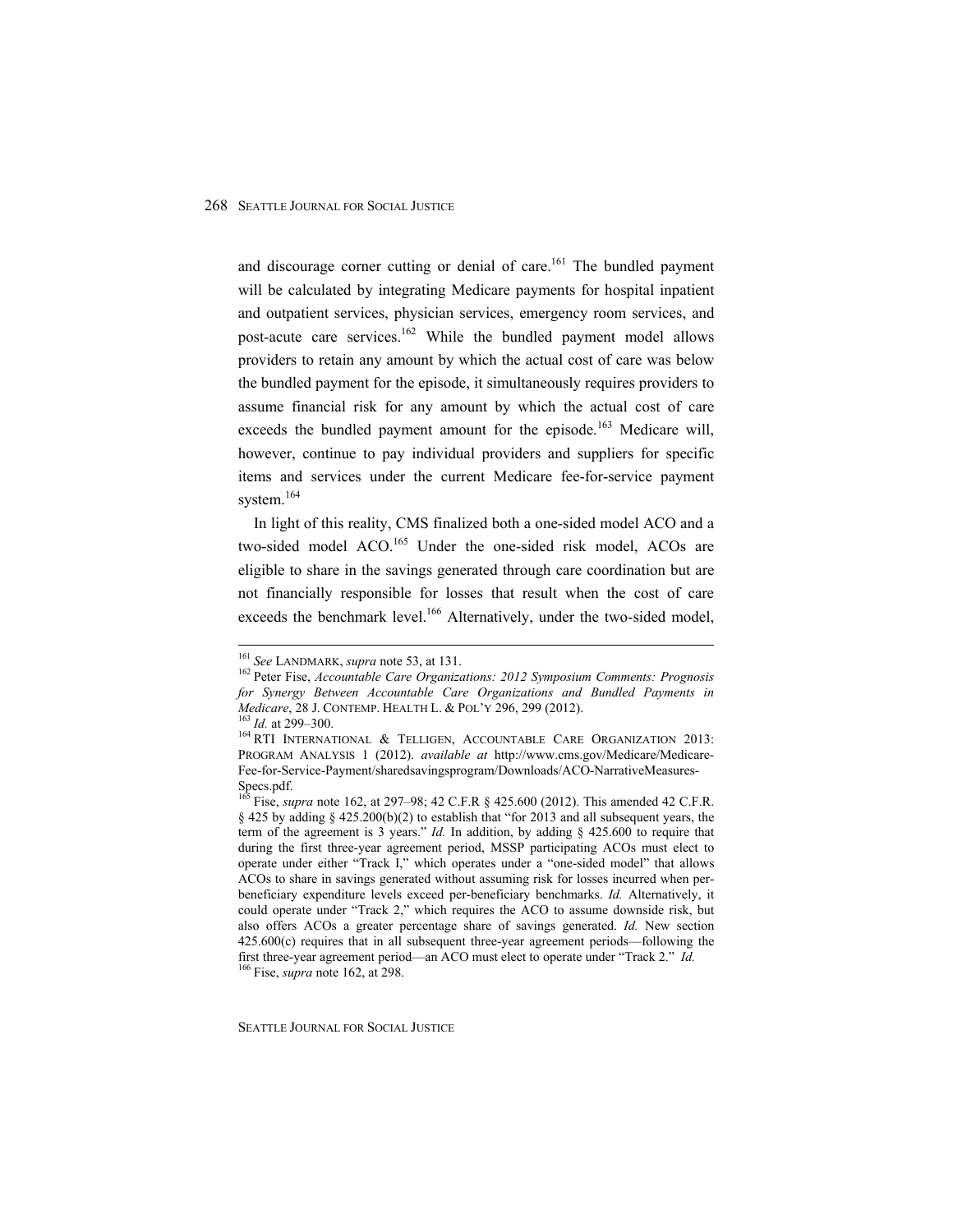ACOs must assume financial risk for a percentage of the losses that result when the expenditures for a given beneficiary exceed the benchmark level.<sup>167</sup> The CMS-developed benchmark is based off of estimates of what total expenditures for Medicare fee-for-service Parts A and B would have been without the ACO structure, and is updated/re-evaluated every year.<sup>168</sup> The two-sided model is designed to incentivize providers within the ACOs to limit excess use of fee-for-service reimbursements.<sup>169</sup>

To reward ACOs for sharing in the losses, the law allows participants in the two-sided model to earn a higher percentage of the cost savings than the one-sided model.<sup>170</sup> Shared savings payments are determined by the ACOs aggregate quality performance score, which determines the "sharing rate" or percentage of shared savings the ACO is allowed to retain.<sup>171</sup> ACOs must report on their performance of providing quality care based on 33 quality metrics established by CMS, which determines their quality performance score.<sup>172</sup> The higher the score, the higher the sharing rate.<sup>173</sup> For a one-sided risk model ACO, the maximum sharing rate is 50 percent, which means the ACO may share in a maximum of 50 percent of the savings generated relative to the benchmark, while a two-sided risk model ACO has a sharing rate of 60 percent.<sup>174</sup> Shared savings, however, is limited to a percentage of the benchmark.175 A one-sided risk model ACO shared savings are capped

<sup>&</sup>lt;sup>167</sup>*Id. 168* CTRS. FOR MEDICARE & MEDICAID SERVS., FREQUENTLY ASKED QUESTIONS: MEDICARE SHARED SAVINGS PROGRAM 4, *available at* http://www.cms.gov/Medicare/ Medicare-Fee-for-ServicePayment/sharedsavingsprogram/

downloads/MSSP\_FAQs.pdf.<br><sup>169</sup> Fise, *supra* note 162, at 298.

<sup>&</sup>lt;sup>170</sup> See id. at 301.<br>
<sup>171</sup> *Id.*; 42 C.F.R. §§ 425.600-425.608, et seq (2012).<br>
<sup>172</sup> *Id.*<br>
<sup>173</sup> *Id.*<br>
<sup>174</sup> Sharing in 60 percent of the savings. *Id.* at 301–02.<br>
<sup>175</sup> *Id.* at 303.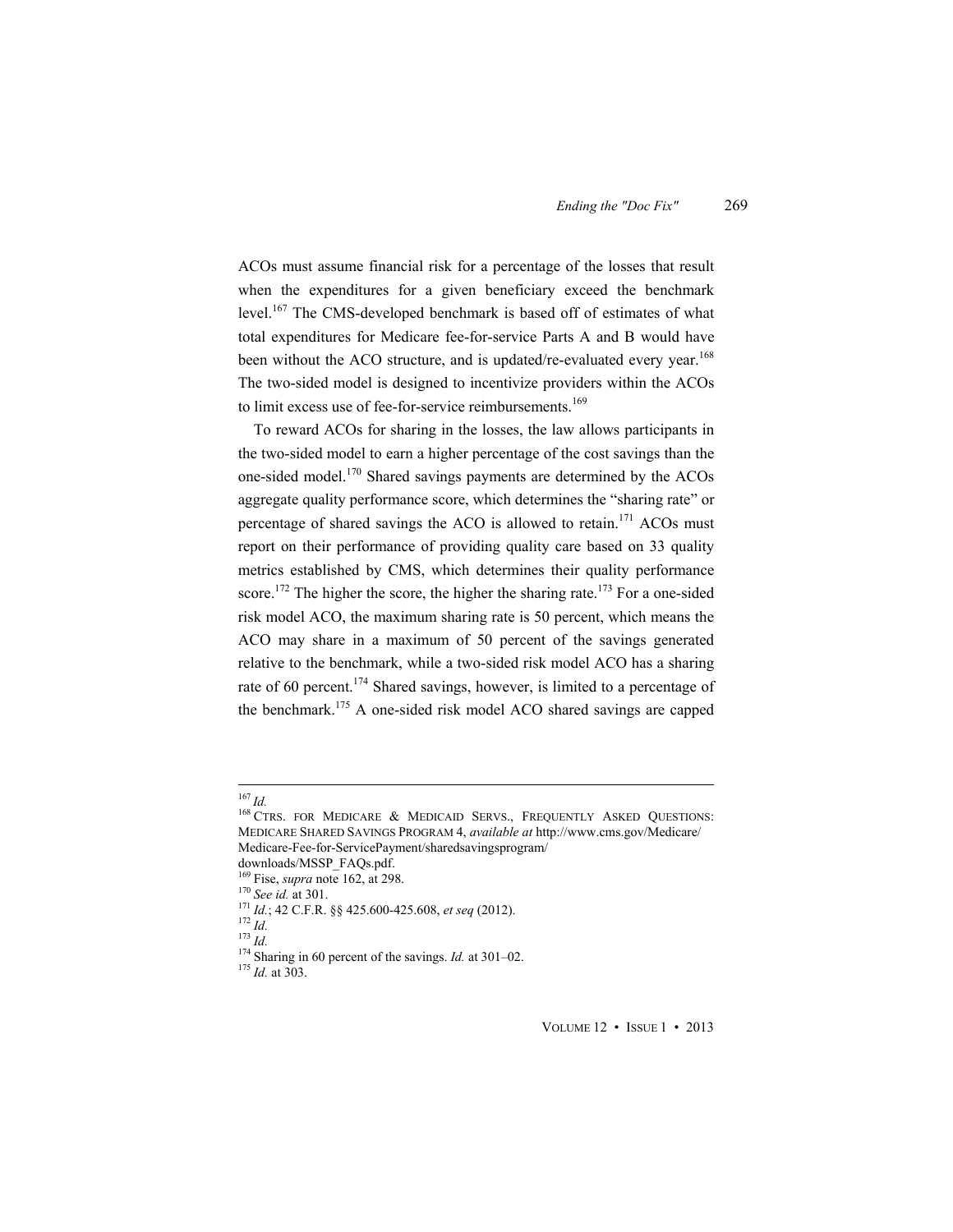at 10 percent of the benchmark, and a two-sided risk model ACO shared savings are capped at 15 percent of the benchmark.<sup>176</sup>

Because the two-sided risk model ACOs share in the loss if expenditures for a given beneficiary exceed the benchmark level, CMS established a "shared loss rate."<sup>177</sup> This rate is the percentage of actual costs in excess of the benchmark that must be absorbed by the ACO and is equal to one minus the ACO's shared savings rate.<sup>178</sup> For example, if a two-sided risk model ACO's sharing rate is 45 percent, then its shared loss rate would be 55 percent, which means the ACO would be financially responsible for 55 percent of the excess costs above the benchmark, with the Medicare program paying for the remainder.<sup>179</sup> However, like shared savings, shared losses are also capped at certain percentages of the benchmark.<sup>180</sup> The maximum shared loss rate is  $60$  percent.<sup>181</sup> In order to prevent shared savings being awarded for random variation<sup>182</sup> in health care spending on Medicare beneficiaries as opposed to actual care coordination, ACOs must meet a minimum level of savings relative to the benchmarks before participating in shared savings known as the minimum savings rate.<sup>183</sup>

# *C. Providing ACOs With a Platform: Repealing the Sustainable Growth Rate & Encouraging ACO Participation*

As it stands, the current trajectory of Medicare spending is unsustainable, largely due to the SGR and low reimbursement rates.<sup>184</sup> Because the SGR

<sup>1&</sup>lt;sup>76</sup> *Id.*<br><sup>176</sup> *Id.* at 302.<br><sup>178</sup> *Id.* at 303.<br><sup>181</sup> *Id.* at 303.<br><sup>181</sup> *Id.* at 302.<br><sup>182</sup> *See generally* MEDPAC, REPORT TO THE CONGRESS: IMPROVING INCENTIVES IN THE MEDICARE PROGRAM 49, 50 (2009), *available at* http://www.medpac.gov/documents/j un09 EntireReport.pdf (discussing the connection between random variation as it pertains to health care spending).<br><sup>183</sup> Fise, *supra* note 162, at 302–03.

<sup>&</sup>lt;sup>184</sup> See MEDPAC, *supra* note 182, at 43; SCHWARTZ & HECK, *supra* note 59, at 1.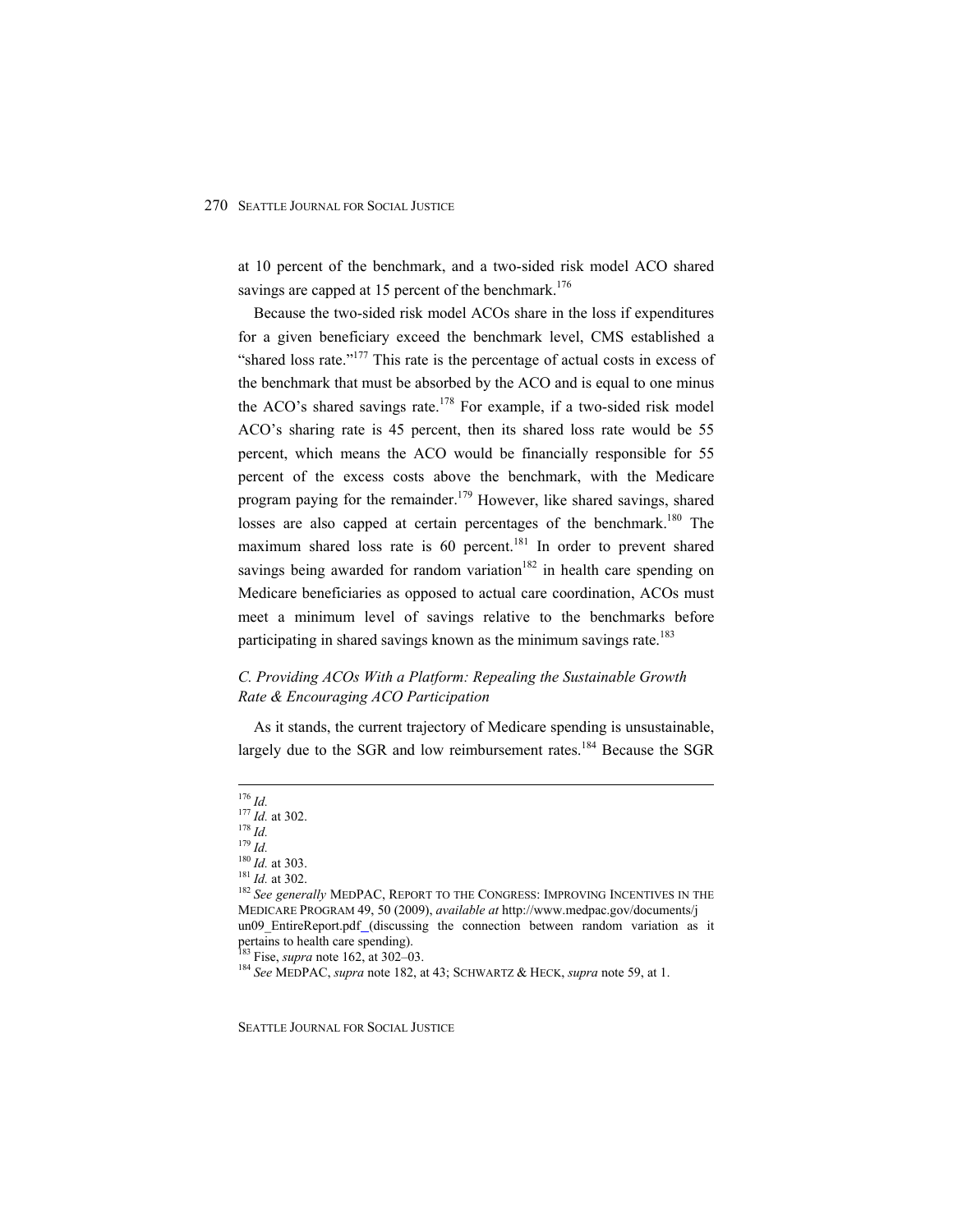formula is used to calculate physician payments for providing services to Medicare beneficiaries, providers who are reimbursed on a fee-for-service basis are affected by the formula.<sup>185</sup> Low reimbursement rates affect the number of Medicare beneficiaries a primary care provider is able to take care of.<sup>186</sup> If payment rates are too low, then providers cannot afford to take care of Medicare beneficiaries. In light of this reality, access to primary care is becoming increasingly difficult for Medicare beneficiaries to obtain. The current payment approach penalizes physicians who control or reduce volume because they are unfairly subject to payment reductions in an effort to align with statutory targets.<sup>187</sup> Fee-for-service payments reward overutilization by encouraging clinicians to compensate for insufficient Medicare payments.<sup>188</sup> Because providers get paid a fee per service, the impetus to bill unnecessarily for services in order to recoup costs not covered by Medicare's low reimbursements is tempting. The current payment system perpetuates fragmentation and inefficiencies by not taking into account volume, complexity of services, or rewards for coordinating care.<sup>189</sup>

Repealing the SGR formula would allow ACOs to become a viable alternative payment method to fee-for-service<sup>190</sup> and could encourage providers to continue accepting Medicare beneficiaries. Given the potential to share in the savings along with an underlying fee-for-service payment structure within, ACOs could encourage providers to voluntarily opt in. However, failing to repeal the SGR could cause providers to reluctantly participate in ACOs despite the cost sharing incentive. The SGR is a

<sup>&</sup>lt;sup>185</sup> See MEDPAC, *supra* note 28; AM. MED. ASS'N., *supra* note 60, at 6.<br><sup>186</sup> See AM. MED. ASS'N, *supra* note 28.<br><sup>187</sup> SCHWARTZ & HECK, *supra* note 59.<br><sup>188</sup> Id.<br><sup>189</sup> See generally MEDPAC, MOVING FORWARD FROM THE S (SGR) SYSTEM 379 (2012), *available at* http://www.medpac.gov/chapters/Mar12\_AppB. pdf; Greaney, *supra* note 143, at 5. 190 *See* MEDPAC, *supra note* 182, at 381.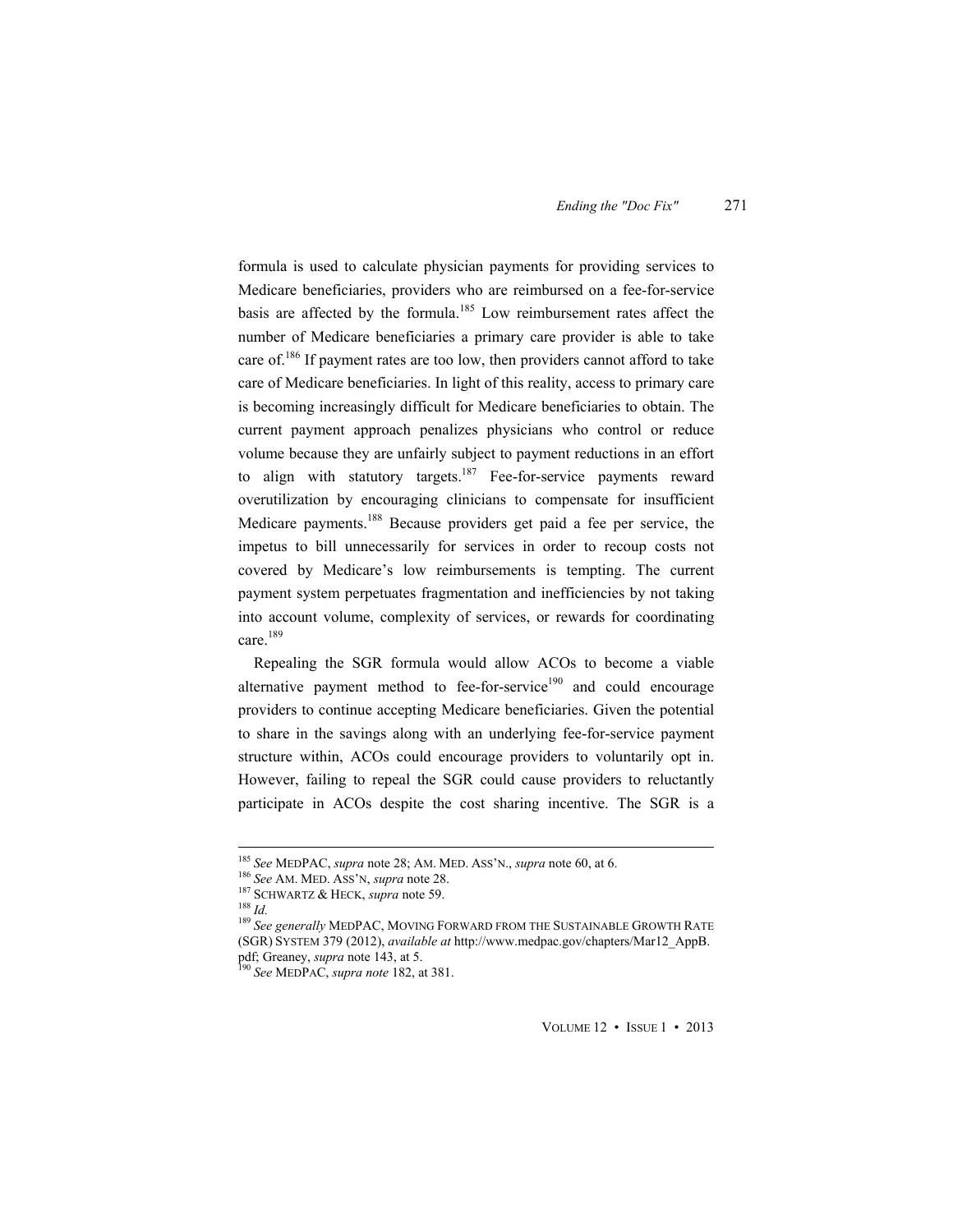component in determining updates in the fee-for-service payment method. Because there is a fee-for-service component that underlies the ACO payment structure, the SGR could influence the Medicare reimbursement rates within the ACO fee-for-service payment structure. Because the SGR formula is designed to restrain payments if expenditures exceed a statutory target,<sup>191</sup> the shared savings generated through cost containment efforts in the ACO could be off-set by the continued payment rate reductions. Therefore, instituting a new way to update physician payments that apply to the underlying fee-for-service payments within ACOs could make ACOs more successful in getting providers to participate. CMS is currently engaged in a number of initiatives to test new health care delivery and payment models intended to reduce costs while improving quality.<sup>192</sup>

Until the SGR is repealed, ACOs could act to limit the perverse incentives that fee-for-service has developed as well as entice providers to participate in ACOs. Offering an underlying fee-for-service method could ease providers' concerns about not getting paid for their services under both a one-sided and two-sided ACO model. Additionally, economic and clinical autonomy that were enjoyed under a fee-for-service arrangement are encouraged under an ACO. Not only can providers establish their fees, but the law requires that 75 percent of the ACOs' governing body be held by ACO participants.<sup>193</sup> Having this structure is important because it prevents insurance companies from using payment mechanisms to influence how providers practice.<sup>194</sup> An ACO's physicians decide together, with

<sup>&</sup>lt;sup>191</sup> See Van de Water, *supra* note 92.<br><sup>192</sup> SCHWARTZ & HECK, *supra* note 59.<br><sup>193</sup> Ezekiel J. Emanuel, MD, PhD, *Why Accountable Care Organizations Are Not 1990s Managed Care Redux*, 307 J. OF THE AM. MED. ASS'N 2263, 2012), *available at*  http://jama.jamanetwork.com/article.aspx?articleid=1172051. The governing body should also include representation of Medicare beneficiaries as well. *Id*.; Affordable Care Act, 76 Fed. Reg. 67802(d) (Nov. 2, 2011).

<sup>194</sup> *See* Emanuel, *supra* note 193. In the managed care model of the 1990's, insurance companies would reduce payment for services in an effort to dictate changes. *Id.*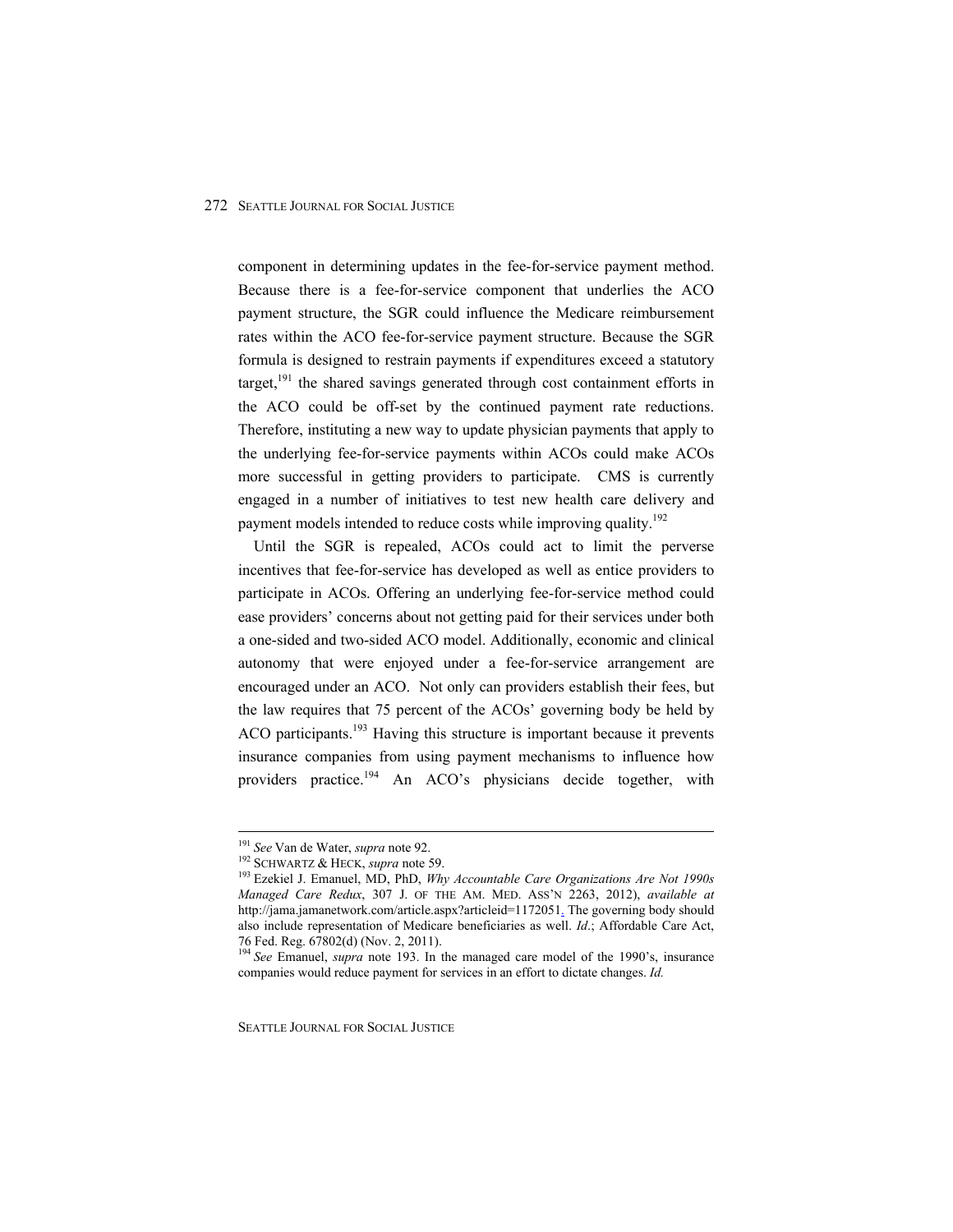information on patient utilization and guidelines on physician performance, how best to manage their patients.<sup>195</sup>

Collaboration within ACOs is key to sharing in the cost savings because the savings amount is based on a group quality performance score.<sup>196</sup> Unlike the sustainable growth rate which does not reward care coordination or quality, ACOs reward quality by cost sharing.<sup>197</sup> For those providers who are risk averse, having the option of the one-sided model in which ACOs only share in the gains could ease providers' hesitance to participate in an ACO. A one-sided model allows those ACOs with less experience in risk models to gain experience in management before sharing in the losses.<sup>198</sup>

However, under the one-sided model there could be potential problems in overutilization because ACOs would not share in the losses, and thus not be held financially accountable for their choices.<sup>199</sup> An underlying fee-forservice method could frustrate the goal of containing volume because of the temptation to increase payments by billing per service.<sup>200</sup> While it seems this same issue could arise under the two-sided model, it is less likely to happen because the ACO bears the responsibility of covering unnecessary  $costs<sup>201</sup>$  Although an ACO is sharing in the losses, it is subject to a higher savings rate, which means it is eligible to earn more money for meeting quality metrics. Additionally, losses are capped at a certain percentage of the benchmark, which can help ACOs with its risk management.

Although financially incentivizing providers to curb costs has its benefits, it can have its drawbacks. Therefore, financial incentives should be used

VOLUME 12 • ISSUE 1 • 2013

<sup>&</sup>lt;sup>195</sup> Id.<br><sup>196</sup> See Fise, *supra* note 162, at 301.<br><sup>197</sup> See id.<br><sup>198</sup> RTI INTERNATIONAL, *supra* note 164, at 1–2.<br><sup>199</sup> See FAMILIES USA, PUTTING THE ACCOUNTABILITY IN ACCOUNTABLE CARE ORGANIZATIONS: PAYMENT AND QUALITY MEASUREMENTS, 3 (2012), *available at*  http://familiesusa2.org/assets/pdfs/health-reform/ACOs-Payment-and-Quality-

Measurements.pdf.<br><sup>200</sup> See id.

<sup>200</sup> *See id.* <sup>201</sup> *See id.*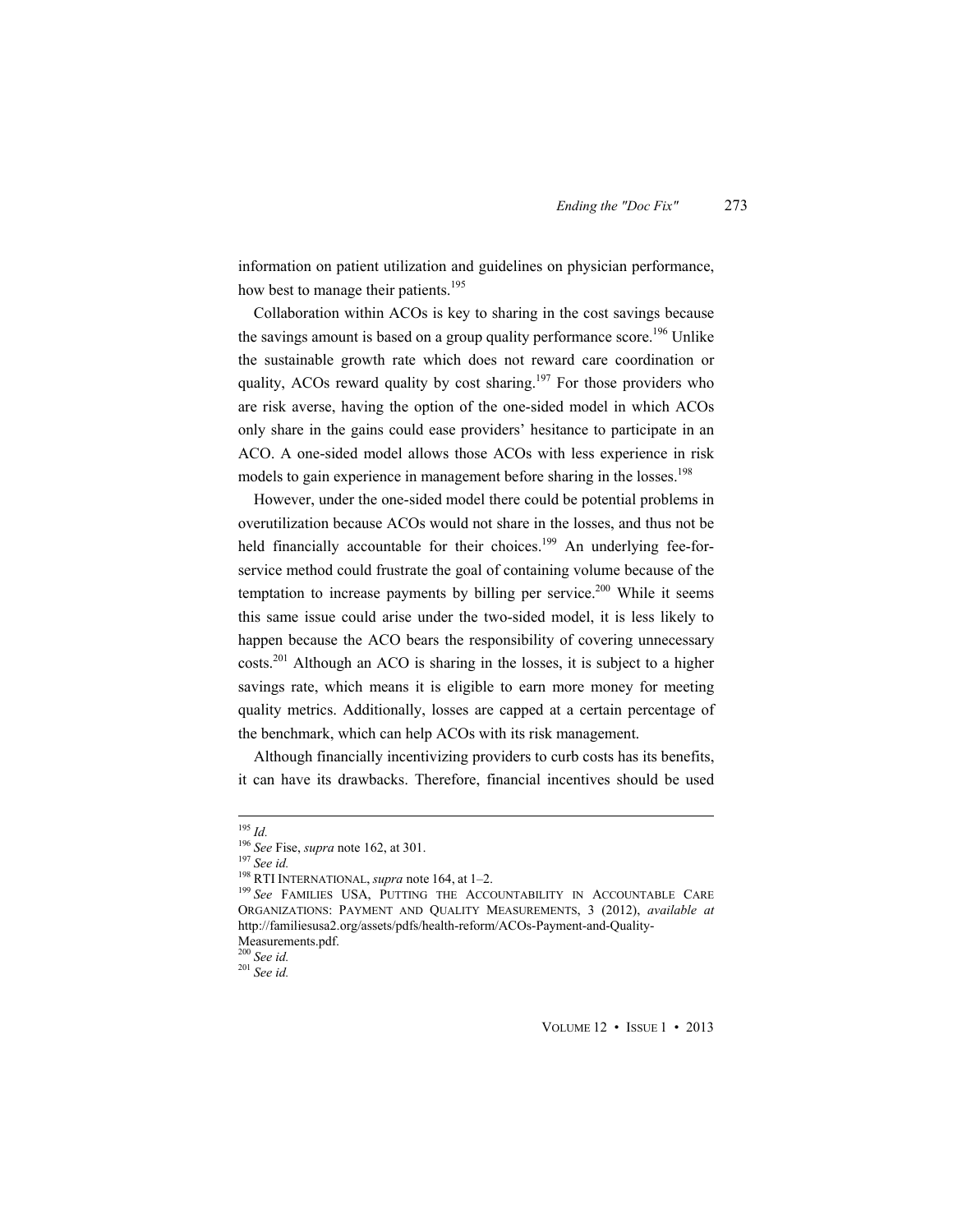with care so as not to counteract the concerns of incentives undermining providers' professional ethos.<sup>202</sup> While financial incentives typically employ a mode of self-interest, implementing performance rankings that are openly discussed within group settings can be highly effective in counteracting self-interest.<sup>203</sup> Counteracting self-interest within group settings works because it fosters a collaborative environment where colleagues can learn from each other–for example, when data on variation in health outcomes or utilization of resources causes physicians to reexamine their care.<sup>204</sup> Although ACOs provide financial incentives, their structure fosters a collaborative environment in that the financial incentive is based off of a group quality performance score.<sup>205</sup>

This type of arrangement would not only hold providers accountable for their care decisions, but would also be better for the patients because they are receiving a holistic approach to their care. Collaboration on patient treatment would make designing a care plan for a patient better. Providers would be able to understand and review the interactions that the patient has had with other providers and analyze which treatments have worked and which have not. The ability of ACO participants to work toward the common goal of providing care<sup>206</sup> and to reap the financial rewards outweigh the payment inequities perpetuated by the sustainable growth rate, with respect to primary care as opposed to specialists.<sup>207</sup> The favorable

SEATTLE JOURNAL FOR SOCIAL JUSTICE

 202 Nikola Biller-Andorno, *Ethical Physician Incentives* — *From Carrots to Sticks to Shared Purpose*, 368 NEW ENGL. J. MED. 980, 980 (2013), *available at* http://www.nejm .org/doi/full/10.1056/NEJMp1300373.<br><sup>203</sup> Id.

<sup>203</sup> *Id.* <sup>204</sup> *Id.* 205 Fise, *supra* note 162, at 301. 206 *See Accountable Care Organizations: A Collaborative Model for Improving Health Care Quality*, AETNA, http://www.aetna.com/health-reform-connection/aetnasvision/acco untable-care-organizations.html (last visited June 27, 2013).

<sup>&</sup>lt;sup>207</sup> Letter from David L. Bronson, MD, FACP, President, American College of Physicians, to The Honorable David Camp, Chairman of U.S. House of Representative Committee on Ways and Means 1–2 (May 23, 2012), *available at*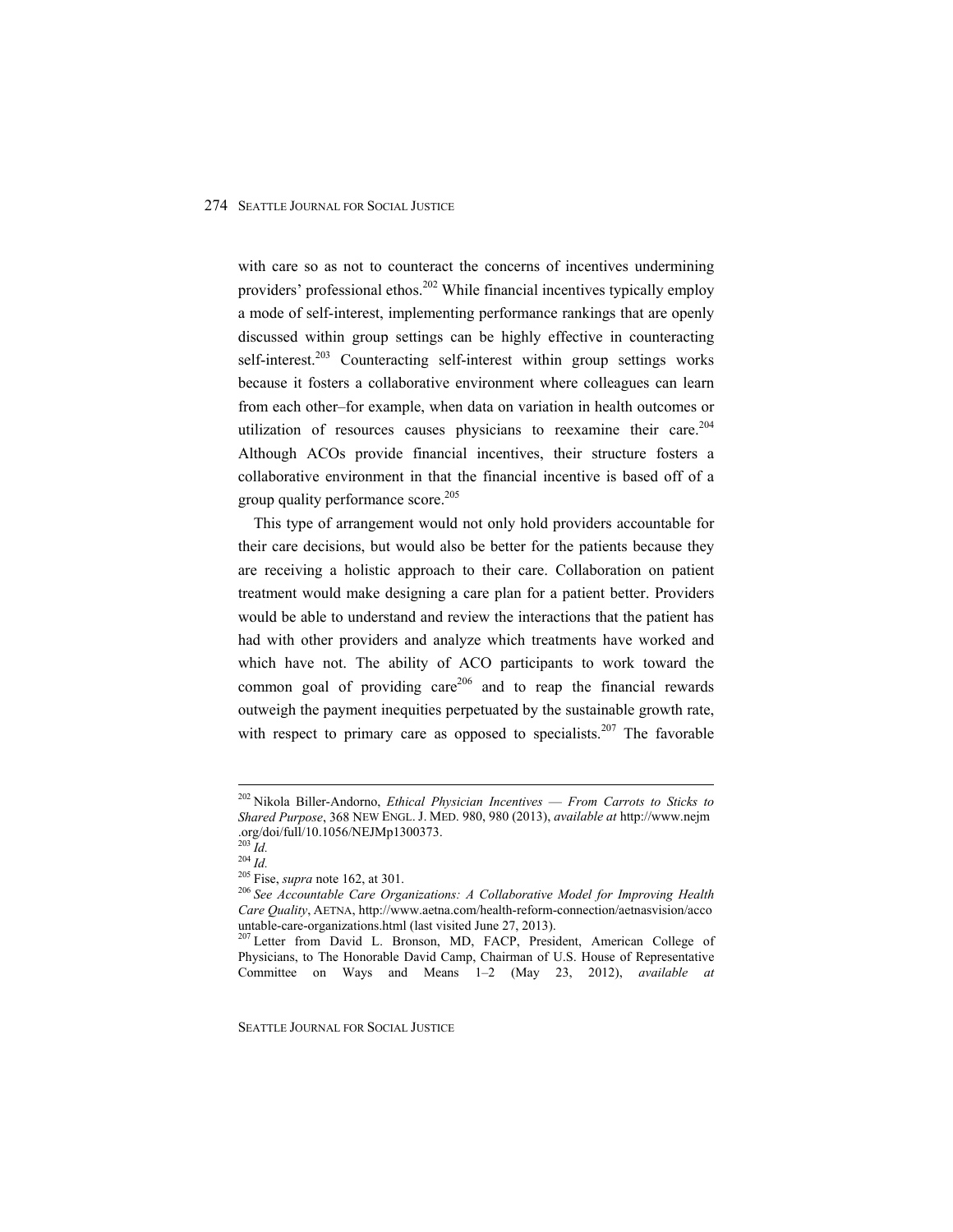payment structure within the ACO could encourage primary care providers to opt in and be financially capable of accepting Medicare beneficiaries.

While some providers and suppliers prefer Medicare Advantage for a risk-sharing model because of its predictable income.<sup>208</sup> cost shifting to Medicare beneficiaries in the form of higher premiums is still a potential risk in adopting this model. If the bids are above the standard benchmark, then each enrollee pays a premium equal to the difference between the bid and the benchmark; $209$  if payments from Medicare are too low, providers can make up for the lack of payment in higher premiums. The propensity to cost-shift in order to make up for the lack of Medicare funds can have detrimental effects on Medicare beneficiaries. This is particularly concerning in light of how access to health care for seniors may be limited by increases to Medicare premiums.

The SGR also perpetuates cost-shifting in private Medicare Advantage Plans.<sup>210</sup> A key factor in determining the payment rate is Medicare Advantage's growth percentage, which is influenced by the sustainable growth rate.<sup>211</sup> The benchmark that the Medicare Advantage plans base their bids off of incorporates the SGR formula.212 Because the plans are presumably attempting to stay under the benchmark to obtain more funding, provider payment can be negatively affected by the SGR.<sup>213</sup>

 http://www.acponline.org/advocacy/where\_we\_stand/assets/sustainable\_growth\_rate\_res ponse\_2012.pdf.

<sup>208</sup> Richard Jones, *Accountable Care Delivery and Payment Structures: Medicare Advantage with Physicians at Risk*, ACCOUNTABLE DELIVERY SYSTEM INSTITUTE (July, 13, 2012), http://adsinstitute.org/2012/07/accountable-care-delivery-payment-structuresmedicare-advantage-physicians-risk/.<br><sup>209</sup> Furrow et al., *supra* note 54, at 202.

<sup>&</sup>lt;sup>210</sup> See Chris Anderson, *CMS Changes Course, Will Raise 2014 Medicare Advantage Payments*, HEALTHCARE PAYER NEWS (Apr. 2, 2013), http://healthcarepayernews.com/ content/cms-changes-course-will-raise-2014-medicare-advantage-payments.

<sup>211</sup> *See* Alyene Senger, *Medicare Advantage Survives—for Now*, THE FOUNDRY (Apr. 3, 2013, 5:30 PM), http://blog.heritage.org/2013/04/03/medicare-advantage-survives-fornow/.<br><sup>212</sup> See generally id.; MEDPAC, supra note 28.

<sup>212</sup> *See generally id.*; MEDPAC, *supra* note 28. 213 *See generally* Senger, *supra* note 211; MEDPAC, *supra* note 182, at 312.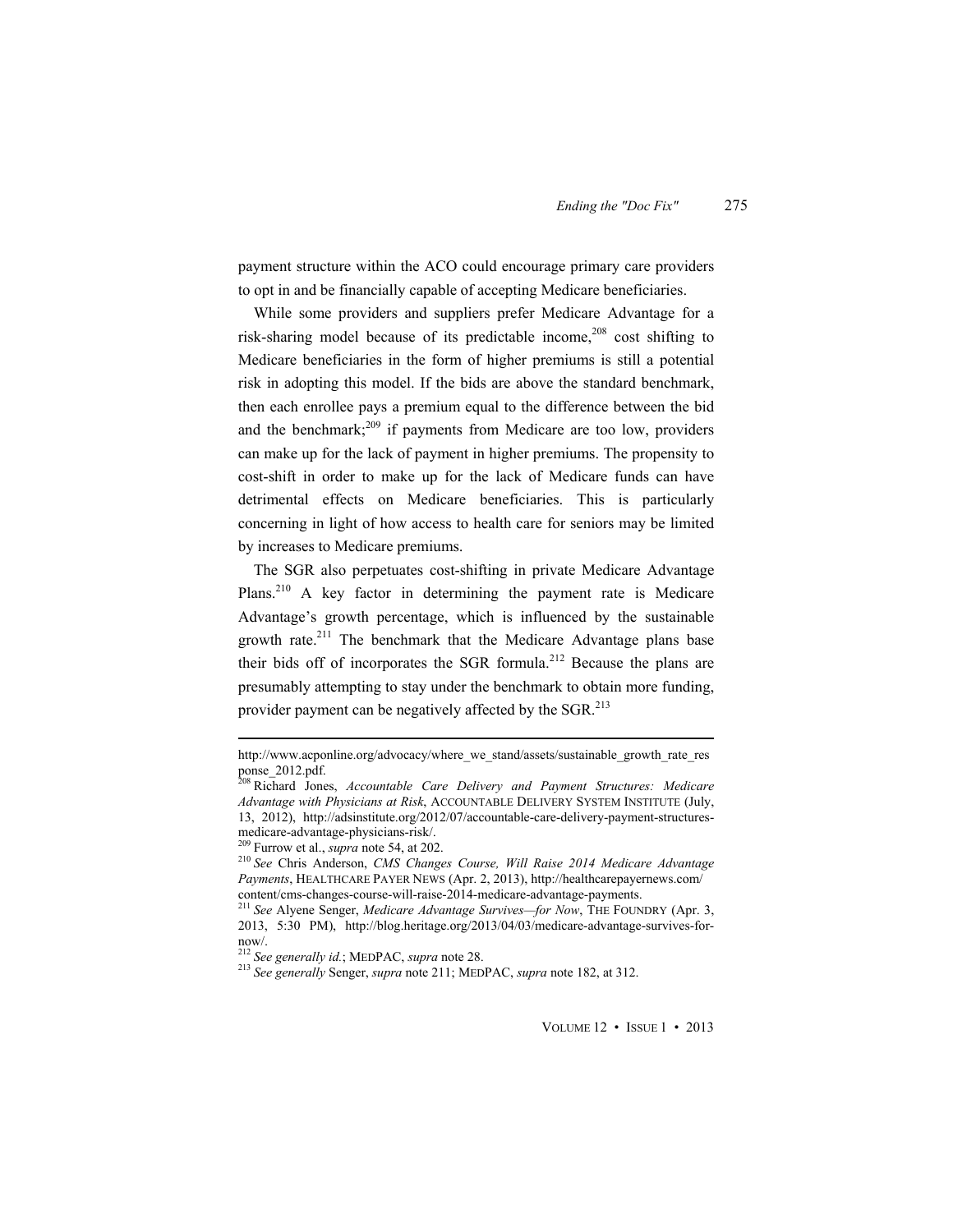Given the perverse incentives that capitation can bring in an effort to save money, the sustainable growth rate reinforces this behavior because low payment rates encourage providers to withhold care to save money. The effects of the SGR are prevalent in both Medicare's private plan and traditional Medicare. Repealing the SGR would encourage primary care providers to look to new payment methods, like ACOs, so providers can afford to treat Medicare beneficiaries.

While repealing the SGR formula could counteract the impetus to cost shift in order to make up for low reimbursement, the perverse incentives of capitation still linger. Although the bundled payment method used in ACOs could be compared to capitation, stark differences remain.<sup>214</sup> Unlike straight capitation, where individual physicians take on the financial risk, ACOs are taking on the risk, which again reiterates the emphasis on a collaborative effort to drive down costs.<sup>215</sup> Furthermore, ACOs have quality metrics that could act to limit perverse incentives to withhold care in an effort to save money because ACOs must report and meet the quality standards to share in the savings.<sup>216</sup> Sharing in the cost savings would incentivize providers and suppliers to work together to achieve a high quality score by identifying new issues for improvement. For example, an ACO model, in which an insurance company and medical group are working together, have reduced the cost of caring for 40,000 members in the California Public Employees' retirement system by identifying and reducing overutilization of specific services (i.e. unnecessary tests or treatments) and hospital readmission rates.<sup>217</sup> After a year, this kind of collaboration saved them more than \$15 million. This type of structure allows physicians to decide together how best

 <sup>214</sup> *See* LANDMARK, *supra* note 53, at 131. 215 *See* Kyle Murphy, *What's the Difference Between ACOs and Capitation?,* EHR INTELLIGENCE (May 18, 2012), http://ehrintelligence.com/2012/05/18/whats-thedifference-between-acos-and-capitation/.

<sup>216</sup> *See* Affordable Care Act, 76 Fed. Reg. 67802(II)(B)(2) (Nov. 2, 2011) (payment for shared savings).

<sup>217</sup> Emanuel, *supra* note 193.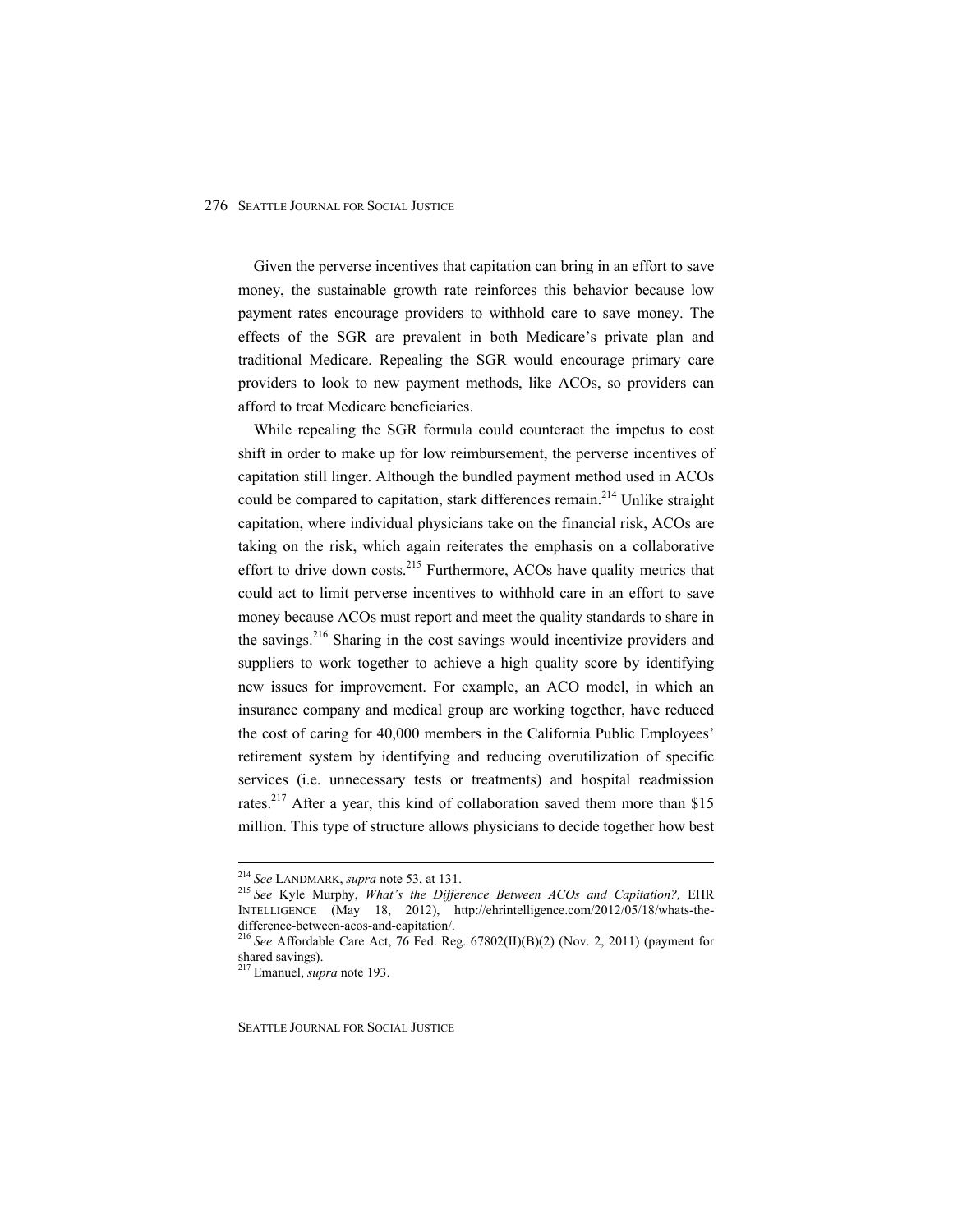to implement guidelines and manage their patients.<sup>218</sup> The potential for cost savings and collaboration among providers not only holds providers accountable for their care, but also could encourage primary care physicians to accept Medicare beneficiaries because they would not have to worry about the threat of low reimbursement rates from the SGR because the savings from the cost sharing would be given. However, if the sustainable growth rate could negatively affect the underlying fee-for-service payments, it may disincentivize providers from participating in an ACO.

## *D. Moving From the SGR to ACOs: What New Problems Will There Be?*

While there is much skepticism about ACOs, probably the most controversial aspect of ACOs is the potential to be anticompetitive.<sup>219</sup> Many health care economists fear the race to form ACOs could result in hospital mergers and provider consolidation.<sup>220</sup> As hospitals position themselves to become integrated systems, many are working together and purchasing physician practices, leaving fewer independent hospitals and doctors.<sup>221</sup> Greater market share gives these health systems more leverage in negotiations with insurers, which can drive up health costs.<sup>222</sup> Providers enjoying market power can use their bargaining leverage to command substantial increases in reimbursement from private health insurers and insulate themselves from the pressures to accept change in payment.<sup>223</sup> This raises a number of antitrust concerns, in particular that ACOs run the risk of price fixing if they engage in joint price negotiations, especially in rural

VOLUME 12 • ISSUE 1 • 2013

<sup>&</sup>lt;sup>218</sup> Id.<br><sup>219</sup> Greaney, *supra* note 143, at 3.<br><sup>220</sup> Jenny Gold, *ACO is the Hottest Three-Letter Word in Health Care*, KAISER HEALTH NEWS (Oct. 21, 2011), http://www.kaiserhealthnews.org/stories/2011/january/13/aco-<br>accountable-care-organization-fag.aspx.

accountable-care-organization-<br>
221 *Id.* 222 *Id.* 223 Greaney, *supra* note 143, at 17.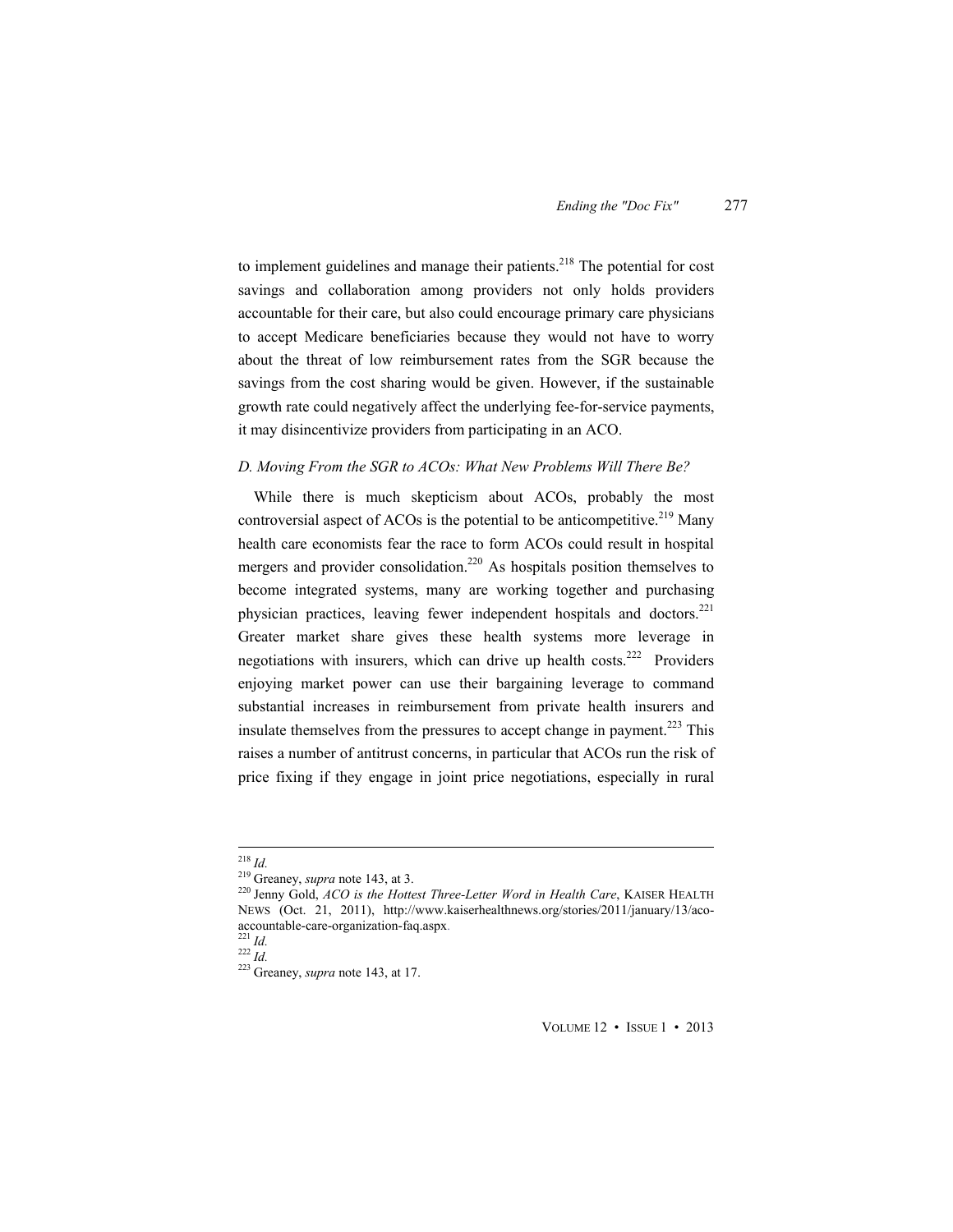markets.<sup>224</sup> There is also a risk that any reduction in Medicare expenditures will be shifted to payors in the private sector in order to recoup costs or qualify for the Medicare cost-reduction bonuses.<sup>225</sup>

While ACOs could accelerate consolidations, consolidating is already a powerful and pervasive trend.<sup>226</sup> According to the consulting firm Accenture, 39 percent of doctors nationwide are independent, which is down from 57 percent in 2000.<sup>227</sup> An array of new economic realities, from reduced Medicare reimbursements to higher technology costs, is driving consolidation in health care and transforming the practice of medicine.<sup>228</sup> Because the sustainable growth rate can be attributed to low reimbursement rates, it suggests that the sustainable growth rate is playing a part in driving consolidation.229 As stated before, many providers can no longer afford to accept Medicare beneficiaries because of the low reimbursement rate, and teaming up with another practice may be a way for providers to still continue caring for Medicare beneficiaries.

While there are valid concerns about the potential of ACOs shifting costs to the private sector of health care, the low reimbursement rates suggest that the sustainable growth rate is also aiding in cost shifting. If payments are too low, providers could make up the difference by increasing prices to the private payers. While it is evident that the sustainable growth rate needs to be fixed, repealing it comes with the heavy price tag of \$138 billion

 224 U.S. FED. TRADE COMM'N, ACCOUNTABLE CARE ORGANIZATIONS: WHAT EXACTLY ARE WE GETTING? (2011), *available at* http://www.ftc.gov/speeches/rosch/111117fall forumspeech.pdf.<br><sup>225</sup> *Id.* at 6; Greaney, *supra* note 144, at 14.

<sup>&</sup>lt;sup>226</sup> Gold, *supra* note 221; Julie Creswell & Reed Abelson, *A Hospital War Reflects a Bind for Doctors in the U.S.*, N.Y. TIMES, Dec. 1, 2012, at A1, *available at*  http://www.nytimes.com/2012/12/01/business/a-hospital-war-reflects-a-tightening-bindfor-doctors-nationwide.html?pagewanted=all&\_r=0**.** 227 Creswell & Abelson, *supra* note 226. 228 *Id.* <sup>229</sup> *See* Waldron, *supra* note 121.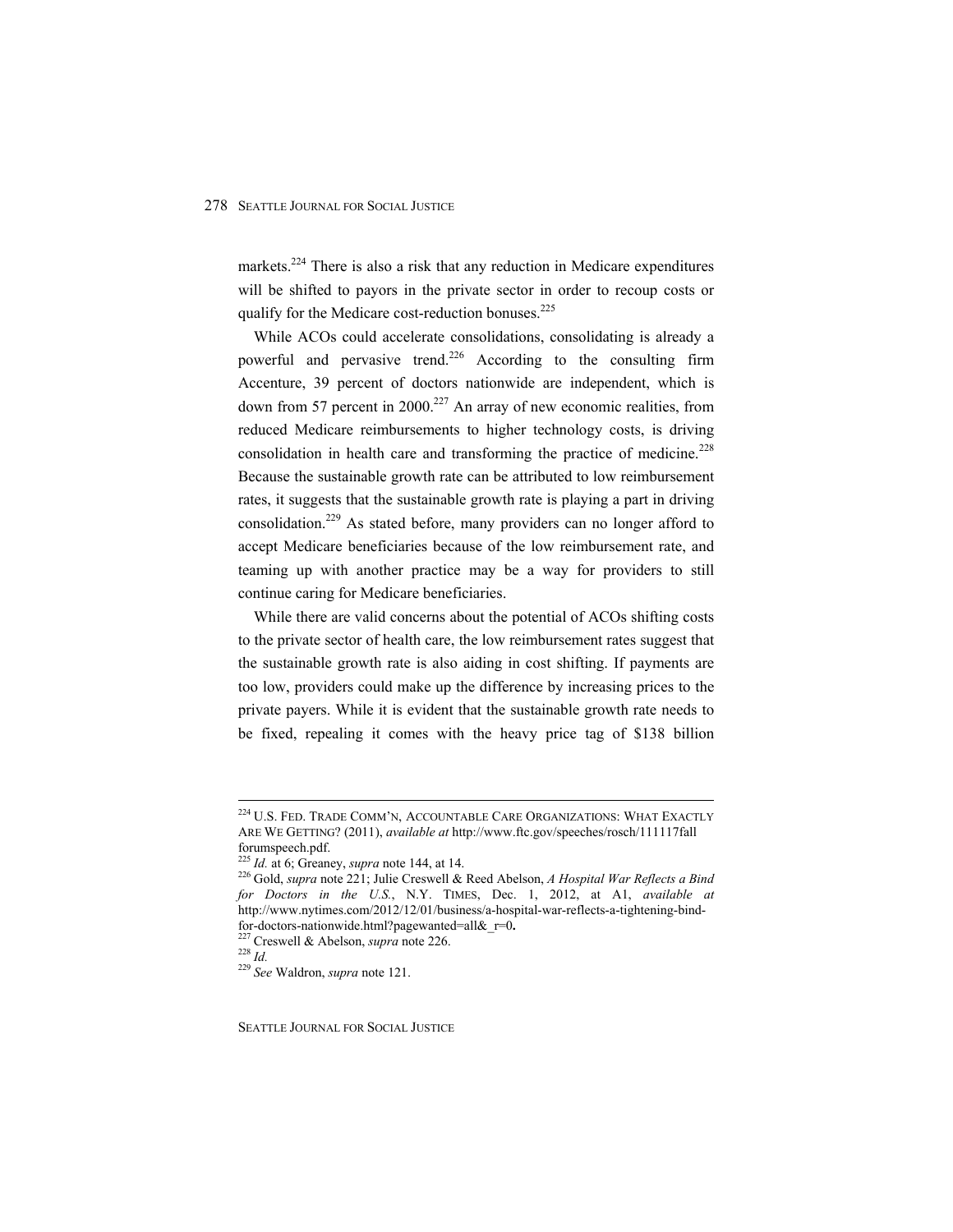according to the Congressional Budget Office  $(CBO)_{n}^{230}$  However, continuing to freeze payments and perpetuating the lack of access to primary care physicians for Medicare beneficiaries is going to be no less expensive or beneficial as time goes on.<sup>231</sup> Currently, a bipartisan bill<sup>232</sup> called the Medicare Physician Payment Innovation Act of 2013 proposed to repeal the sustainable growth rate<sup>233</sup> and is forcing democrats and republicans to work together to come up with a way to pay for the repeal. $^{234}$ The hope is that the savings generated from repealing the sustainable growth rate will help to offset (over time) the initial cost of repealing it.<sup>235</sup> Repealing the sustainable growth rate could help to decrease cost shifting to the private sector and may also encourage providers to remain independent.

Many policy experts praise the shift away from independent practices because it makes health care less fragmented.<sup>236</sup> Although this is true, it is also important to preserve independent and small group practices to avoid providers with too much market share controlling prices. Implementing adequate guidelines and maintaining transparency through interagency cooperation between CMS and antitrust agencies would help curb the anticompetitive effects that ACOs with dominant market power may have on the private market.<sup>237</sup> In conjunction with the issuance of the final

 <sup>230</sup> *See* Press Release, Allyson Y. Schwartz, Schwartz and Heck Introduce Bipartisan Legislation to Repeal SGR and Reform Medicare Physician Payment System (Feb. 6, 2013), *available at* http://schwartz.house.gov/press-release/schwartz-and-heck-introduce-<br>bipartisan-legislation-repeal-sgr-and-reform-medicare-1#.UdDwP5z9WhE.

<sup>&</sup>lt;sup>231</sup> *Id.*; MEDPAC, *supra* note 182 at 379–80.<br><sup>232</sup> Schwartz, *supra* note 230.<br><sup>233</sup> Medicare Physician Payment Innovation Act of 2013, H.R. 574, 113th Cong. § 1 (1st Sess. 2013), *available at* http://www.govtrack.us/congress/bills/113/hr574/text. <sup>234</sup> See ENERGY & COMMERCE COMMITTEE, ENERGY AND COMMERCE & WAYS AND

MEANS OUTLINE COLLABORATIVE MEDICARE PHYSICIAN REFORM EFFORT (Feb. 7, 2013), *available at* http://energycommerce.house.gov/press-release/energy-andcommerce-ways-and-means-outline-collaborative-medicare-physician-payment-reformeffort.<br> $^{235}$  Id.

<sup>235</sup> *Id.* 236 Creswell & Abelson, *supra* note, 226. 237 *See* Greaney, *supra* note 143, at 15.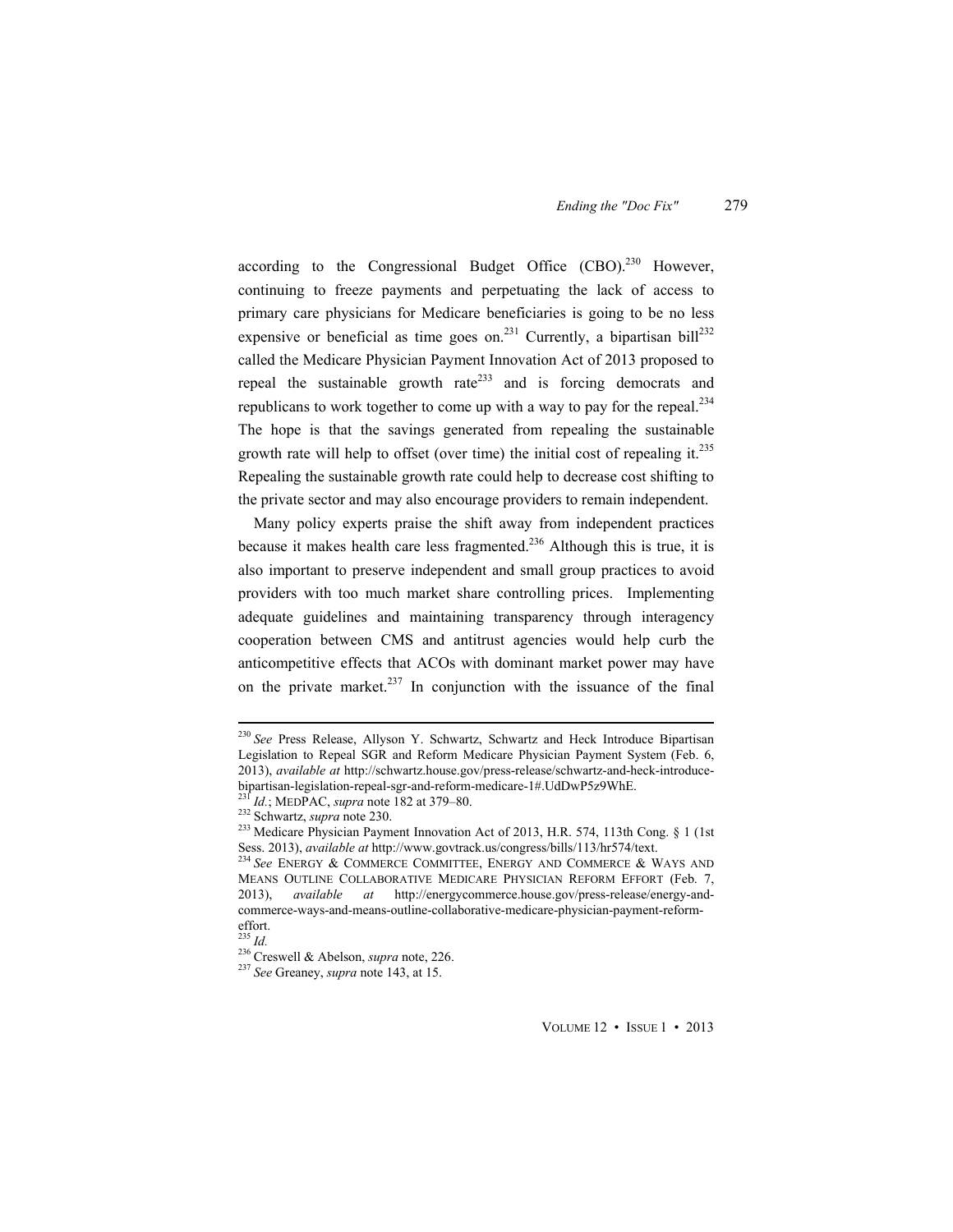regulations for ACOs participating in the Medicare Shared Savings Plan, the Department of Justice and the Federal Trade Commission issued a joint statement of an antitrust enforcement policy regarding ACOs' participation in the plan.<sup>238</sup> The Final Statement addresses the criteria ACOs qualifying for the Shared Savings Plan must meet to be considered sufficiently integrated<sup>239</sup> to engage in joint price negotiations with commercial health plans without being liable for violations of the Sherman Act.<sup>240</sup>

Because the level of integration determines whether or not an ACO can engage in collective price negotiations, $241$  it is important for both the antitrust agencies and CMS to work together to monitor ACO behavior. In an effort to reduce uncertainty and encourage ACO development, the antitrust agencies have elected to defer to CMS on issues concerning clinical integration.<sup>242</sup> While some commentators have criticized the agencies for ceding their responsibility for monitoring competition in private markets to CMS, in this instance it is appropriate given the uncertainty in evaluating different cases that may arise, and also to work

<sup>&</sup>lt;sup>238</sup> Press Release, U.S. Dep't of Justice, Department of Justice/Federal Trade Commission Issue Final Statement of Antitrust Policy Enforcement Regarding Accountable Care Organizations (Oct. 20, 2011), *available at* http://www.justice.gov/opa/pr/2011/October /11-at-1384.html.

<sup>&</sup>lt;sup>229</sup> The antitrust laws that prohibit independent competing physicians from engaging in collective price negotiations do not apply to those activities when undertaken by physicians who have formally merged, or otherwise fully integrated their practices into a single organization, such as a medical group practice. *Joint Contracting/Collective Bargaining*, AM. MED. ASS'N, http://www.ama-assn.org/ama/pub/physicianresources/practice-management-center/claims-revenue-cycle/managed-carecontracting/ evaluating-payment-options/contracting-and-bargaining.page. 240 Robert E. Bloch & Scott P. Perlman, *Analysis of Policy Statement of Antitrust* 

*Enforcement Policy Regarding Accountable Care Organizations,* MAYER BROWN (2012), http://www.mayerbrown.com/analysis-of-policy-statement-of-antitrust-enforcem ent-policy-regarding-accountable-care-organizations-04-01-2012/. The Sherman Act aims to preserve free and unfettered competition as the rule of trade. *Antitrust Laws,* FED. TRADE COMM'N (last visited Mar. 7, 2014), http://www.ftc.gov/tipsadvice/competition-guidance/guide-antitrust-laws/antitrust-laws

<sup>241</sup> *See* AM. MED. ASS'N, *supra* note 239. 242 *See* Greaney, *supra* note 143, at 19.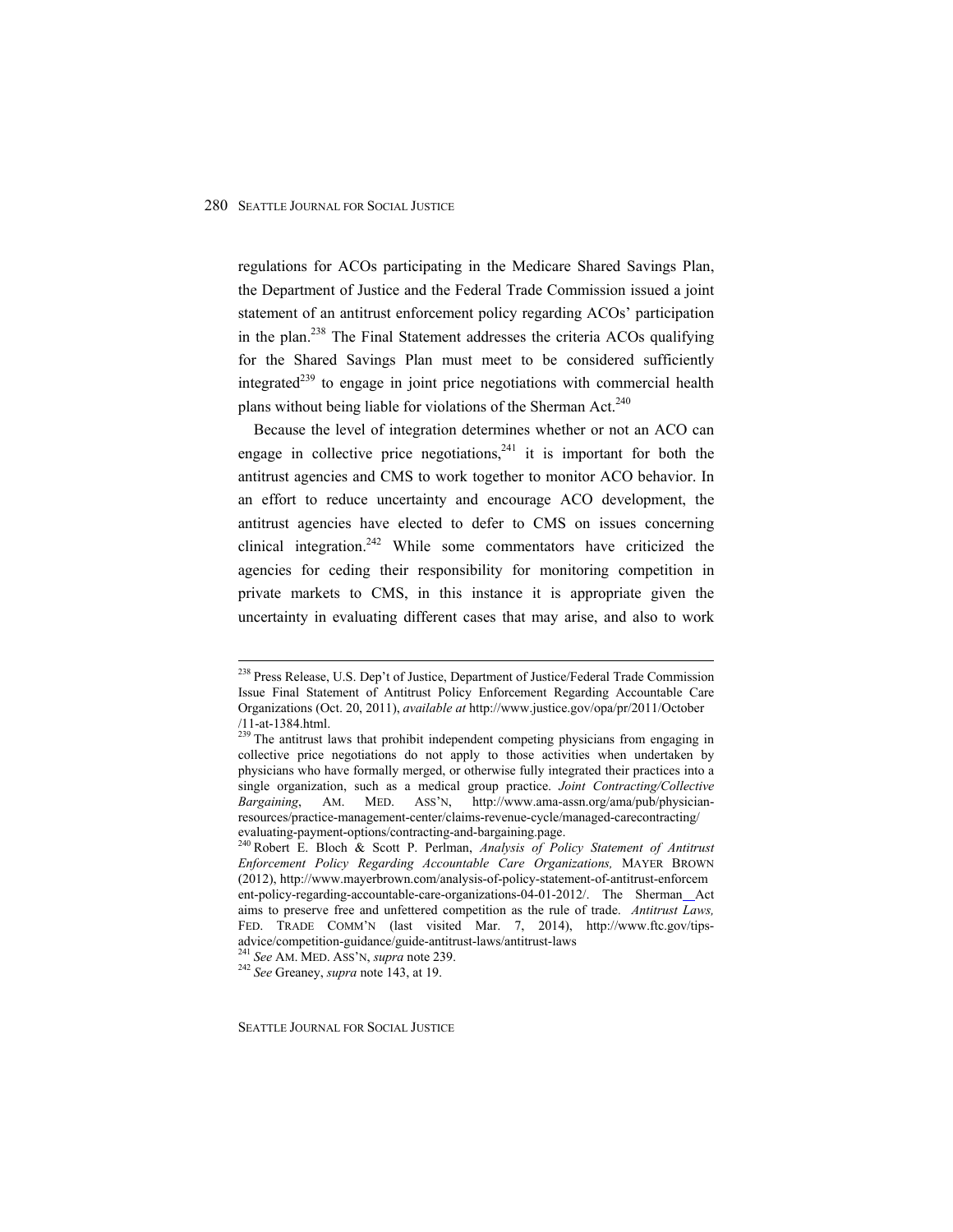with CMS to encourage entry into  $ACOs.<sup>243</sup>$  Although both agencies have different regulatory goals in that CMS is concerned with overseeing quality and performance of Medicare and the antitrust agencies are concerned with consumer protection in supervising dominant market participants.  $244$ working together to deter anticompetitive effects helps encourage affordable care for everyone, not those solely in traditional Medicare. After all, Medicare Advantage is a private plan that still contracts with Medicare for services.<sup>245</sup> Because greater market share can drive up health costs,<sup>246</sup> it would be in CMS's interest to not enable ACOs to gain extensive market share because it would in turn cost more money to provide services to Medicare beneficiaries. Cost shifting is in no one's best interest because it prevents Medicare beneficiaries from receiving access to health care. Therefore, CMS should be proactive in helping the antitrust agencies monitor complaints about an ACO's formation or conduct.

Because ACO participation is voluntary, it is important to ensure antitrust laws are not so stringent as to discourage participation in ACOs; equally important is monitoring large consolidations and mergers that could lead to unequal bargaining power. One way that the Final Statement will monitor consolidations is by establishing a "safety zone" for certain  $ACOs^{247}$ ACOs that fall within the safety zone are presumed to be "highly unlikely to raise significant competitive concerns."<sup>248</sup> In order to fall within the safety zone, multiple participants of an ACO can provide no more than 30 percent

<sup>&</sup>lt;sup>243</sup> See id. at 19–20.<br><sup>244</sup> See id. at 30.<br><sup>245</sup> See Petigara & Anderson, *supra* note, 124.<br><sup>246</sup> Gold, *supra* note 220.<br><sup>247</sup> Press Release, U.S. Dep't of Justice, *supra* note 238, at 3.<br><sup>248</sup> FED. TRADE COMM'N & U. ENFORCEMENT POLICY REGARDING ACCOUNTABLE CARE ORGANIZATIONS PARTICIPATING IN THE MEDICARE SHARED SAVINGS PROGRAM 67028 (Oct. 28, 2011) (summarizing policy statements of 76 Fed. Reg. 209), *available at* http://www.justice.gov /atr/public/health\_care/279568.pdf.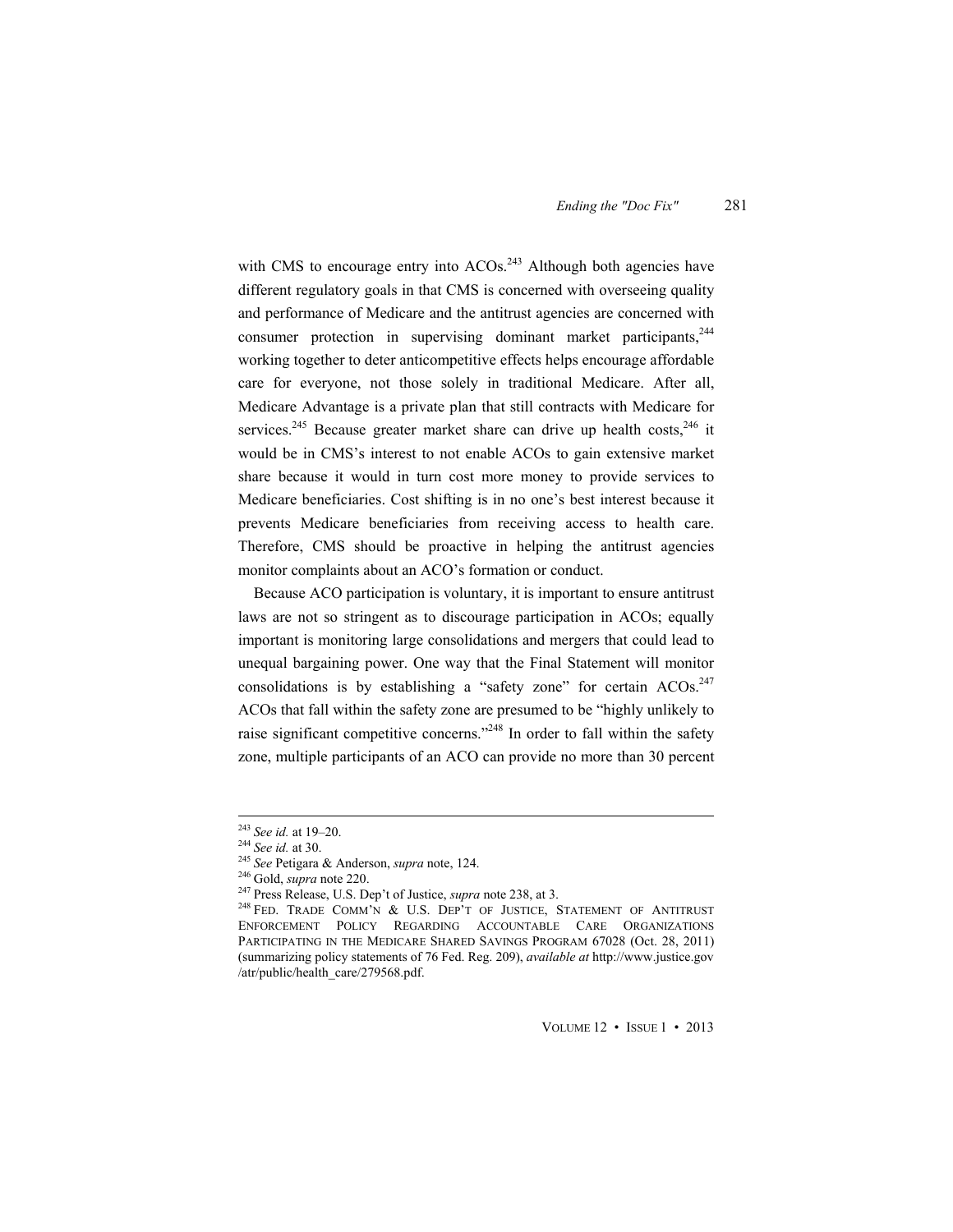of a health care service within the primary service area.<sup>249</sup> Because an ACO that is outside the safety zone may be pro-competitive but also have the potential to have anticompetitive effects, the Final Statement describes certain types of conduct that an ACO should avoid to reduce the likelihood that it will be investigated and found to be anticompetitive.<sup>250</sup> Additionally, the policy statement provides examples of conduct that may raise competitive concerns and advises ACOs to implement safeguards against conduct that may facilitate collusion among ACO participants in the sale of competing services outside of the  $ACO<sup>251</sup>$  These guidelines will hopefully help maintain transparency and curtail anticompetitive behavior.

Another criticism is that ACOs have a negative assumption that "they can be successful without major changes in doctors' behavior."<sup>252</sup> For example, to achieve their cost savings goals providers will need to change some of their approaches to treating patients through evidence-based protocols, $^{253}$ whether it be prescribing different medication or deciding whether certain kinds of surgery are necessary to determine optimal treatment.<sup>254</sup> Critics go on to say, "[s]uch a profound behavioral shift would likely require reeducation and training and even then the result would be uncertain…ACOs aren't designed or equipped to transform physician behaviors on the scale that will be needed." $255$  While the result may be uncertain, this assumption is flawed because ACOs are addressing the need for behavioral changes by structuring themselves to allow for a quality performance score based on

SEATTLE JOURNAL FOR SOCIAL JUSTICE

<sup>&</sup>lt;sup>249</sup> Press Release, U.S. Dep't of Justice, *supra* note 238.<br><sup>250</sup> Bloch & Perlman, *supra* note 240.<br><sup>251</sup> Press Release, U.S. Dep't of Justice, *supra* note 238.<br><sup>252</sup> Clayton Christensen et al., Op-Ed., *Christiansen, Coming Failure of 'Accountable Care'*, WALL ST. J., Feb. 19, 2013, at A15, *available at* 

 $\frac{253}{253}$  Using evidence of research and treatment techniques to figure out how best to treat a patient. *See generally Evidence Based Medicine (EBM) Resources*, DARTMOUTH BIOMEDICAL LIBRARIES (2012), http://www.dartmouth.edu/~biomed/resources.htmld/ guides/ebm\_resources.shtml.

<sup>254</sup> *See* Christensen et al., *supra* note 252. 255 *Id.*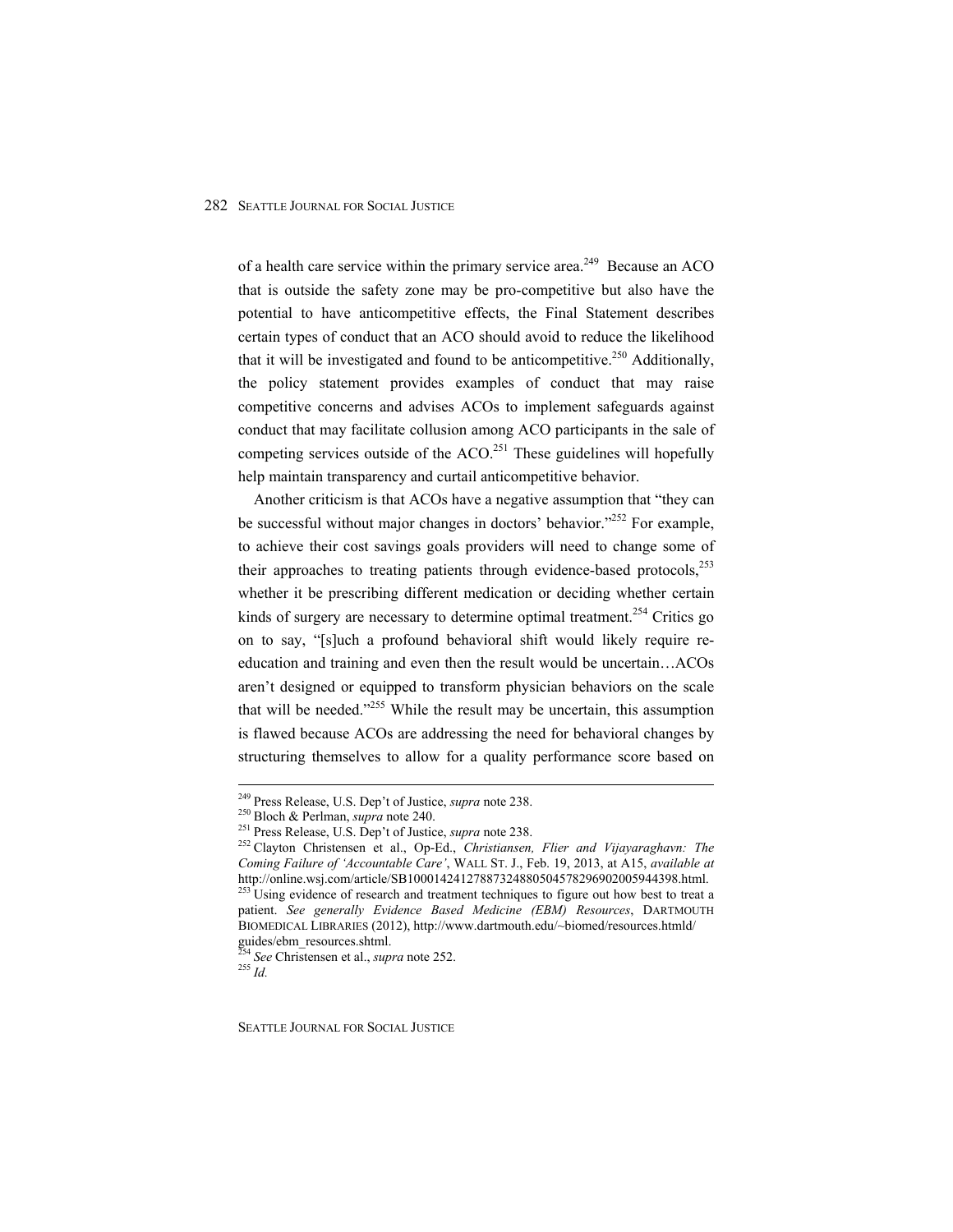quality metrics. Because behavioral changes in the way providers deliver care is likely to require training and more education, ACOs should implement some form of continuing education classes for providers and suppliers within ACOs so that they have clear expectations of how to meet quality metrics and also aid in fostering a collective accountable environment. Implicit in the quality metrics and emphasis on coordinated care is the positive assumption that providers must change their behavior by being more conscious about how they deliver care in order to share in the cost savings.

#### IV. CONCLUSION

Though not perfect, ACOs offer promising steps toward high quality efficient care for Medicare beneficiaries. While the amount of money ACOs will actually save is debatable, studies show that integrated delivery systems and multi-specialty care provide more preventative services and have, on average, better quality indicators.<sup>256</sup> The SGR formula is having an effect on payment rates, which is perpetuating concerns as to whether Medicare will be financially sustained once baby boomers retire and whether they will have access to primary care physicians. As discussed before, primary care physicians have a positive effect on patient outcomes and can save money in the long run. But in order to encourage more individuals to choose primary care as a career, there needs to be financial incentives. The solution to this problem is repealing the sustainable growth rate and adopting alternative payment methods, like ACOs. ACOs encourage collaboration and also offer financial incentives for delivering high quality care. Despite the potential for ACOs to be anticompetitive, the guidelines in place act to curb some of the worries of ACOs having too much market share. Furthermore, there is room for interagency collaboration between CMS and the antitrust agencies to monitor complaints and ACO conduct. At the end,

VOLUME 12 • ISSUE 1 • 2013

 256 Greaney, *supra* note 143, at 13.